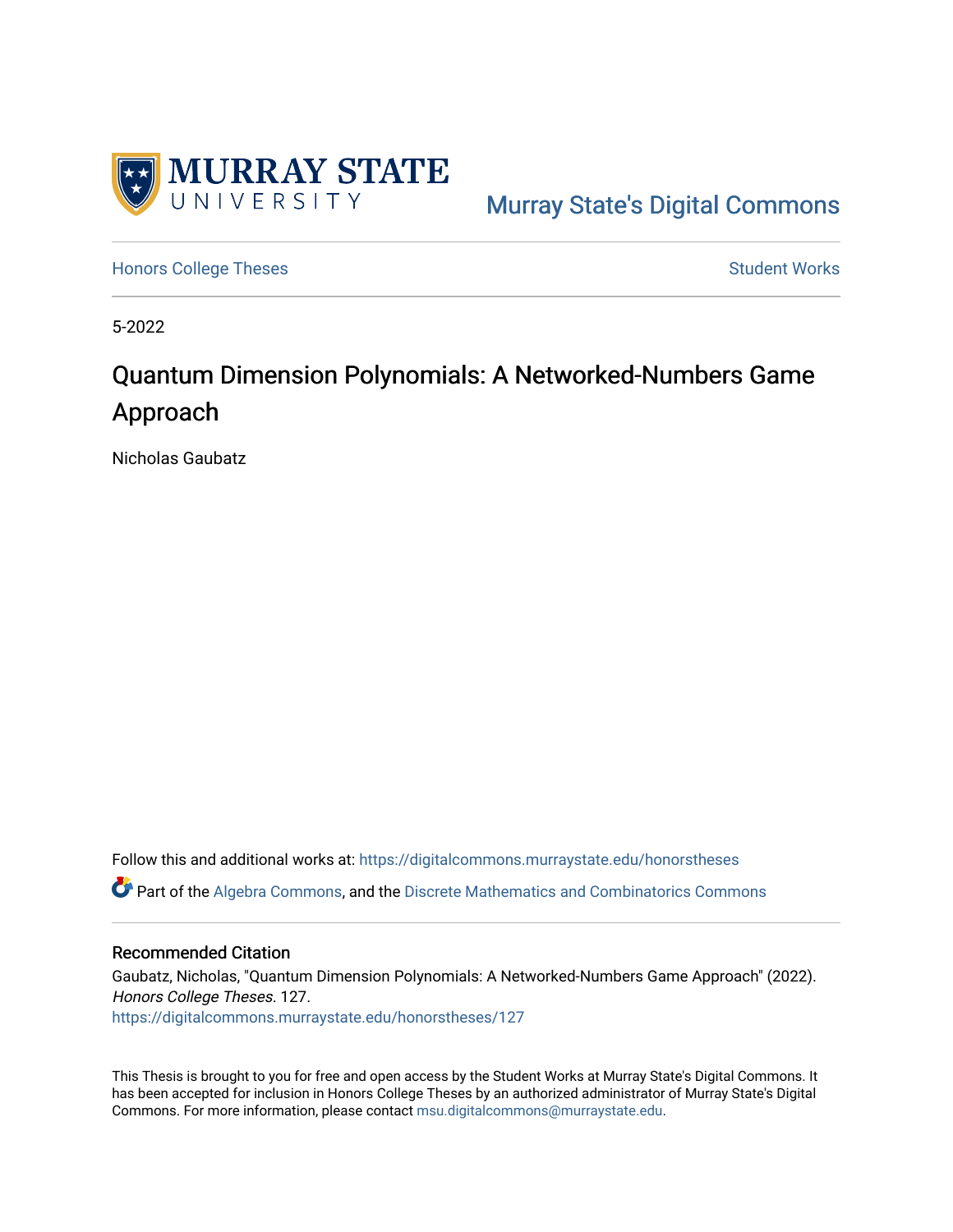Murray State University Honors College

HONORS THESIS

Certificate of Approval

Quantum Dimension Polynomials: A Networked-Numbers Game Approach

Nicholas Gaubatz

May 2022

Approved to fulfill the requirements of HON 437 Dr. Robert G. Donnelly, Professor

Mathematics & Statistics

Approved to fulfill the Honors Thesis requirement of the Murray State Dr. Warren Edminster, Honors Diploma Executive Director

Honors College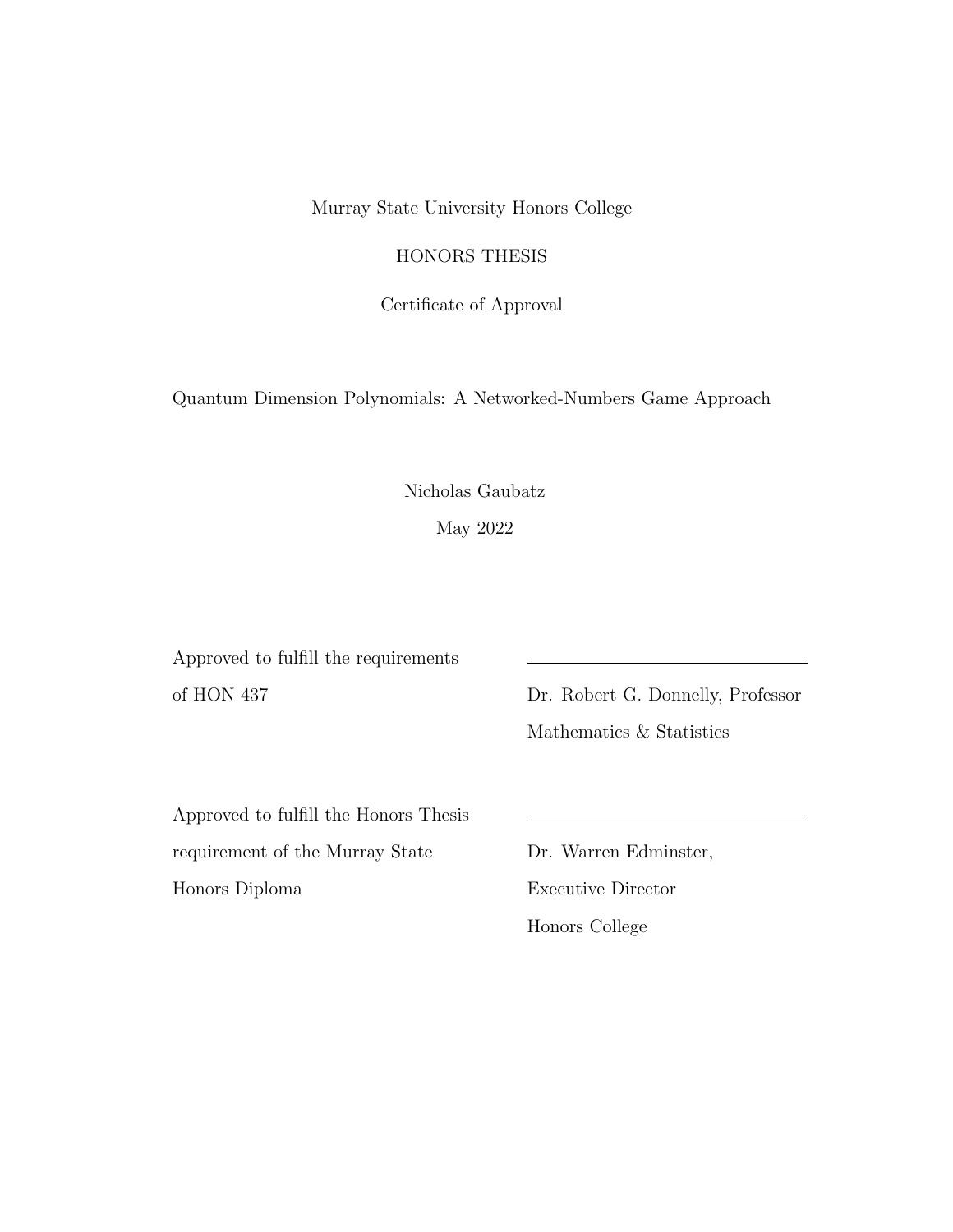#### Examination Approval Page

Author: Nicholas Gaubatz Project Title: Quantum Dimension Polynomials: A Networked-Numbers Game Approach Department: Mathematics & Statistics Date of Defense: April 27, 2022

Approval by Examining Committee:

(Dr. Robert G. Donnelly, Advisor) (Date)

(Dr. Elizabeth A. Donovan, Committee Member) (Date)

(Dr. Timothy Schroeder, Committee Member) (Date)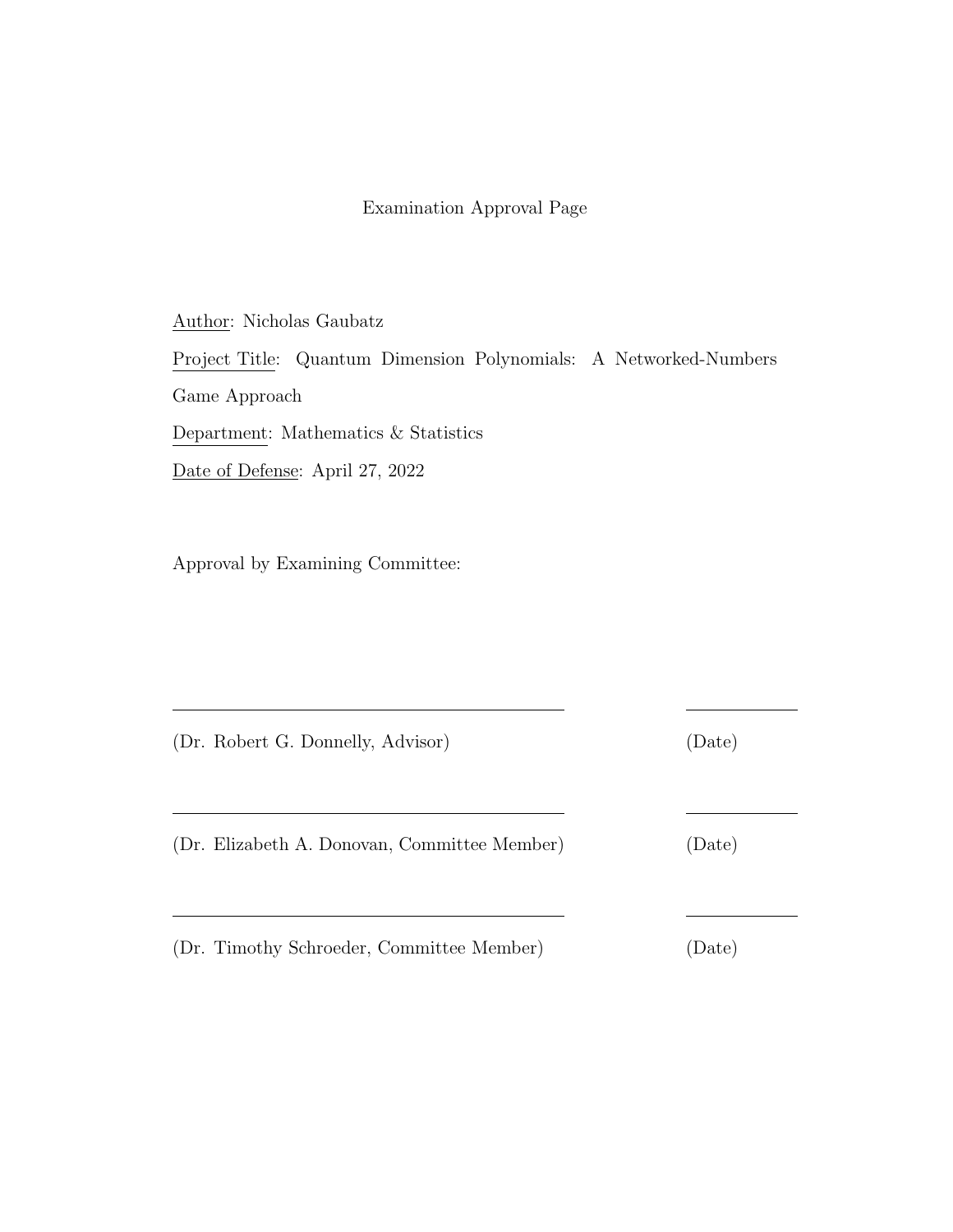Quantum Dimension Polynomials: A Networked-Numbers Game Approach

Submitted in partial fulfillment of the requirements for the Murray State University Honors Diploma

> Nicholas Gaubatz May 2022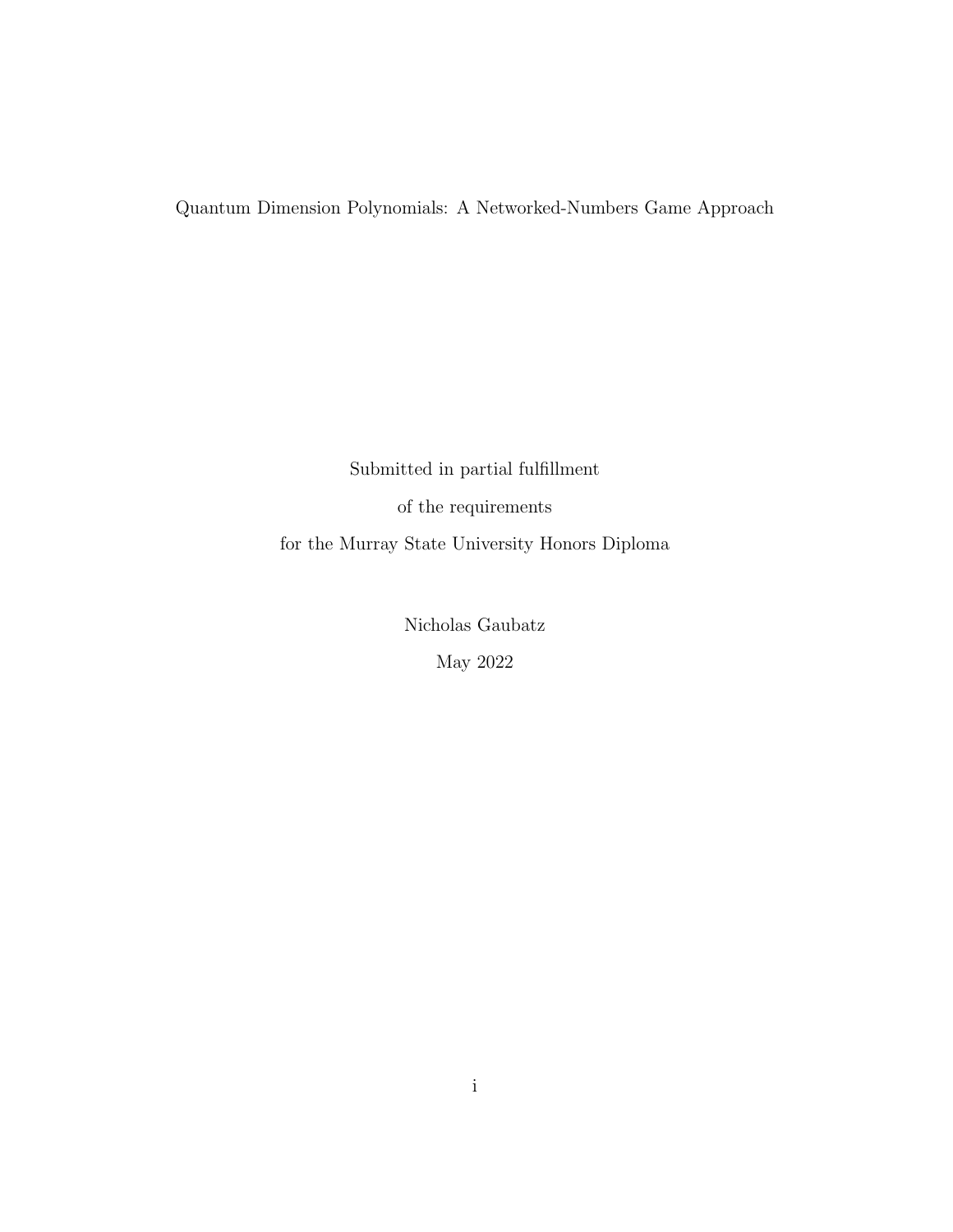#### Abstract

The Networked-Numbers Game–a mathematical "game" played on a simple graph–is incredibly accessible and yet surprisingly rich in content. The Game is known to contain deep connections to the finite-dimensional simple Lie algebras over the complex numbers. On the other hand, Quantum Dimension Polynomials (QDPs)–enumerative expressions traditionally understood through root systems–corresponding to the above Lie algebras are complicated to derive and often inaccessible to undergraduates. In this thesis, the Networked-Numbers Game is defined and some known properties are presented. Next, the significance of the QDPs as a method to count combinatorially interesting structures is relayed. Ultimately, a novel closedform expression of the type  $D_n$  QDPs and novel derivations of the QDPs of types  $A_n$ ,  $B_n$ ,  $C_n$ , and  $D_n$  are provided using an inductive proof through the Networked-Numbers Game. This provides a combinatorial avenue of approach to a topic traditionally only attainable through Lie theory.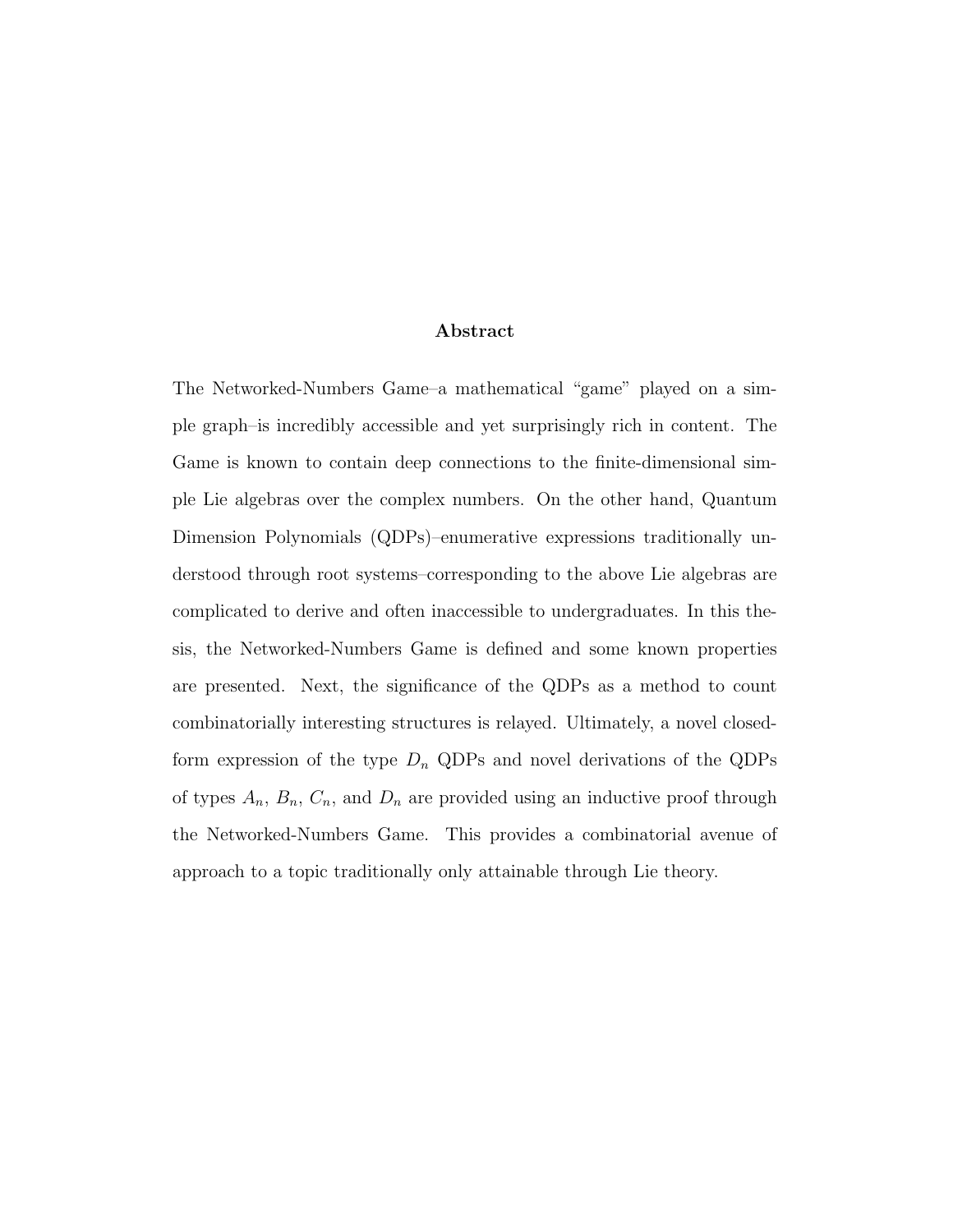# **Contents**

| 1        |                                                  | Introduction                                                                             | $\mathbf{1}$ |
|----------|--------------------------------------------------|------------------------------------------------------------------------------------------|--------------|
| $\bf{2}$ |                                                  | The Networked-Numbers Game                                                               | 3            |
|          | 2.1                                              | An informal introduction to the Networked-Numbers Game                                   | 4            |
|          | 2.2                                              | The formal Networked-Numbers Game                                                        | 7            |
|          | 2.3                                              | The La Florado Klasado classification $\ldots \ldots \ldots \ldots \ldots$               | 10           |
| 3        |                                                  | The Quantum Dimension Polynomial Identity                                                | 13           |
|          | 3.1                                              | A brief introduction to QDPs through Weyl symmetric func-                                |              |
|          |                                                  |                                                                                          | -13          |
|          | 3.2                                              | Our QDP Theorem, and proofs for types $A_n$ and $D_n$                                    | 16           |
|          | 3.3                                              |                                                                                          | 31           |
| 4        | Applications                                     |                                                                                          | 33           |
|          | 4.1                                              | A special identity for $qdim_{\omega_k}^{A_n} \dots \dots \dots \dots \dots \dots \dots$ | 33           |
|          | 4.2                                              | The lattice of k-element subsets of an $(n + 1)$ -element set                            | 39           |
| $\bf{5}$ | Concluding remarks                               |                                                                                          | 43           |
|          | A Proofs for QDPs of types $B_n$ and $C_n$<br>45 |                                                                                          |              |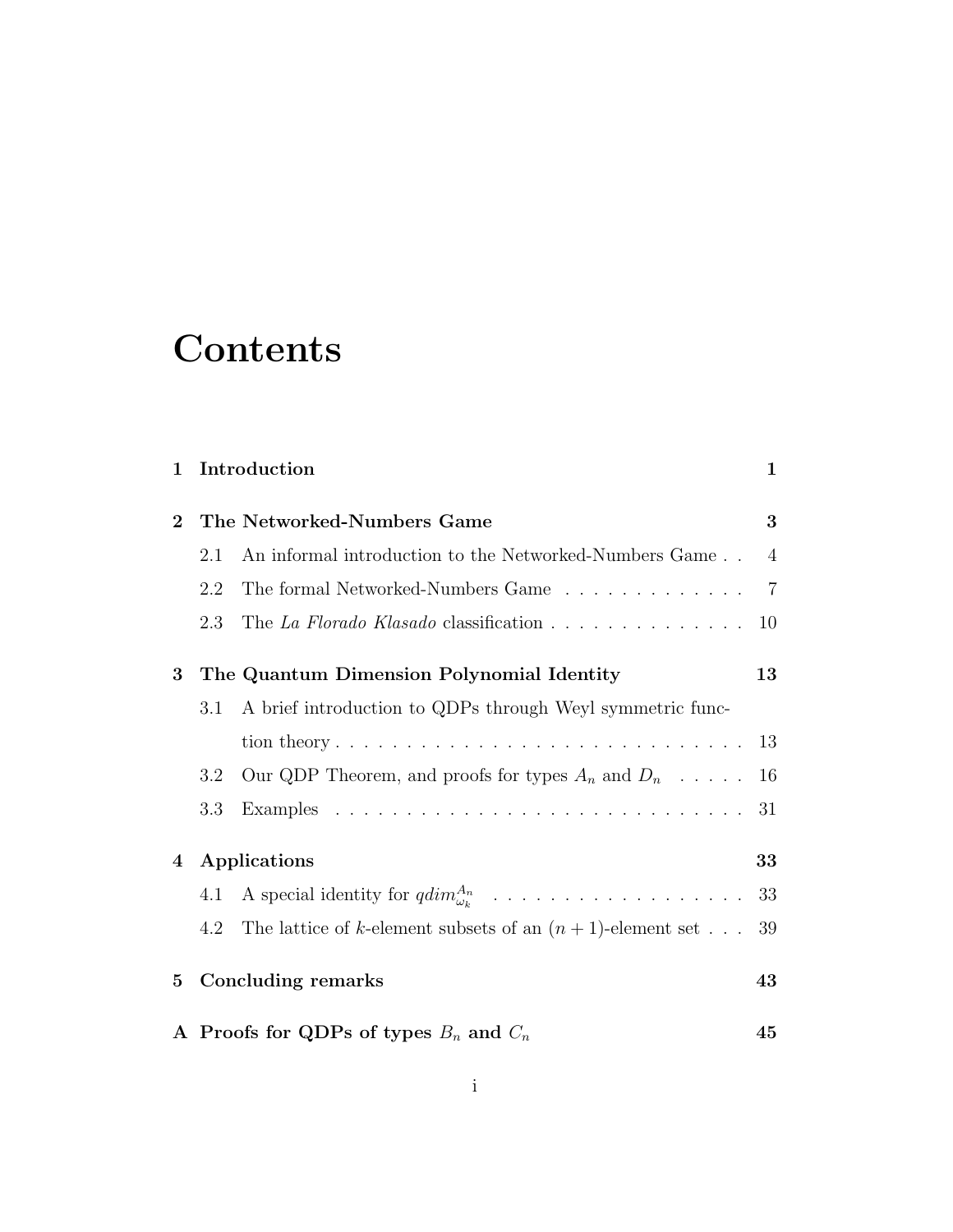## Chapter 1

# Introduction

The purpose of this text is twofold. First, it serves as an entry point into the Networked-Numbers Game (NG) and some related mathematical objects in a way that is approachable by a typical undergraduate mathematics student. Second, it develops in some detail some NG-related aspects of socalled 'Quantum Dimension Polynomials.' In particular, it offers closed-form expressions for QDPs in types  $A_n$ ,  $B_n$ ,  $C_n$ , and  $D_n$  and shows how these expressions can be obtained from NG play. It also provides a few applications to an extension to the *n*-choose- $k$  function and crystal graphs.

As introduced in Chapter 2, the NG is developed first naively and then formally through an algebraic perspective. The chapter ends with an important classification theorem relating the NG to finite-dimensional simple Lie algebras. The NG provides a nice entry point into our combinatorial perspective of QDPs, with derivations/proofs of QDPs in types  $A_n$ ,  $B_n$ ,  $C_n$ , and  $D_n$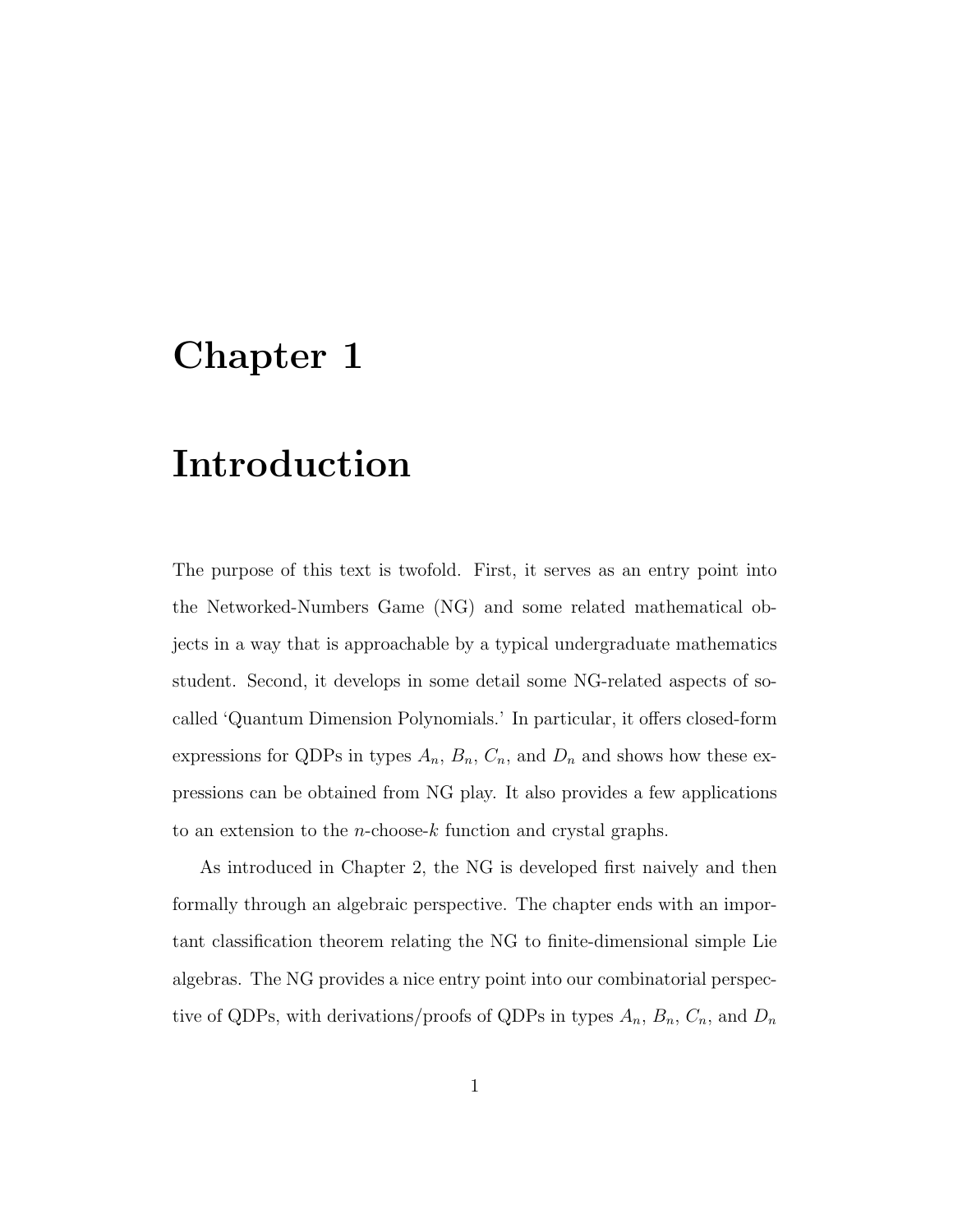comprising most of the content of Chapter 3 and Appendix A. These proofs consist mostly of sequences of NG states with generalized populations. Chapter 4 briefly touches on two combinatorial applications of QDPs—an identity relating the QDPs in type  $A_n$  to q-binomial coefficients, and q-enumeration of *k*-element subsets of an  $(n + 1)$ -element set, respectively.

Lastly, note that most of the enumerative and order-theoretic constructs considered in this paper follow the conventions of [Stan1] and [Stan2].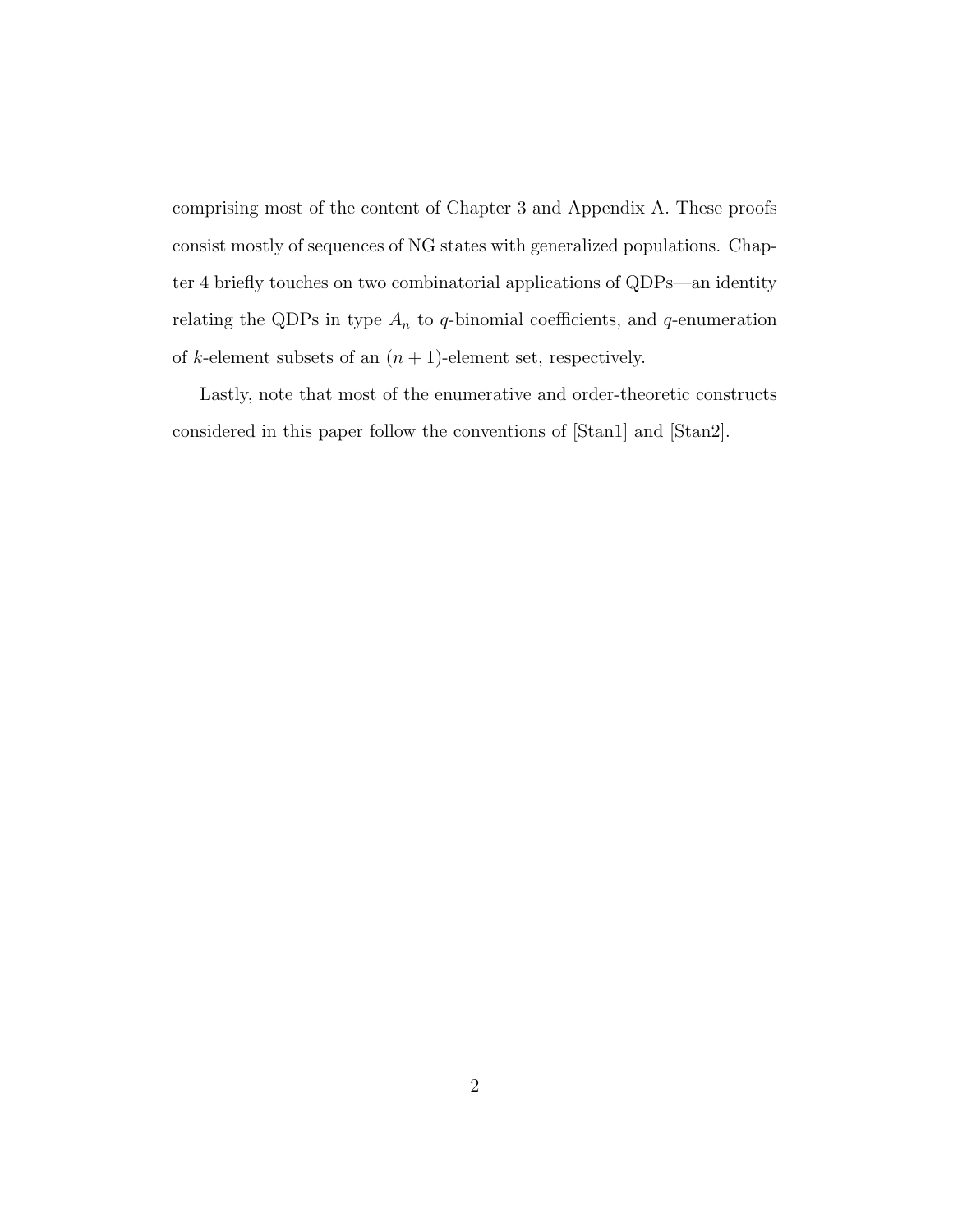# Chapter 2

# The Networked-Numbers Game

Before we start discussing Quantum Dimension Polynomials and their uses, it is important to understand what the Networked-Numbers Game (NG) is. The NG is a "game" played on a finite simple graph whose edges are labeled by values from an associated matrix. The game itself is often attributed to Mozes [Moz], who was inspired by a Math Olympiad problem. Erikson [Erik1], [Erik2], and [Erik3] seems to have conceived of the game in the level of generality we consider here. However, our setup will more closely follow the more recent work [Don1].

In the following, we first present an "informal introduction," then a precise definition of the NG, and lastly an important classification theorem.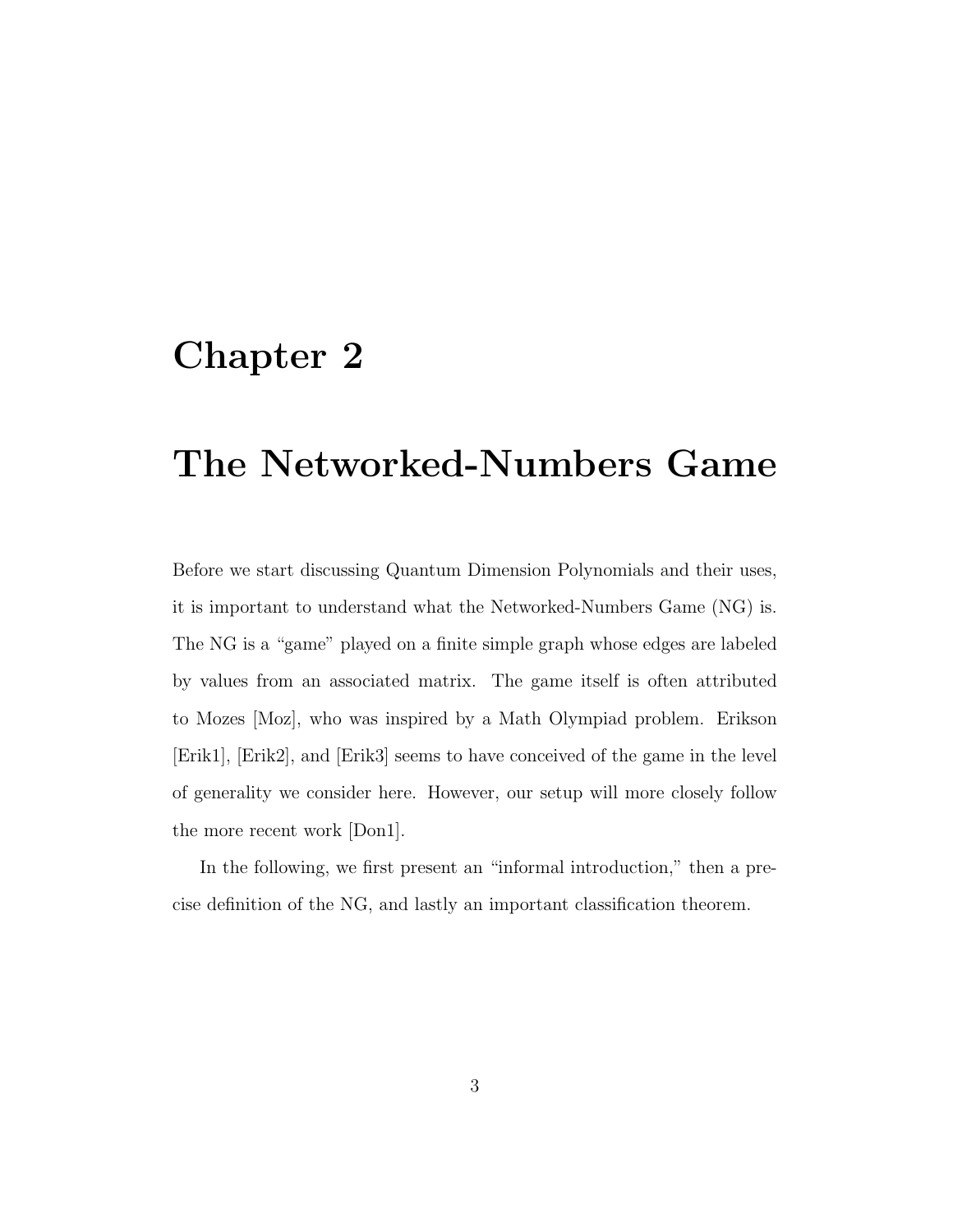# 2.1 An informal introduction to the Networked-Numbers Game

To set up the NG, first choose a finite simple graph  $\Gamma$  with n nodes (the nomenclature of 'nodes' is more common than 'vertices' in references that consider the NG). To each node  $\gamma_i \in V(\Gamma)$  assign a *population*—a nonnegative real number  $\lambda_i$ —at least one of which is nonzero. Additionally, to each edge in Γ between nodes  $\gamma_i$  and  $\gamma_j$  assign two negative integers  $a_{ij}$  and  $a_{ji}$ . Their absolute values, seen shortly in an example, will act as amplifiers, and a value of  $|a_{ij}| > 1$  is often denoted on  $\Gamma$  by drawing  $|a_{ij}|$  arrows on the edge between  $\gamma_i$  and  $\gamma_j$  (this can be seen in Example 2.1.1).

The goal of the game is to successively "fire" nodes with positive populations in such a way that eventually each population is nonpositive; that is, for each i such that  $1 \leq i \leq |V(\Gamma)|$ ,  $\lambda_i \leq 0$ . Examples of such setups are given in Examples 2.1.1 and 2.1.2.

To fire a given node  $\gamma_i$  with a positive population  $\lambda_i$  in a given state, simply update each population  $\lambda_j$  at node  $\gamma_j$ ,  $1 \leq j \leq n$  and  $j \neq i$ , as follows: if  $\gamma_j$  is not adjacent to  $\gamma_i$ , keep  $\lambda_j$  constant; otherwise,  $\lambda_j \mapsto \lambda_j + |a_{ij}|\lambda_i$ . This can be understood as taking  $\lambda_i$ , 'amplifying' it by  $|a_{ij}|$ , and adding it to  $\lambda_j$ . Note that the quantity  $\lambda_j + |a_{ij}| \lambda_i$  is the same as  $\lambda_j - a_{ij} \lambda_i$  since we have the convention that  $a_{ij} < 0$ . From here on, we'll use the latter expression, which is more common in the literature. NG play stipulates that a firing move is only 'legal' when the population at the to-be-fired node is positive. Lastly,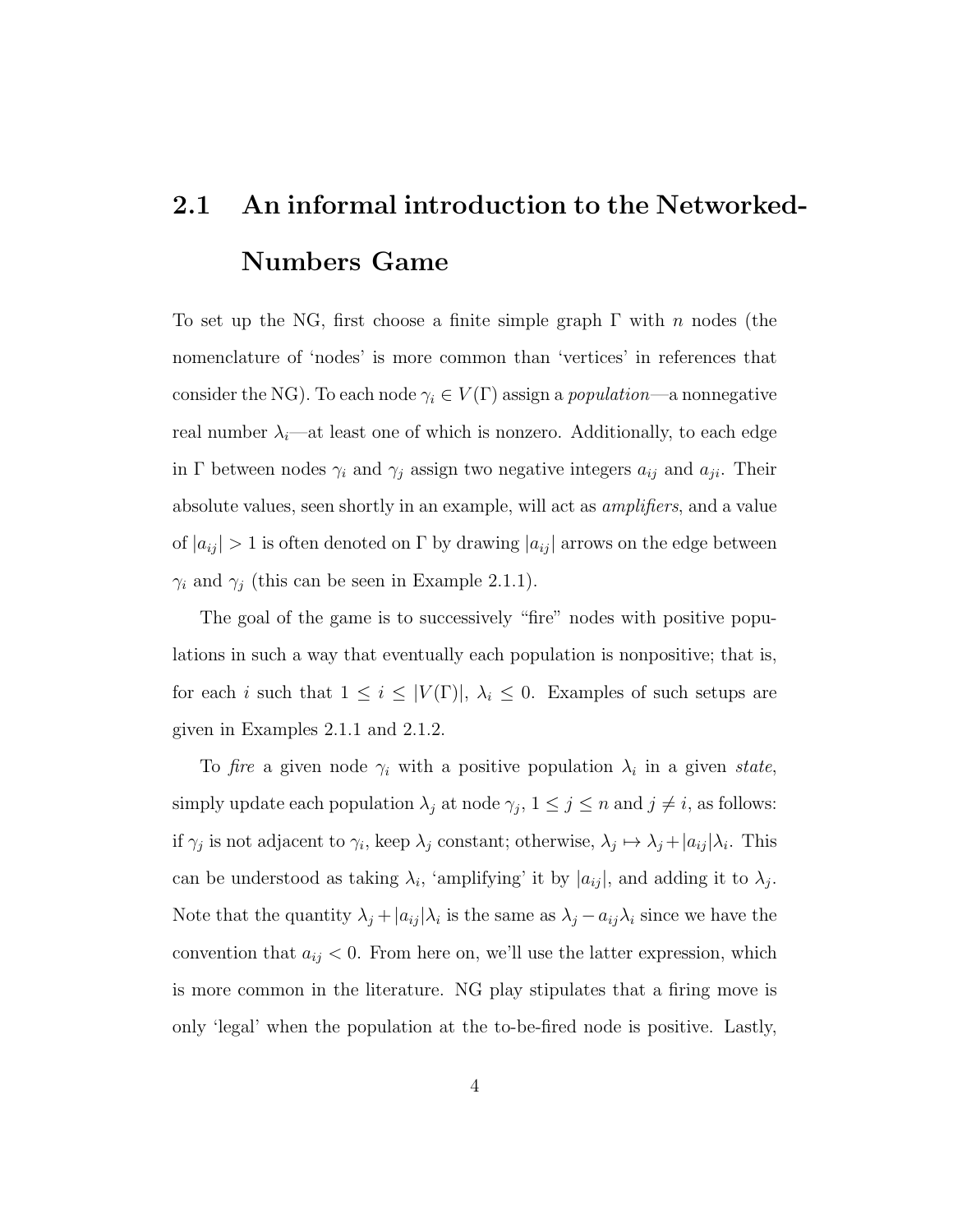update  $\lambda_i$  by changing its sign. We repeat this legal node-firing process iteratively, producing a (possibly infinite) sequence of NG states.

**Example 2.1.1.** Consider the graph denoted by  $\Gamma = C_3$  (for reasons explained later):

$$
\overbrace{\gamma_1 \qquad \gamma_2 \qquad \gamma_3} \ .
$$

Note that in this case, the arrows on the edge between  $\gamma_2$  and  $\gamma_3$  represent  $a_{23} = -1$  and  $a_{32} = -2$ . Let us assign initial population  $(2, 0, 4)$  to  $(\gamma_1, \gamma_2, \gamma_3)$ and play the NG as follows. To keep things consistent, whenever we are faced with multiple firing choices, we will choose the leftmost node to fire. This choice produces the following state sequence:

r r r ✲ ✛✛ 2 0 4 <sup>γ</sup><sup>1</sup> <sup>γ</sup><sup>2</sup> <sup>γ</sup><sup>3</sup> ❀ r r r ✲ ✛✛ −2 2 4 <sup>γ</sup><sup>1</sup> <sup>γ</sup><sup>2</sup> <sup>γ</sup><sup>3</sup> ❀ r r r ✲ ✛✛ 0 −2 6 γ1 γ2 γ3 ❀ r r r ✲ ✛✛ 0 10 −6 <sup>γ</sup><sup>1</sup> <sup>γ</sup><sup>2</sup> <sup>γ</sup><sup>3</sup> ❀ r r r ✲ ✛✛ 10 −10 4 <sup>γ</sup><sup>1</sup> <sup>γ</sup><sup>2</sup> <sup>γ</sup><sup>3</sup> ❀ r r r ✲ ✛✛ −10 0 4 γ1 γ2 γ3 ❀ r r r ✲ ✛✛ −10 8 −4 <sup>γ</sup><sup>1</sup> <sup>γ</sup><sup>2</sup> <sup>γ</sup><sup>3</sup> ❀ r r r ✲ ✛✛ −2 −8 4 <sup>γ</sup><sup>1</sup> <sup>γ</sup><sup>2</sup> <sup>γ</sup><sup>3</sup> ❀ r r r ✲ ✛✛ −2 0 −4 γ1 γ2 γ3

Note that the game does indeed terminate with this choice of  $\Gamma = C_3$  and initial population  $(\lambda_1, \lambda_2, \lambda_3) = (2, 0, 4)$ . The next example will show a game that does not terminate.

Example 2.1.2. Now let our graph  $\Gamma$  be the standard 3-cycle with all amplitudes  $a_{ij} = -1$  as follows: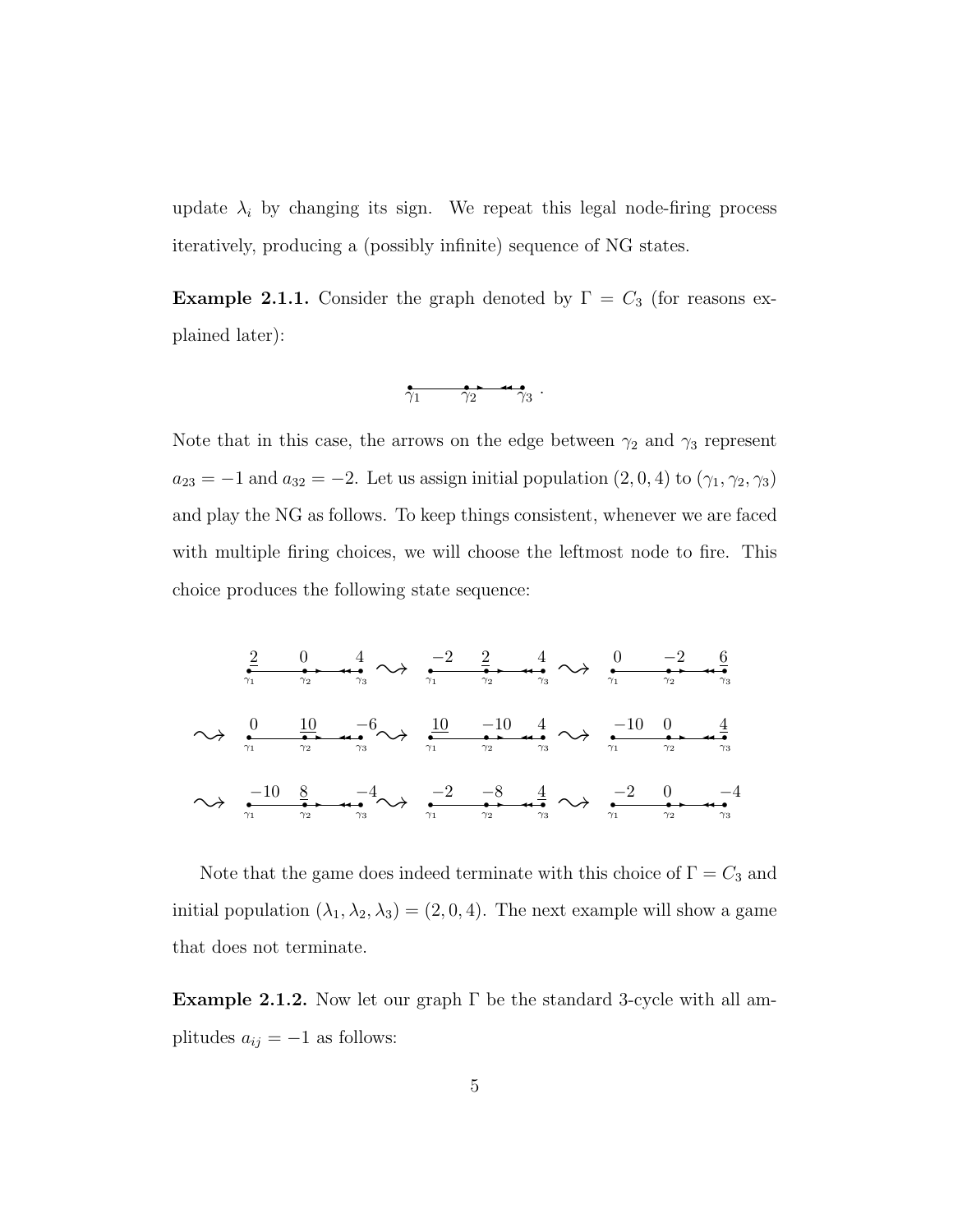

Similarly as above, let us assign initial population  $(\lambda_1, \lambda_2, \lambda_3) = (1, 2, 3)$ . We will choose firing sequence  $(\gamma_1, \gamma_2, \gamma_3, \gamma_1, \gamma_2, \gamma_3, \gamma_1, \gamma_2, \dots)$  to produce the following state sequence:



This game appears to never terminate. This can be seen by considering the sum of populations throughout the state sequence. Upon firing node  $\gamma_i$ , note that we subtract  $\lambda_i$  twice from the sum (at node  $\gamma_i$ ) but also add  $\lambda_i$  twice to the sum, once at each of the other nodes. Thus, the sum stays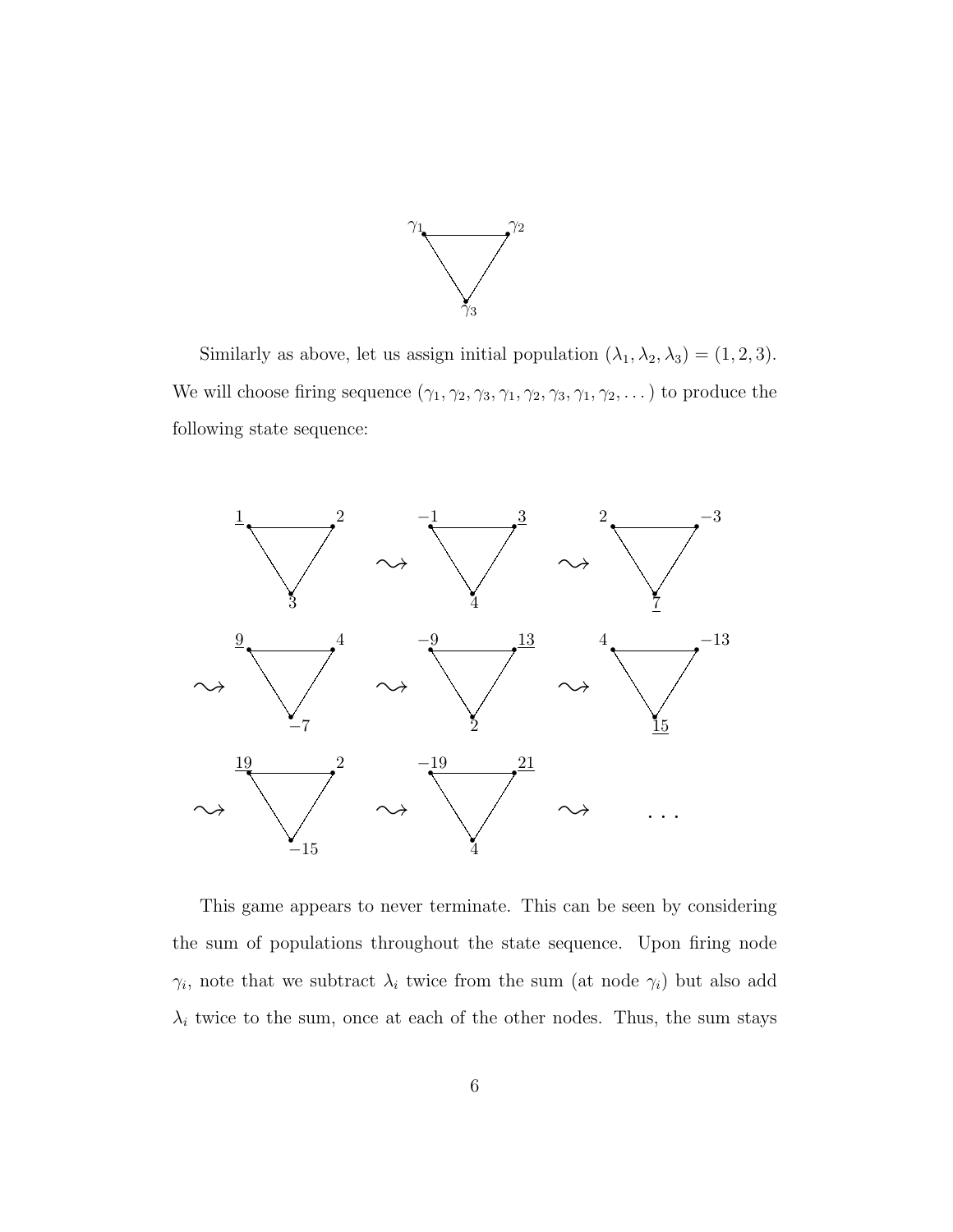constant no matter which node is fired; but, in order to reach a terminal state, the sum would need to eventually be negative.

This indeed shows that the NG played on this 3-cycle never terminates, no matter the starting population or firing sequence. In fact, "most" graphs have no terminal games, as demonstrated in a special classification theorem in Section 2.3. But, before we can state this classification, we must more formally define the Networked-Numbers Game.

#### 2.2 The formal Networked-Numbers Game

To this end, let I be a finite set, whose elements can be thought of as indices or colors (i.e., I is a *coloring set*). Next, let  $\Gamma$  be a simple graph—i.e.,  $\Gamma$  has no loops or multiple edges—whose vertices or nodes are  $V(\Gamma) = {\gamma_i}_{i \in I}$  and whose edges are  $E(\Gamma)$ , which consists of two-element subsets of  $V(\Gamma)$ , each corresponding to an edge and its unique endpoints. Lastly, let  $A = (a_{ij})_{i,j \in I}$ be an  $I \times I$  integer matrix satisfying

$$
a_{ij} \begin{cases} = 2, \text{ if } i = j \\ = 0, \text{ if } \{i, j\} \notin E(\Gamma) \\ < 0, \text{ if } \{i, j\} \in E(\Gamma). \end{cases}
$$

This matrix is used to label the edges of  $\Gamma$ , as in section 2.1.

We call  $\mathscr{G} = (\Gamma, A)$  a game graph or NG graph. We also call  $\Gamma = \Gamma(\mathscr{G})$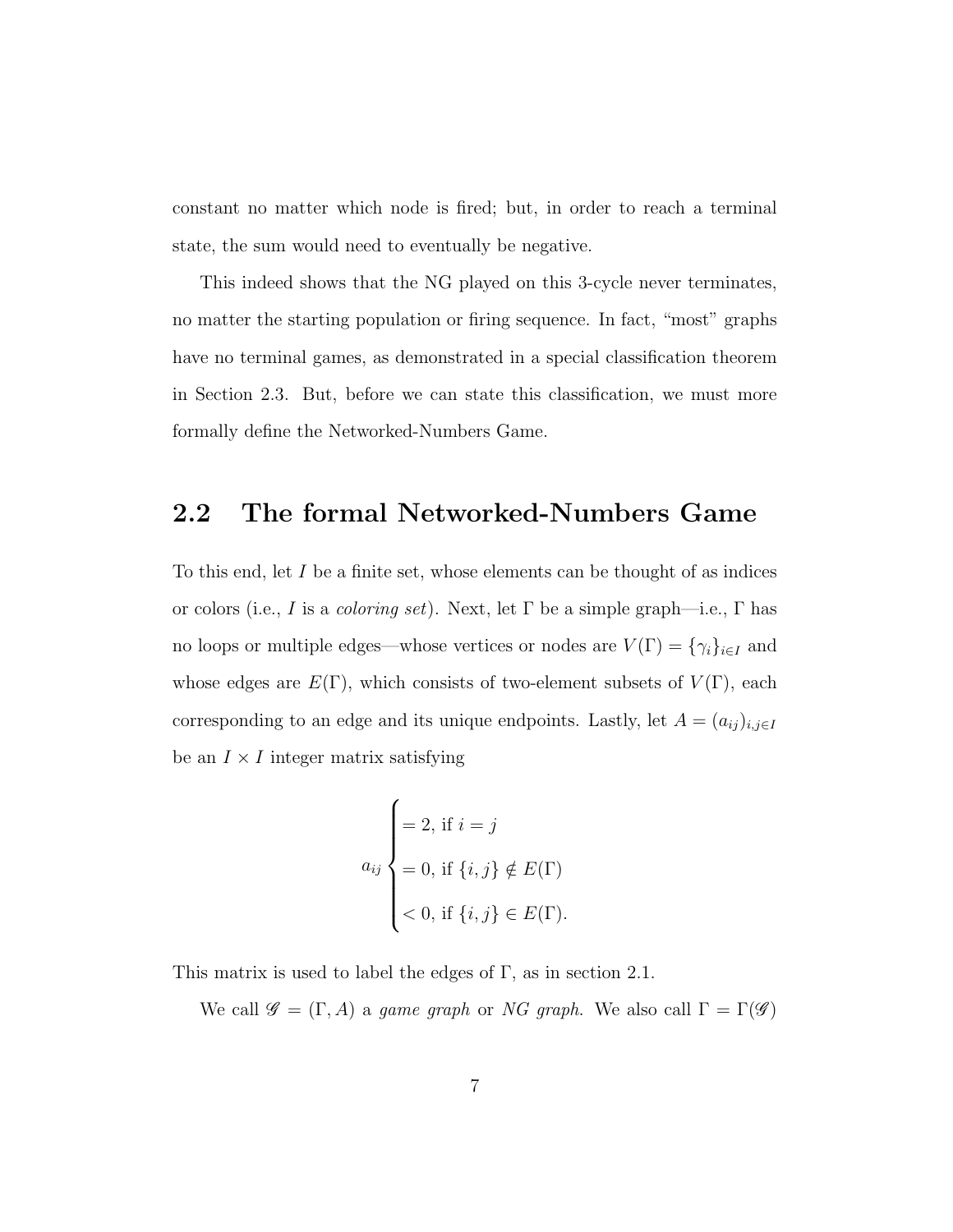its playground graph and  $A = A(\mathcal{G})$  its amplitude matrix. To emphasize the role of I, we sometimes write  $\Gamma_I$  or  $A_{I\times I}$ .

A playthrough of the NG consists of a sequence of *states* and *node firings*; the node firings are used to determine the successor of a given state.

To play the NG, the player chooses a game graph  $\mathscr{G} = (\Gamma_I, A_{I \times I})$  and an *initial state*, an *I*-tuple of nonnegative integers  $\lambda := {\lambda_i}_{i \in I}$ , at least one of which is nonzero. From this point on, we denote by *state* any integer I-tuple  $\mu = (\mu_i)_{i \in I}$ . Each  $\mu_i$  located at position i is called the *population* at node  $\gamma_i$ . Given a state  $\mu$ , the only move a player can make is to choose a node  $\gamma_i$ whose population  $\mu_i$  is positive and *fire* it. This firing transforms the current state  $\mu$  into a new state  $\nu$  according to the rule

$$
\nu_j = \mu_j - a_{ij}\mu_i,
$$

for all  $j \in I$ , where  $a_{ij} \in A$ . Note that this is the same process as in Section 2.1, since  $a_{ii} = 2$  for all  $i \in I$  (equivalent to saying  $\nu_i = -\mu_i$ ) and  $a_{ij} = 0$  if  $\gamma_i$ is not adjacent to  $\gamma_j$ . Additionally, the value  $a_{ij}$  from the amplitude matrix A does indeed, in a sense, 'amplify'  $\mu_i$  before we subtract it from  $\mu_j$ .

Thus, gameplay begins by starting with an initial state  $\lambda$  and applying legal node-firings to resulting states. Gameplay ends when the player obtains a terminal state, in which all populations are nonpositive.

Algebraically, a state  $\lambda$  can be viewed as a vector  $\sum$ i∈I  $\lambda_i \omega_i$  in the Z-module Λ freely generated by the set  $\Omega = {\{\omega_i\}}_{i \in I}$ . Elements of  $\Omega$  are fundamental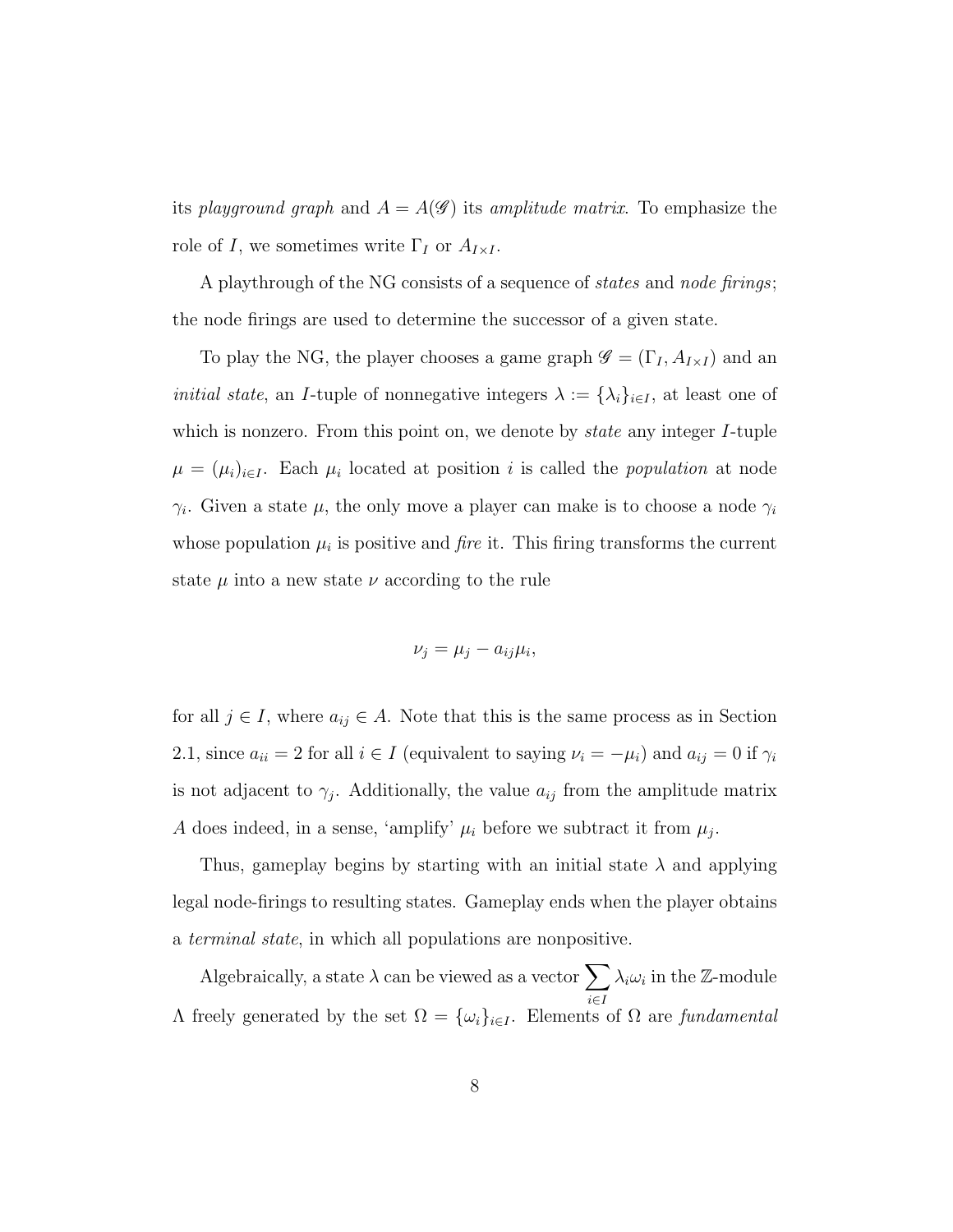weights (or fundamental positions), and elements of  $\Lambda$  are weights or game positions. A weight or position  $\lambda = \sum_{i \in I} \lambda_i \omega_i$  is dominant (strongly domi*nant*) if  $\lambda_i \geq 0$  ( $\lambda_i > 0$ ) for all  $i \in I$ .

Let  $S_i : \Lambda \to \Lambda$  be the Z-linear transformation given by the *i*-th NG firing move (but without regard to legality):

$$
S_i(\lambda) = \lambda - \lambda_i \alpha_i
$$
  
= 
$$
\sum_{j \in I} (\lambda_j - \lambda_i a_{ij}) \omega_j,
$$

where  $\alpha_i$  is the *i*-th row vector of A, so  $\alpha_i = \sum_{j \in I} a_{ij} \omega_j$ . Since  $S_i^2 = \varepsilon$  (the identity Z-linear transformation  $\Lambda \to \Lambda$ ) in the group  $Aut(\Lambda)$  of invertible Z-linear transformations on Λ, we can consider the Weyl group W ≤ Aut(Λ) generated by the  $S_i$ 's. Now, it is known that  $W \cong \langle s_i | (s_i s_j)^{m_{ij}} = \varepsilon \rangle$ , where  $m_{ij}$  is the unique positive integer for which  $a_{ij}a_{ji} = 4\cos^2(\frac{\pi}{m})$  $\frac{\pi}{m_{ij}}$ ). Also, the 'parity' function sgn :  $W \to {\pm 1}$  given by  $sgn(s_{i_1} \cdots s_{i_k}) := (-1)^k$  is a well-defined group homomorphism [Hum].

**Example 2.2.1.** Consider W for  $\Gamma = C_3$  as follows,

$$
\overbrace{\gamma_1 \qquad \gamma_2 \qquad \gamma_3 \qquad \gamma_3 \qquad \cdots \qquad \gamma_n}
$$

where we have that

$$
A = \begin{bmatrix} 2 & -1 & 0 \\ -1 & 2 & -1 \\ 0 & -2 & 2 \end{bmatrix}.
$$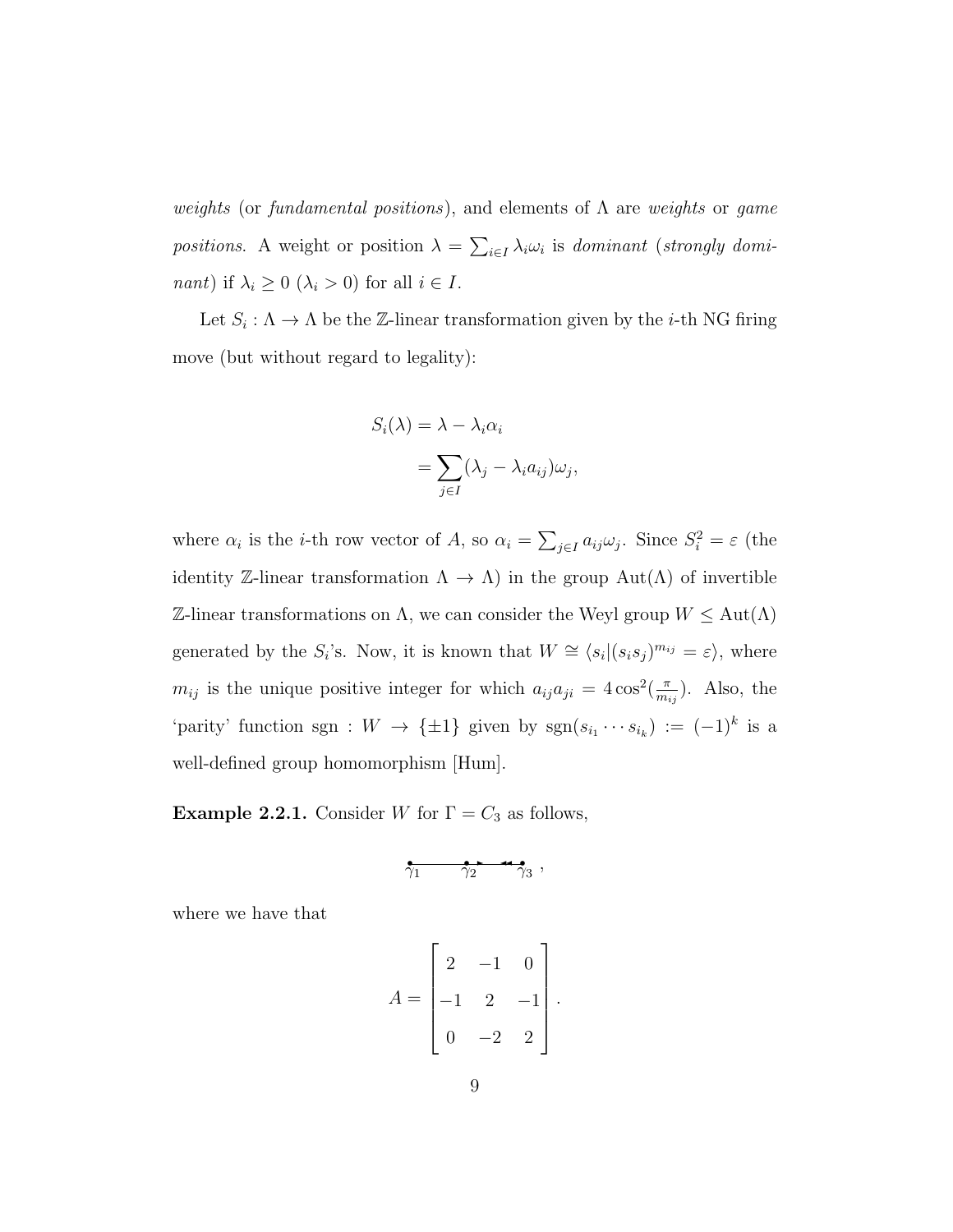In this case, calculating the  $m_{ij}$ 's gives that

$$
a_{12}a_{21} = (-1)(-1) = 1 = 4 \cos^2\left(\frac{\pi}{m_{12}}\right) \implies m_{12} = 3,
$$
  

$$
a_{13}a_{31} = (0)(0) = 0 = 4 \cos^2\left(\frac{\pi}{m_{13}}\right) \implies m_{13} = 2, \text{ and}
$$
  

$$
a_{23}a_{32} = (-1)(-2) = 2 = 4 \cos^2\left(\frac{\pi}{m_{23}}\right) \implies m_{23} = 4.
$$

Therefore,

$$
W \cong \langle s_i | (s_i s_j)^{m_{ij}} = \varepsilon \rangle
$$
  
\n
$$
\cong \langle s_1, s_2, s_3 | s_1^2 = s_2^2 = s_3^2 = (s_1 s_2)^3 = (s_1 s_3)^2 = (s_2 s_3)^4 = \varepsilon \rangle,
$$

a group that is known to have order 48.

Now that we have defined the NG, the natural question to ask at this point is what choices of NG graphs  $\mathscr{G} = (\Gamma, A)$  and initial states eventually produce terminal states; i.e., finite gameplay?

### 2.3 The La Florado Klasado classification

In order to answer this finiteness question, let us provide a few definitions.

First, a NG state  $\mu$  on graph  $\mathscr{G} = (\Gamma_I, A_{I \times I})$  is nonzero if there exists  $i \in I$  such that  $\mu_i \neq 0$ . Next, a state is *dominant* if  $\mu_i \geq 0$  for all  $i \in I$ . The graphs that concern us presently are called integer game graphs (ING graphs), in which each amplitude  $a_{ij} \in A$  is an integer.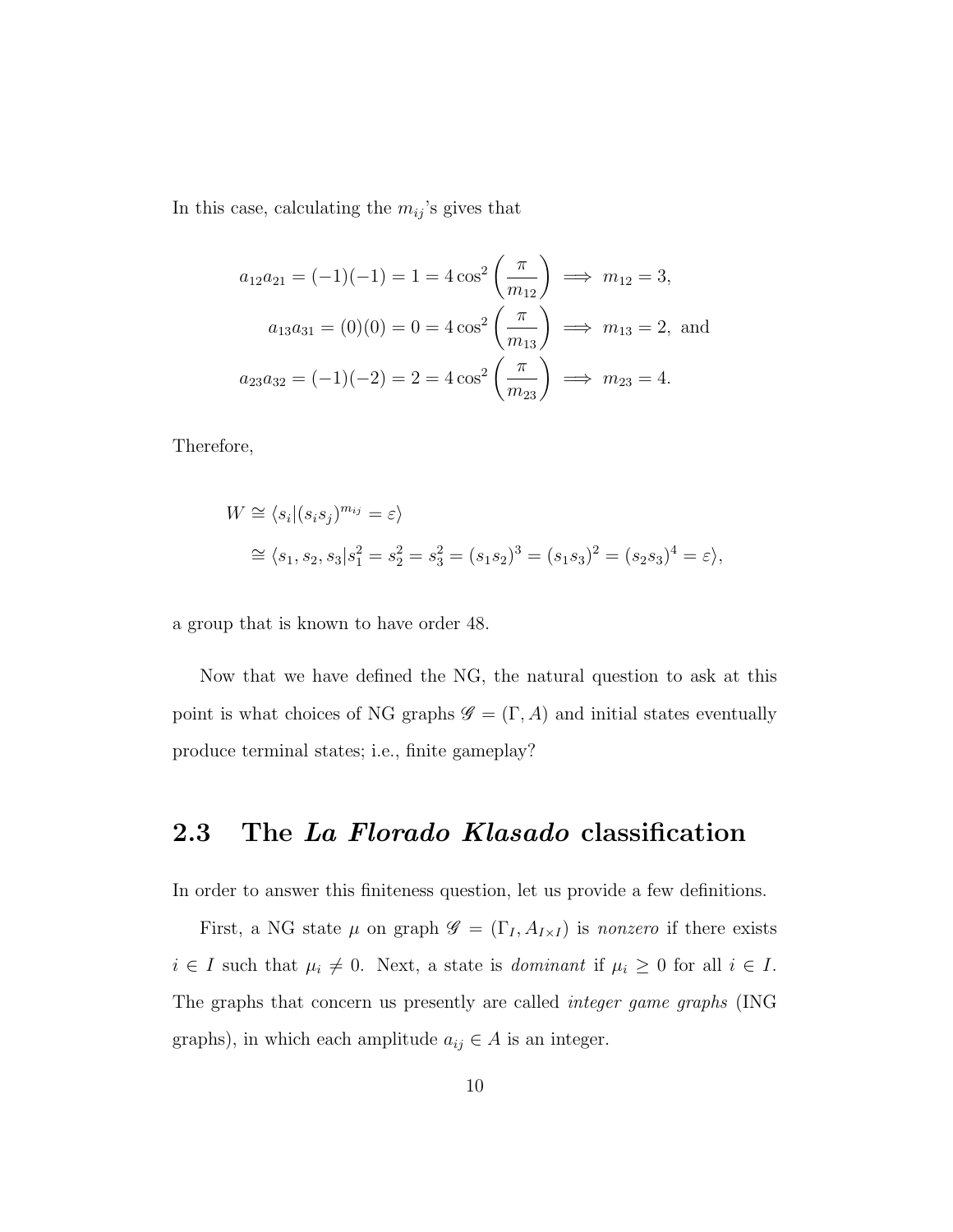**Definition.** A game-gratifying graph is a connected ING graph  $\mathscr{G} = (\Gamma, A)$ that has a nonzero dominant initial state from which a terminal state can be reached.

We are now ready to state a classification of game-gratifying graphs. This classification forms one part of a multifaceted theorem sometimes referred to as La Florado Klasado (often denoted LFK), as in section 9 of [Don1]. This theorem refers to Figure 2.1 on the next page. The most famous instance of an LFK equivalence is the classification of the finite-dimensional simple Lie algebras over  $\mathbb C$  accomplished by W. Killing and E. Cartan in the late 1800s; see [Col] for a compelling account of the discovery of the latter classification.

Theorem 1 (La Florado Klasado). Suppose  $\mathscr G$  is a connected integral NG graph. Then  $\mathscr G$  is game-gratifying if and only if  $\mathscr G$  is a Coxeter-Dynkin flower; i.e., one of the NG graphs of Figure 2.1.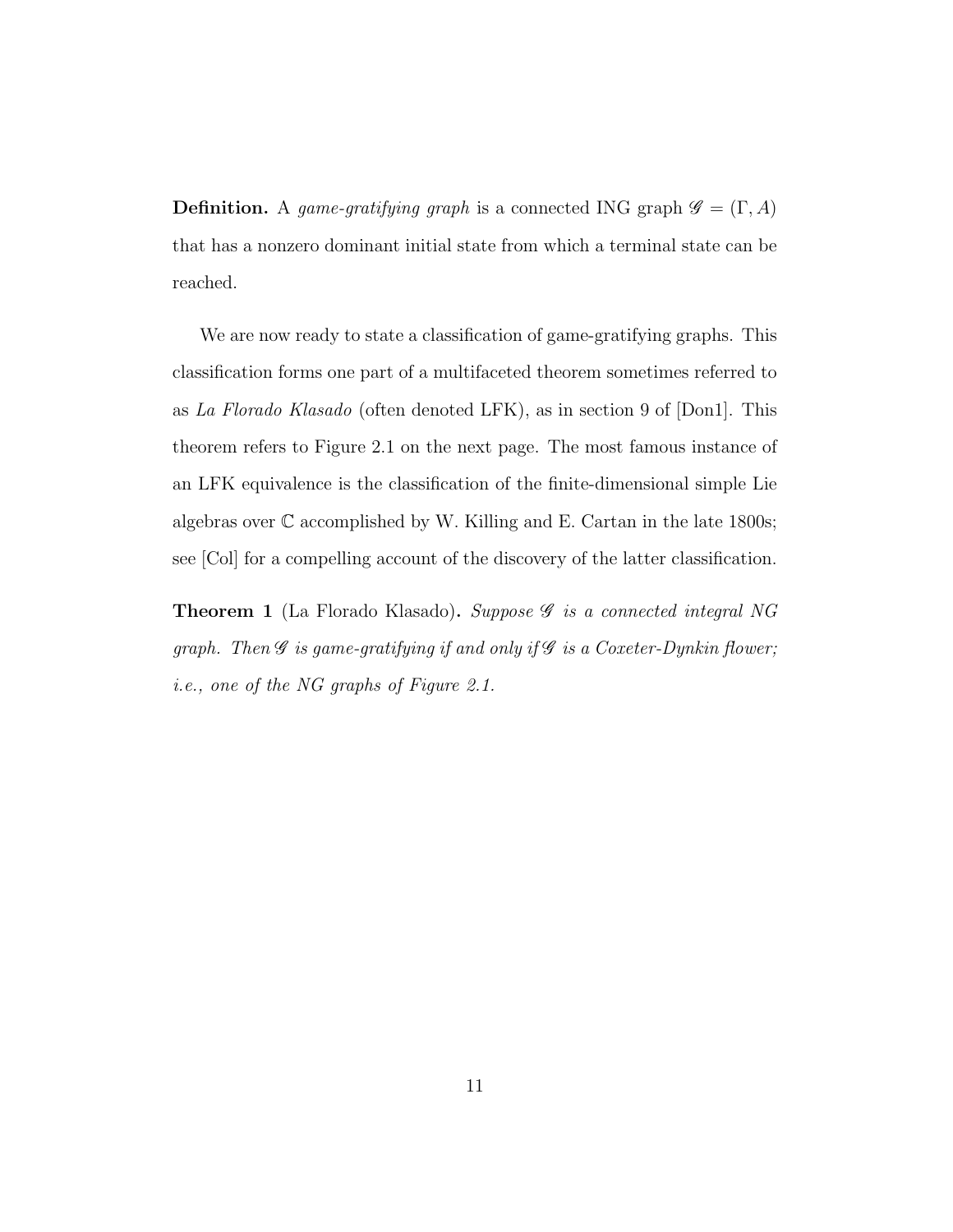

Figure 2.1: The Coxeter-Dynkin flowers of LFK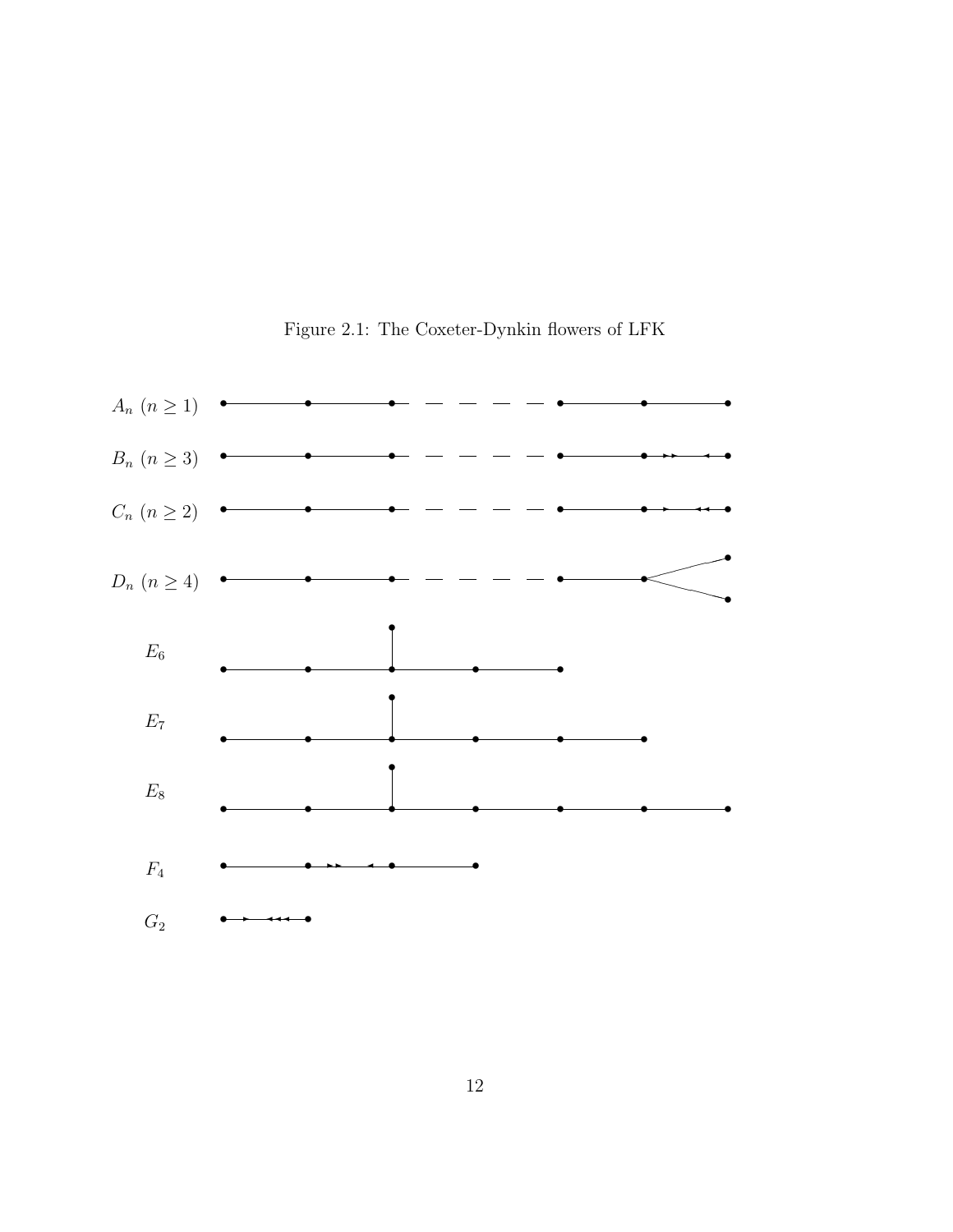### Chapter 3

# The Quantum Dimension Polynomial Identity

# 3.1 A brief introduction to QDPs through Weyl symmetric function theory

Now that we have defined the Networked-Numbers Game on an integral NG graph, it is time to present the main result of this work: a description of Quantum Dimension Polynomials (QDPs). This Section 3.1 lays out many definitions based on terminology introduced in Section 2.2 and is not necessary for an initial understanding of QDPs, but it serves as a brief reference for the context of QDPs in Weyl symmetric function theory. Throughout this section, assume  $\mathscr G$  is a Coxeter-Dynkin flower.

Let  $\{z_i\}_{i\in I}$  be a set of indeterminates. For any  $\mu = \sum_{i\in I} \mu_i \omega_i$ , let  $z^{\mu}$  be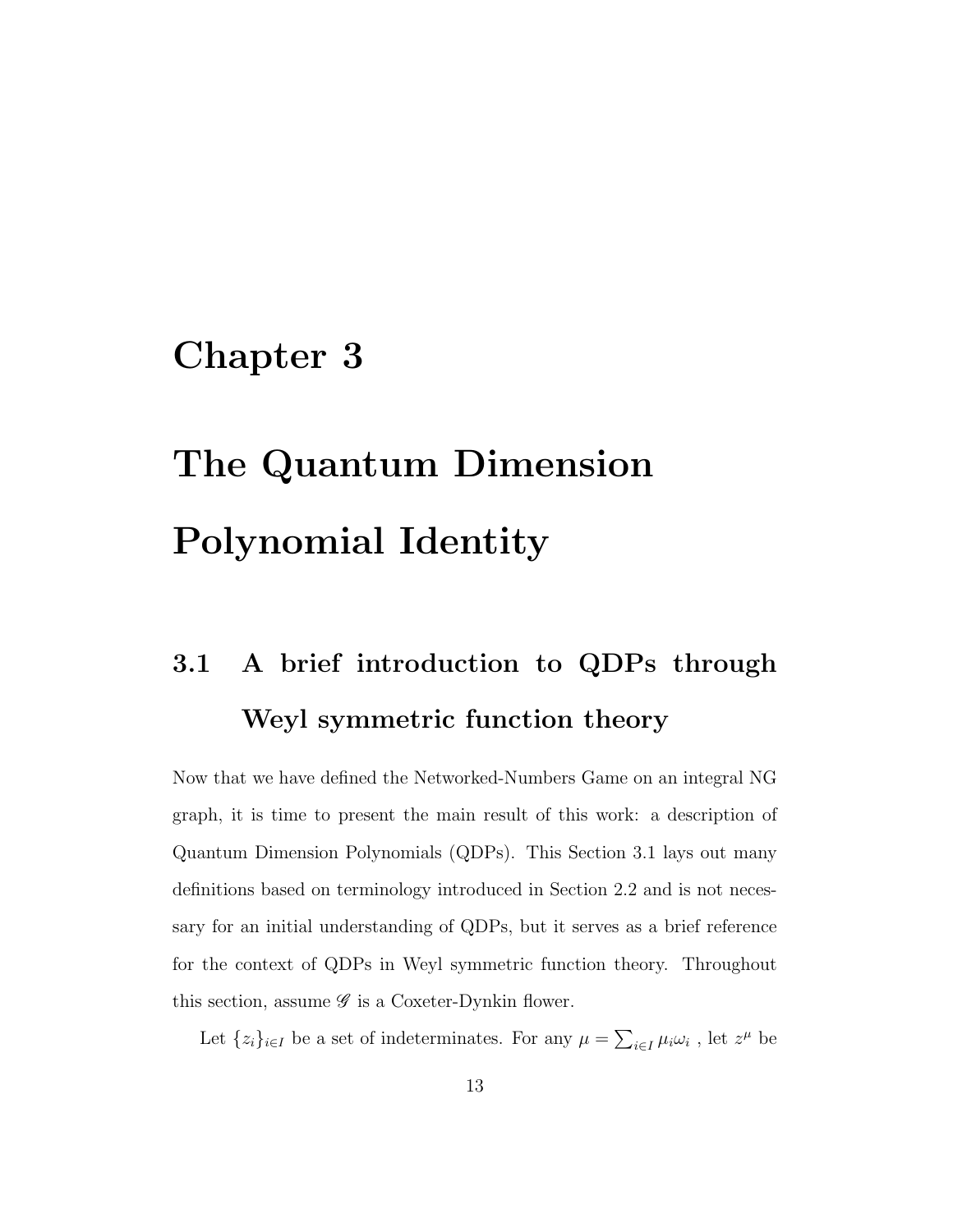the Laurent monomial  $\prod_{i\in I} z_i^{\mu_i}$ . Note that state vectors are integer *I*-tuples, so the monomial exponents here are integers. Let  $\mathcal{L}(\mathcal{G})$  be the Z-algebra of Laurent polynomials in the variables  $\{z_i\}_{i\in I}$  with coefficients from  $\mathbb{Z}$ . The Weyl group W acts on  $\mathscr{L}(\mathscr{G})$  by the rule  $s_i \cdot z^{\mu} := z^{s_i \cdot \mu}$ , extending Z-linearly to all of  $W$  in the obvious way.

Say  $\chi\in\mathscr{L}(\mathscr{G})$  is  $W\text{-invariant, or a Weyl-symmetric function, if }\sigma\cdot\chi=\chi$ for all  $\sigma \in W$ . Let  $\mathscr{L}(\mathscr{G})^W$  be the Z-subalgebra of Weyl symmetric functions.

For each strongly dominant  $\mu \in \Lambda$ , define an 'alternant'  $\mathcal{A}_{\mu}$  by

$$
\mathcal{A}_{\mu} := \sum_{\sigma \in W} \text{sgn}(\sigma) z^{\sigma \cdot \mu}.
$$

Let  $\varrho := \sum \omega_i$  be the 'smallest' strongly dominant weight. A fundamental theorem in the theory of Weyl symmetric functions is that, for each dominant  $\lambda$ , there is a unique solution  $\chi \in \mathscr{L}(\mathscr{G})^W$  such that

$$
\mathcal{A}_{\varrho}\cdot\chi=\mathcal{A}_{\lambda+\varrho}.
$$

This unique Weyl symmetric function is denoted  $\chi_{\lambda}$  and called a Weyl bialternant. By specializing each  $z_i$  at a certain power of q, we get a q-polynomial called the *quantum dimension polynomial*, denoted  $qdim_{\lambda}^{\mathscr{G}}$ .

A quotient-of-products expression for  $qdim_{\lambda}^{\mathscr{G}}$  seems first to have been given in [Jac] where the product is taken over the so-called 'positive roots' of the 'root system' associated with  $\mathscr{G}$ . In [Don2], a connection is made between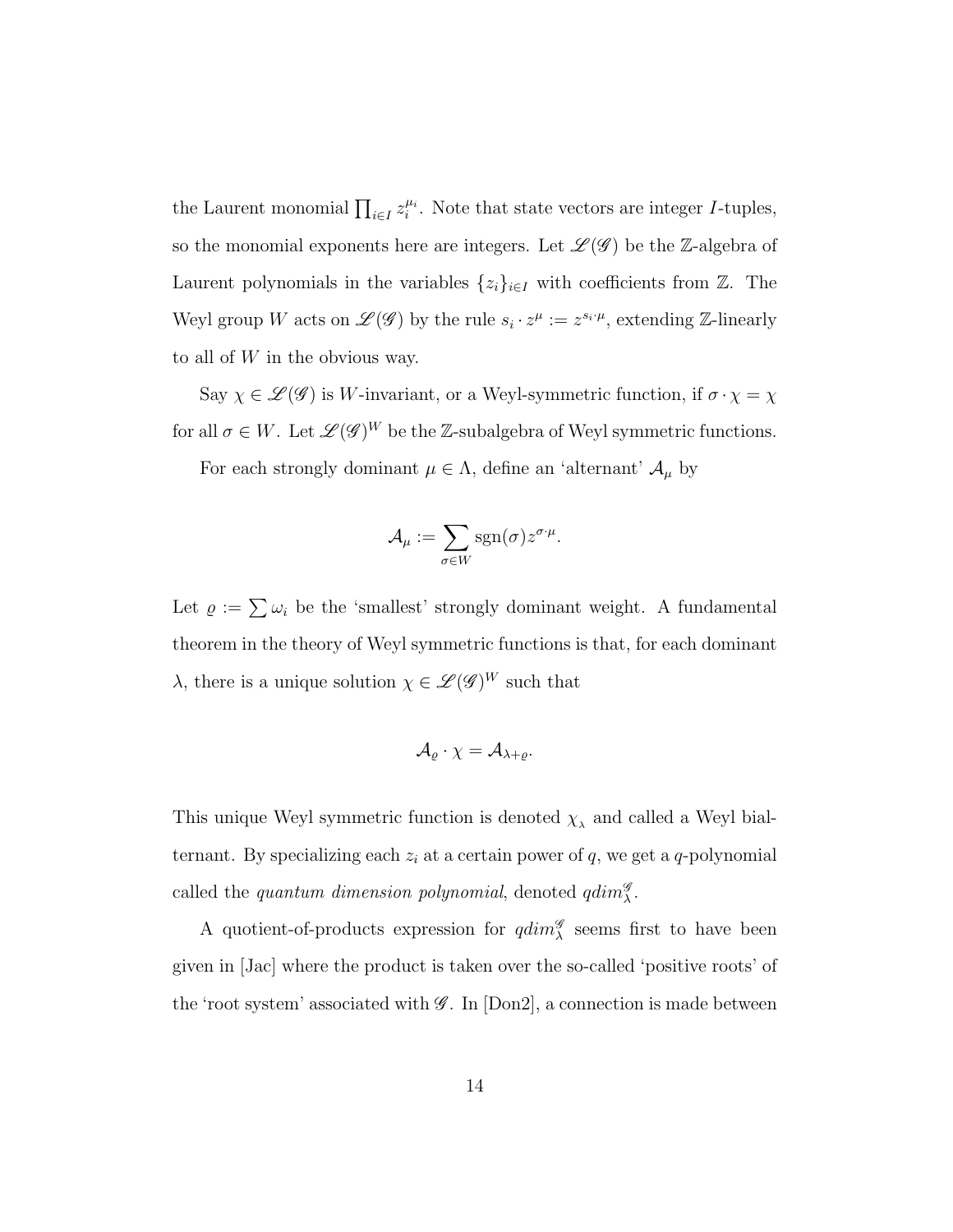positive roots and states of NG play from a generic strongly dominant weight. This connection is the basis for the following result, presented as Theorem 10.6.2 in [Don1]:

**Theorem 2** (Theorem NG). Given a dominant weight  $\lambda$ , NG play from initial position  $\lambda + \varrho$  must terminate on our given Coxeter-Dynkin flower  $\mathscr G$ . Let  $(\gamma_{i_1}, \ldots, \gamma_{i_l})$  be such a terminating game, and let  $c_k(\lambda + \varrho)$  be the positive number at node  $\gamma_{i_k}$  just before this node is fired in our given game sequence. Then the multiset of numbers  ${c_k(\lambda + \varrho)}_{k=1}^l$  does not depend on the choice of game sequence, and

$$
qdim_{\lambda}^{\mathcal{G}} = \prod_{k=1}^{l} \frac{1 - q^{c_k(\lambda + \rho)}}{1 - q^{c_k(\varrho)}}.
$$

We will employ Theorem NG in the next section in our derivation of certain quotient-of-product expressions for  $\operatorname{qdim}_{\lambda}^{\mathscr{G}}$  when  $\mathscr{G} \in \{A_n, B_n, C_n, D_n\}.$ 

Given any polynomial in  $q$  with positive integer coefficients, it is reasonable to ask what the polynomial might enumerate at  $q = 1$ , especially if the polynomial has a nice product expression. One might further ask what the positive integer coefficients enumerate.

For quantum dimension polynomials, there is a nice combinatorial answer to these questions:  $qdim_{\lambda}^{\mathscr{G}}$  is the rank-generating function for an edge-colored and ranked poset called a 'crystal graph' which we denote here by  $R(\lambda)$ . A distinguishing feature of crystal graphs is that they are 'fibrous' in that all single-color components of any  $R(\lambda)$  are chains. The notion of a crystal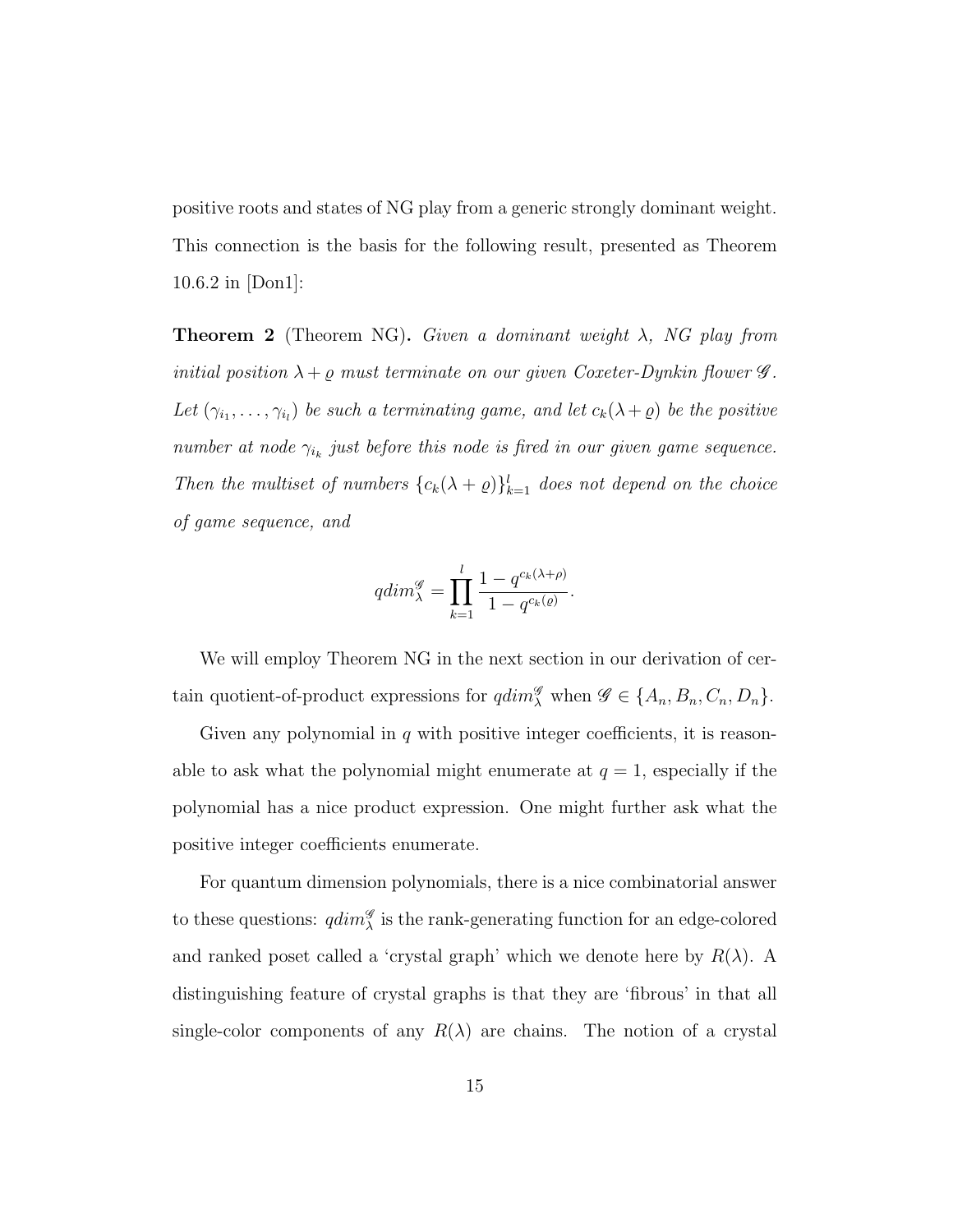graph was developed by Kashiwara in [Kash1] and [Kash2] as a distilling of information about so-called crystal bases for representations of quantum groups. The precise definition of a crystal graph is beyond the scope of this thesis, but we can describe how one can, in practice, construct them.

To begin, one constructs a 'seed graph' from NG play, and then one grows all other crystal graphs from this seed. By playing the Numbers Game with the rows  $\alpha_i$  of A as initial positions, we can construct a certain  $\mathscr{G}\text{-}structured$ fibrous poset  $A(\mathscr{G})$  called the adjoint crystal graph. This graph is special in that, for any dominant weight  $\lambda$ , there is a 'crystal power'  $A(\mathscr{G})^{\otimes m}$  of  $A(\mathscr{G})$ (of Section 5 of  $[Don3]$ ) which has a (*G*-structured and fibrous) connected component  $R(\lambda)$  whose unique maximal element has weight  $\lambda$  and

$$
WGF(R(\lambda); z) = \chi_{\lambda}^{\mathscr{G}}, \text{ and}
$$

$$
RGF(R(\lambda); q) = qdim_{\lambda}^{\mathscr{G}}.
$$

It is in this sense that Quantum Dimension Polynomials can be seen as rank-generating functions.

# 3.2 Our QDP Theorem, and proofs for types  $A_n$  and  $D_n$

For a given integral NG graph  $\mathscr G$  and weight  $\lambda$ , the corresponding QDP is represented by  $qdim_{\lambda}^{\mathscr{G}}$ . These enumerative expressions are already defined in the literature, but in the proof of Theorem 3 we provide an NG-based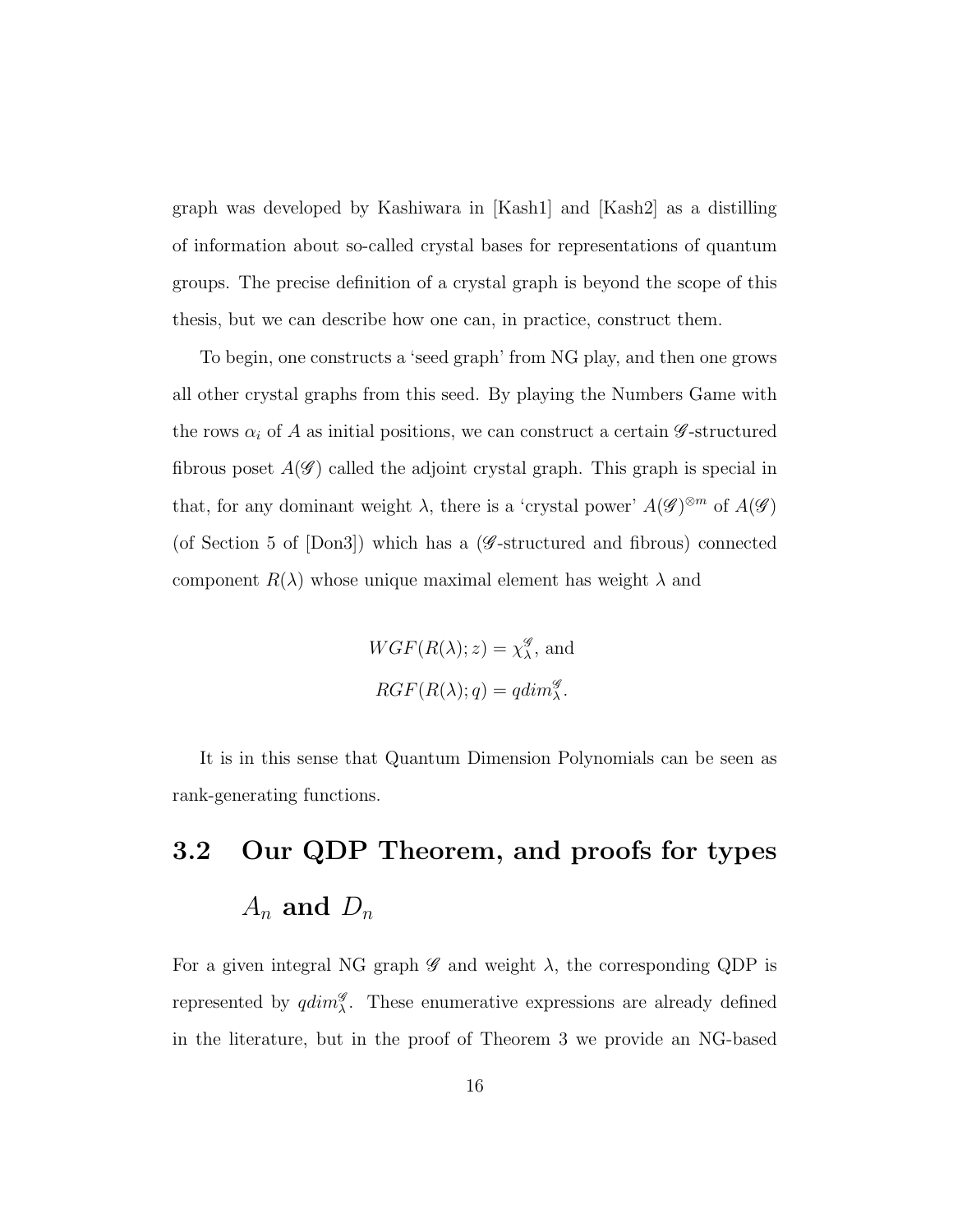approach for deriving these polynomials. For the sake of brevity, we only include proofs of the  $A_n$  and  $D_n$  cases here, while the  $B_n$  and  $C_n$  arguments can be found in Appendix A.

Two quick notes about notation: for  $i, j \in \mathbb{Z}^+, i \leq j$ , let

$$
\lambda_i^j := \sum_{m=i}^j \lambda_m = \lambda_i + \lambda_{i+1} + \cdots + \lambda_j.
$$

For  $i > j$ , let  $\lambda_i^j$  $i_i^j := 0$ . Additionally, for  $k \in \mathbb{Z}^+$ , define the q-integer to be

$$
[k]_q := 1 + q + \dots + q^{k-1} = \frac{1 - q^k}{1 - q}.
$$

We use the rational function form as a simplification of the polynomial and regard the discontinuity at  $q = 1$  as removable.

Theorem 3 (The Quantum Dimension Polynomial Identity). Consider the integral NG graphs of type  $A_n$ ,  $B_n$ ,  $C_n$ , and  $D_n$  named in Theorem 1. Let  $\lambda = (\lambda_i)_{i=1}^n$  be a nonnegative weight. Then

$$
qdim_{\lambda}^{A_n} = \prod_{i=1}^{n} \prod_{j=i}^{n} \frac{[\lambda_i^j + j + 1 - i]_q}{[j + 1 - i]_q},
$$
  
\n
$$
qdim_{\lambda}^{B_n} = \prod_{i=1}^{n-1} \prod_{j=i}^{n-1} \frac{[\lambda_i^j + j + 1 - i]_q}{[j + 1 - i]_q} \prod_{i=1}^{n} \prod_{j=i}^{n} \frac{[\lambda_i^n + \lambda_j^{n-1} + 2n + 1 - i - j]_q}{[2n + 1 - i - j]_q},
$$
  
\n
$$
qdim_{\lambda}^{C_n} = \prod_{i=1}^{n-1} \prod_{j=i}^{n-1} \frac{[\lambda_i^j + j + 1 - i]_q}{[j + 1 - i]_q} \prod_{i=1}^{n} \prod_{j=i+1}^{n+1} \frac{[\lambda_i^n + \lambda_j^n + 2n + 2 - i - j]_q}{[2n + 2 - i - j]_q},
$$
 and  
\n
$$
qdim_{\lambda}^{D_n} = \prod_{i=1}^{n-1} \prod_{j=i}^{n-1} \frac{[\lambda_i^j + j + 1 - i]_q}{[j + 1 - i]_q} \prod_{i=1}^{n-1} \prod_{j=i+1}^{n} \frac{[\lambda_i^{n-2} + \lambda_j^n + 2n - i - j]_q}{[2n - i - j]_q}.
$$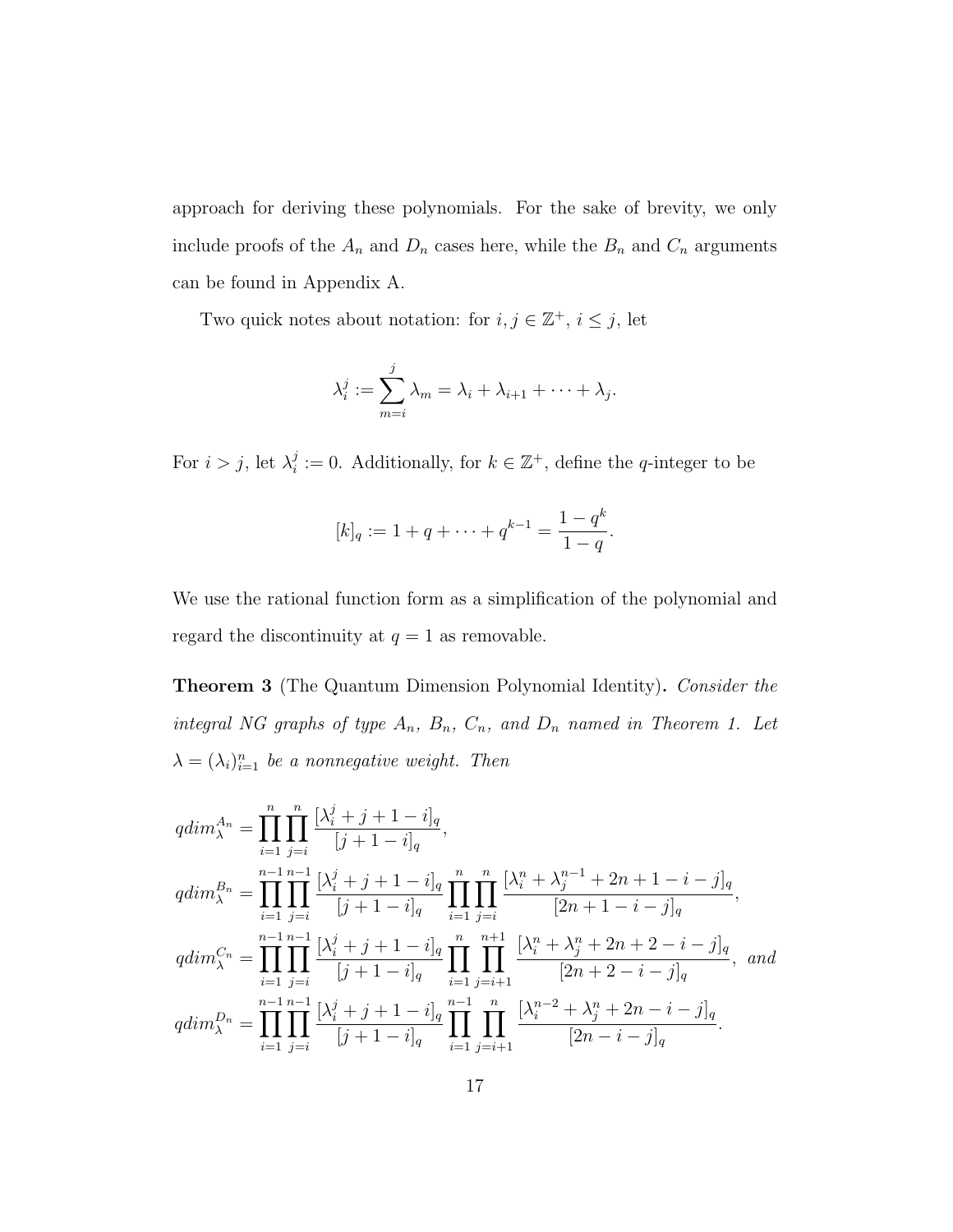Furthermore, the above polynomials can be obtained by playing through the corresponding NG graph with initial weight  $(\lambda_i + 1)_{i=1}^n$ , recording each fired population  $\mu_i$  as  $[\mu_i]_q$ , and multiplying each q-integer together.

*Proof.* (Case  $A_n$ ):

We will use induction to establish the following three claims for any  $n \in$  $\mathbb{Z}^+$ :

Using firing sequence  $(\gamma_1; \gamma_2, \gamma_1; \gamma_3, \gamma_2, \gamma_1; \ldots; \gamma_n, \gamma_{n-1}, \ldots, \gamma_1)$  on  $A_n$ , starting with initial weight  $\lambda = (\lambda_1 + 1, \ldots, \lambda_n + 1) = \sum_{i=1}^n (\lambda_i + 1) \omega_i$ , we get

- 1. The above  $qdim_{\lambda}^{A_n}$  q-polynomial equality holds by taking the fired weights,
- 2. The sequence of NG states ends with terminal state



3. At an attached "ghost node"  $\gamma_{n+1}$  with initial weight  $\lambda_{n+1} + 1$  to node  $\gamma_n$ , the terminal weight of  $\gamma_{n+1}$  is

$$
\lambda_1^{n+1} + (n+1) = \lambda_1 + \dots + \lambda_{n+1} + (n+1) = \sum_{i=1}^{n+1} (\lambda_i + 1).
$$

This claim is essential to the induction step of the proof.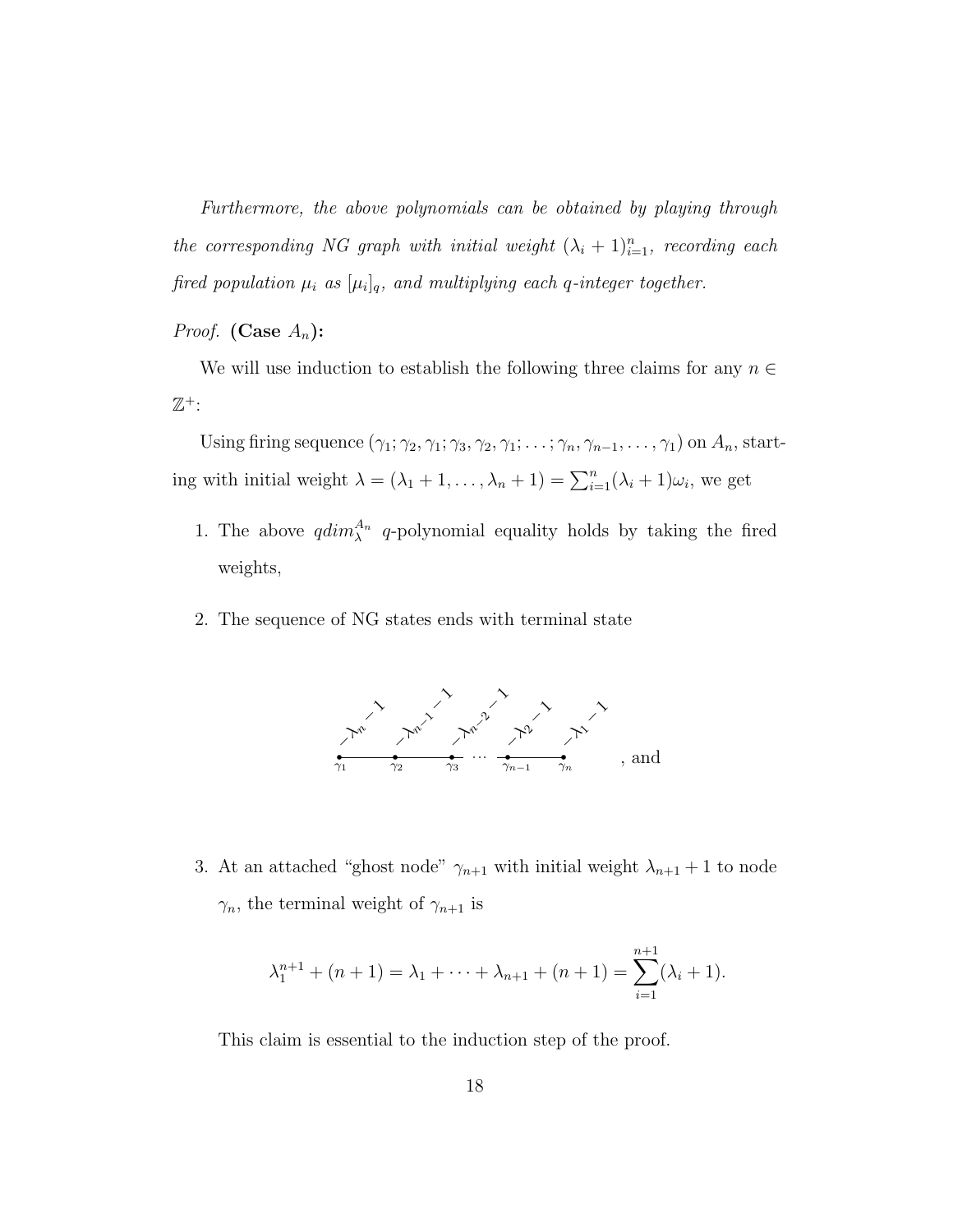(Case  $n = 1$ ):

Playing the NG on  $A_1$  using firing sequence  $(\gamma_1)$ –keeping in mind the "ghost node"  $\gamma_2$ , we get



Thus,

1. 
$$
\frac{[\lambda_1+1]_q}{[1]_q} = \frac{[\lambda_1^1+1+1-1]_q}{[1+1-1]_q} = \prod_{i=1}^1 \prod_{j=i}^1 \frac{[\lambda_i^j+j+1-i]_q}{[j+1-i]_q},
$$

2. The terminal state is the same as we desire, and

3. The terminal weight of the "ghost node"  $\gamma_2$  is  $\lambda_1 + \lambda_2 + 2 = \sum_{i=1}^2 (\lambda_i + 1)$ . Therefore, our proposition holds for  $n = 1$ .

(Case  $n \Rightarrow n+1$ ):

Now, suppose that our three hypotheses hold for some  $n \in \mathbb{Z}^+$ . That is, the result for our gameplay so far on  $A_n$  is the following picture:

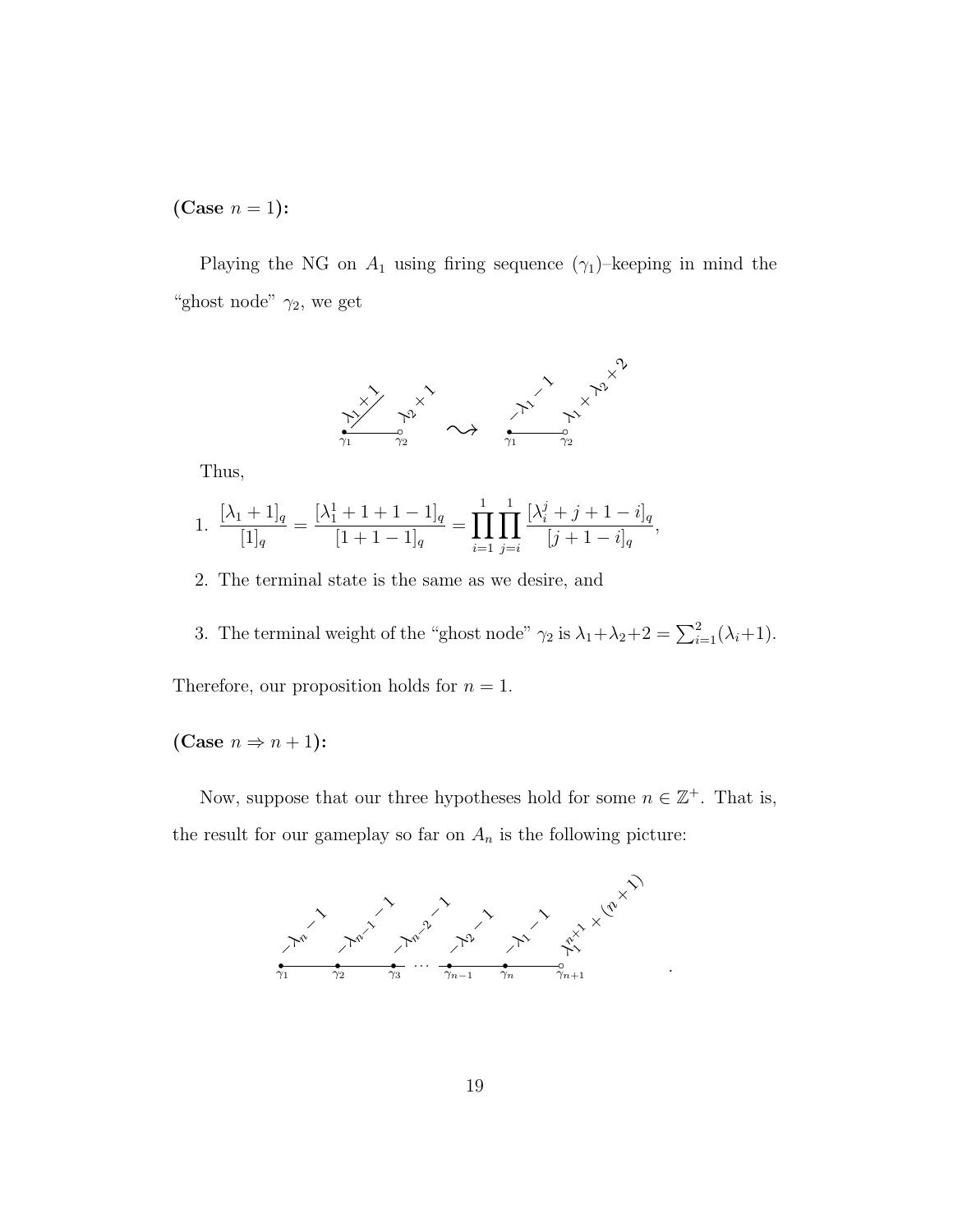We also get that

$$
qdim_{\lambda}^{A_n} = \prod_{i=1}^{n} \prod_{j=i}^{n} \frac{[\lambda_i^j + j + 1 - i]_q}{[j+1-i]_q}.
$$

Now continue gameplay on  $A_{n+1}$  by adding on a new "ghost node"  $\gamma_{(n+1)+1}$ =  $\gamma_{n+2}$  with population  $\lambda_{n+2}+1$  and appending to the current game the firing sequence  $(\gamma_{n+1}, \gamma_n, \ldots, \gamma_1)$ . We get the following game sequence:



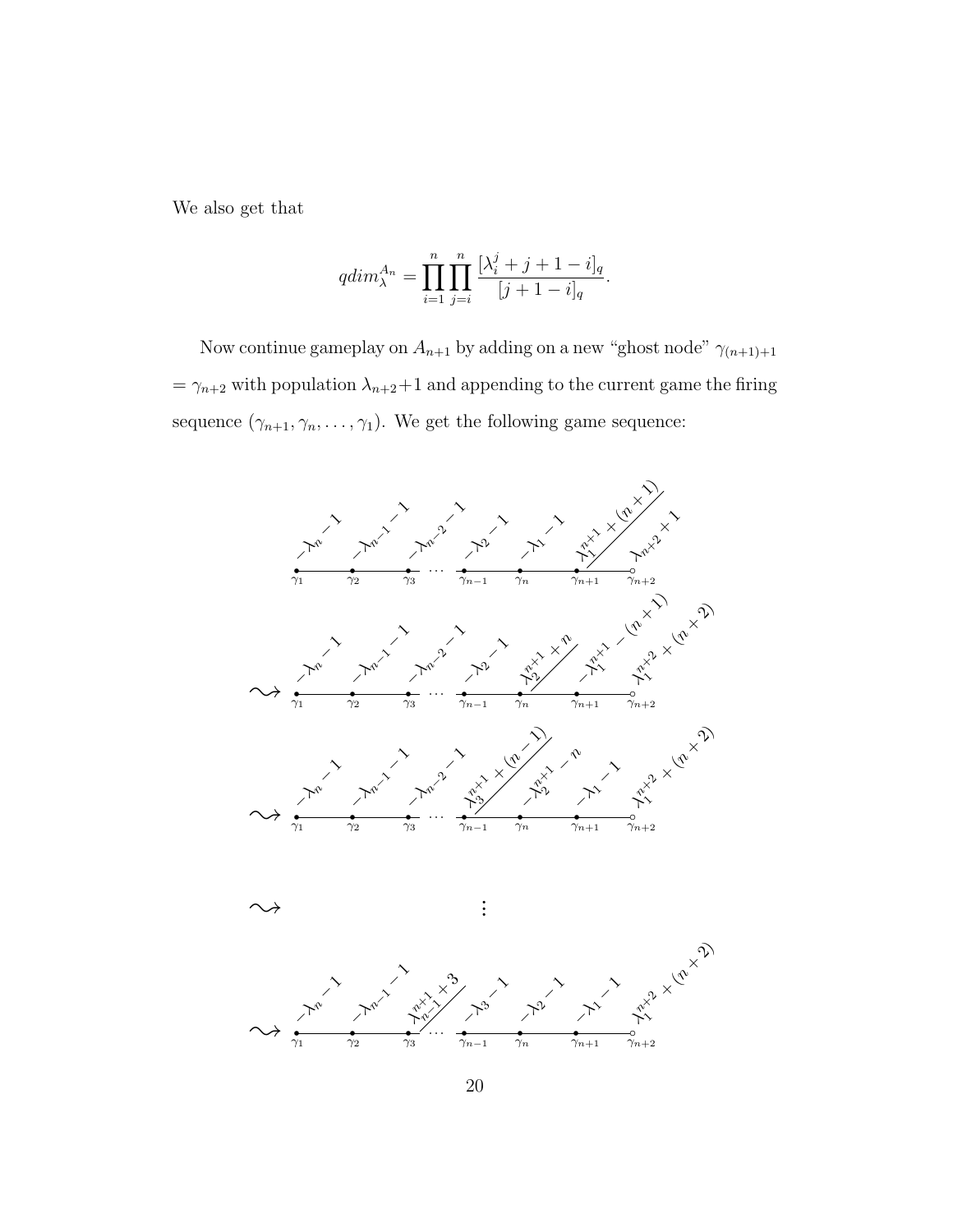

Then by applying Theorem NG, we get

1.

$$
qdim_{\lambda}^{A_{n+1}} = qdim_{\lambda}^{A_n} \prod_{k=1}^{n+1} \frac{[\lambda_k^{n+1} + (n+1) + 1 - k]_q}{[(n+1) + 1 - k]_q}
$$
  
= 
$$
\prod_{i=1}^n \prod_{j=1}^n \frac{[\lambda_i^j + j + 1 - i]_q}{[j+1-i]_q} \prod_{k=1}^{n+1} \frac{[\lambda_k^{n+1} + (n+1) + 1 - k]_q}{[(n+1) + 1 - k]_q}
$$
  
= 
$$
\prod_{i=1}^{n+1} \prod_{j=1}^{n+1} \frac{[\lambda_i^j + j + 1 - i]_q}{[j+1-i]_q}.
$$

2. Terminal state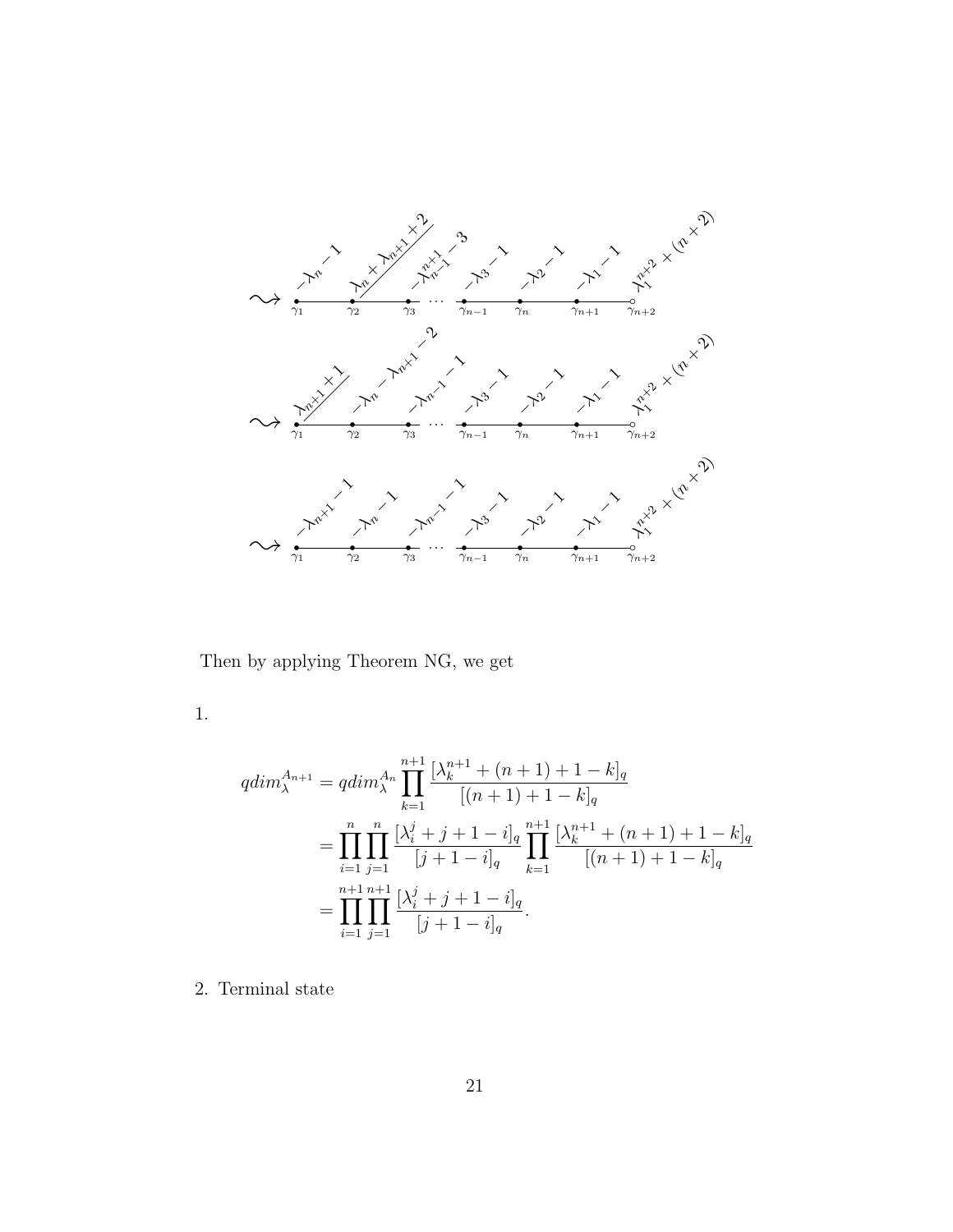

3. The weight of the new "ghost node"  $\gamma_{(n+1)+1}$  is

$$
\lambda_1^{n+2} + (n+2) = \lambda_1 + \dots + \lambda_{n+1} + \lambda_{(n+1)+1} + ((n+1)+1)
$$
  
= 
$$
\sum_{i=1}^{(n+1)+1} (\lambda_i + 1).
$$

Therefore, the proposition holds for all  $n \in \mathbb{Z}^+$ .

(Case  $B_n$ ): See Appendix A. (Case  $C_n$ ): See Appendix A. (Case  $D_n$ ): Note that n−1<br>∏  $i=1$ n−1<br>∏  $j = i$  $[\lambda_i^j + j + 1 - i]_q$  $[j + 1 - i]_q$  $= q dim_{\lambda}^{A_{n-1}}$ . This falls in line with the fact that when viewing  $D_n$  as follows,



removing  $\gamma_n$  leaves a copy of  $A_{n-1}$ . In fact, starting with firing sequence  $(\gamma_1; \gamma_2, \gamma_1; \ldots; \gamma_{n-2}, \gamma_{n-3}, \ldots, \gamma_2, \gamma_1; \gamma_{n-1}, \gamma_{n-2}, \gamma_{n-3}, \ldots, \gamma_2, \gamma_1)$  produces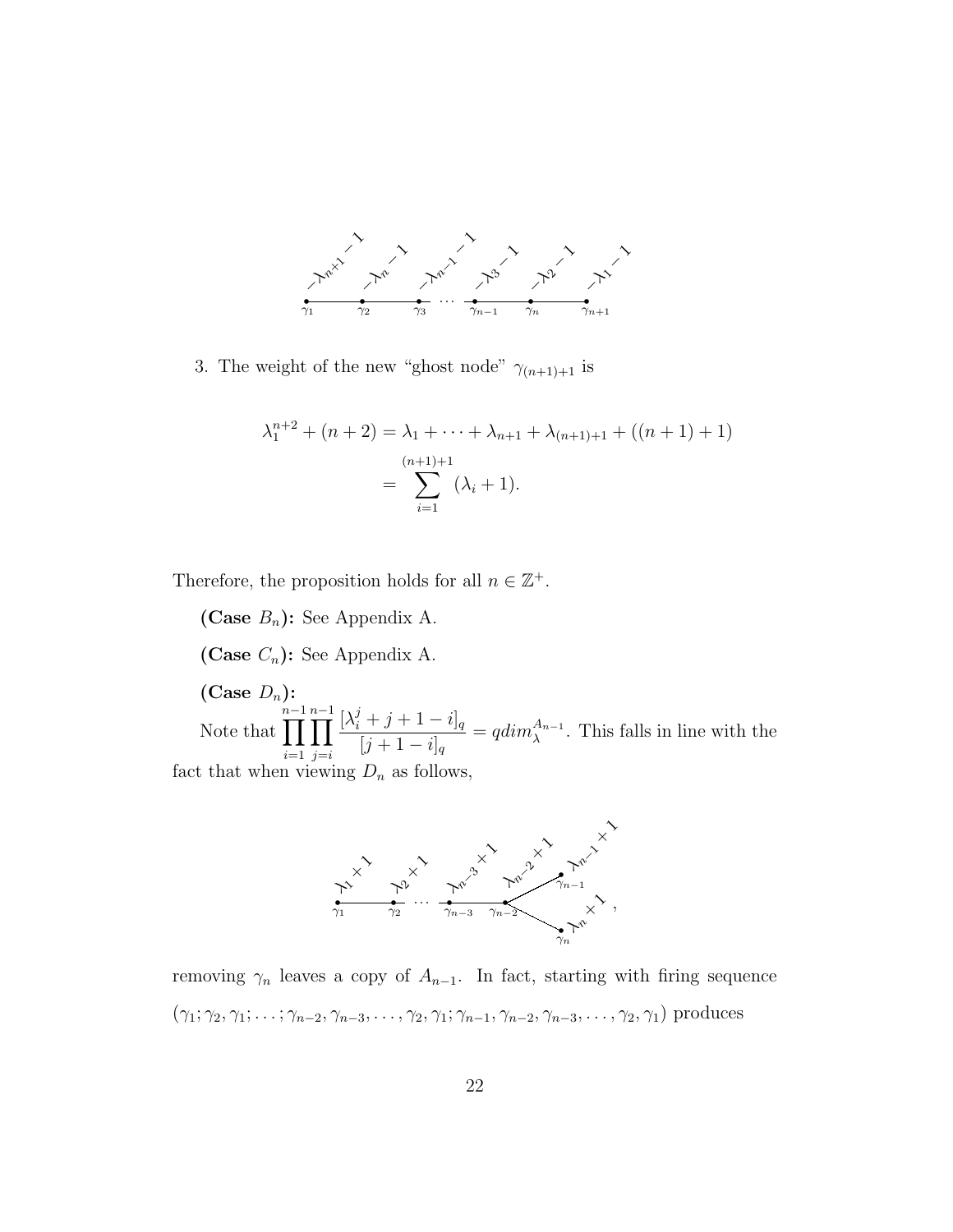

since the only two times  $\gamma_{n-2}$  is fired it first has population  $\lambda_1^{n-2} + (n-2)$ and then  $\lambda_1^{n-1} + (n-1)$ , which are each added to  $(\lambda_n + 1)$  at  $\gamma_n$  to give population  $\lambda_1^{n-2} + \lambda_2^{n} + (2n-3)$ .

All that is left at this point is the second double product of the proposed  $qdim_\lambda^{D_n}$ . The firing sequence we choose will depend on whether n is even or odd. For even  $n$ , continuing gameplay using firing sequence  $(\gamma_n, \gamma_{n-2}, \gamma_{n-3}, \ldots, \gamma_2, \gamma_1; \gamma_{n-1}, \gamma_{n-2}, \gamma_{n-3}, \ldots, \gamma_2; \ldots; \gamma_n, \gamma_{n-2}, \gamma_{n-3}; \gamma_{n-1},$  $\gamma_{n-2}$ ;  $\gamma_n$ ) gives us the following:

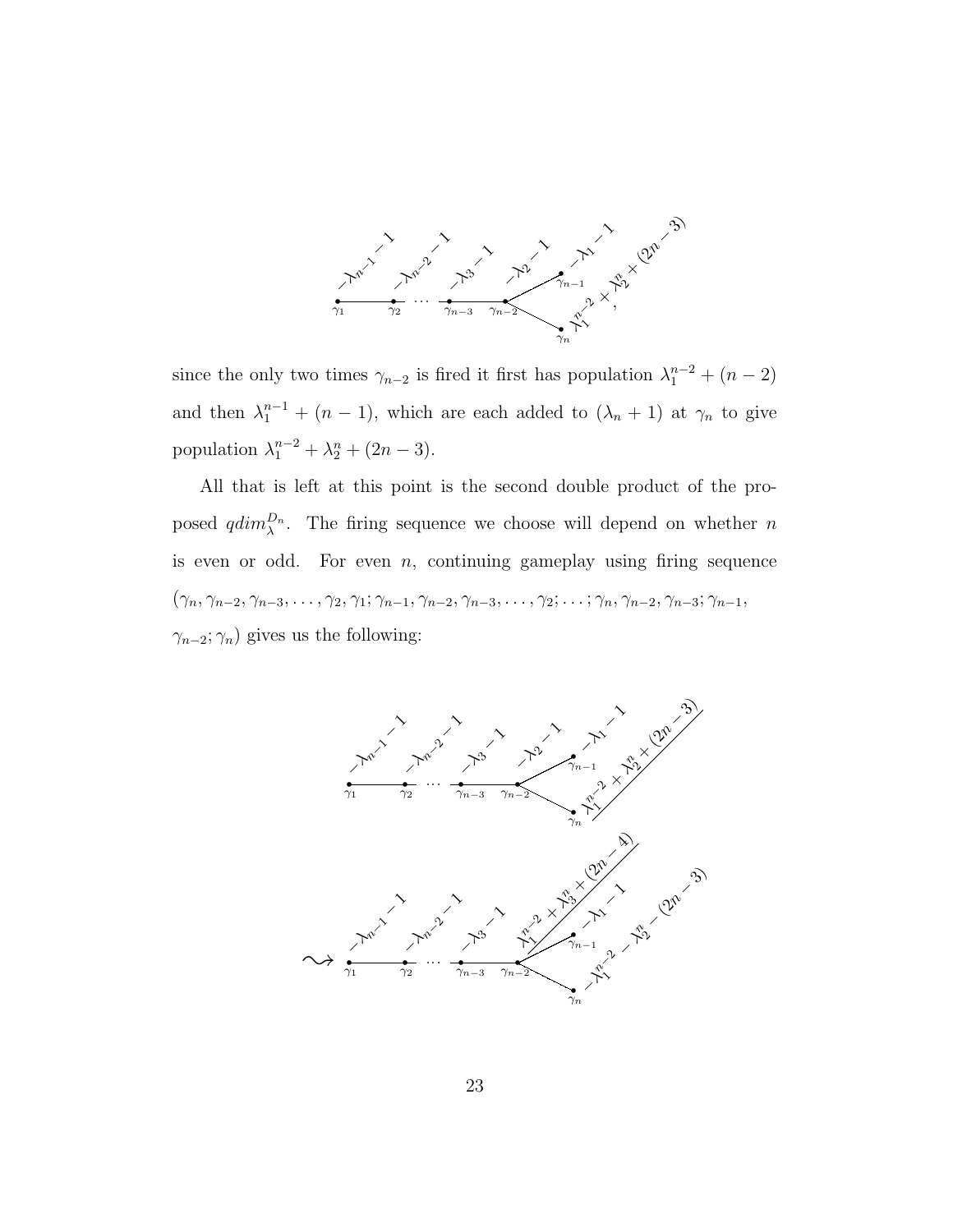

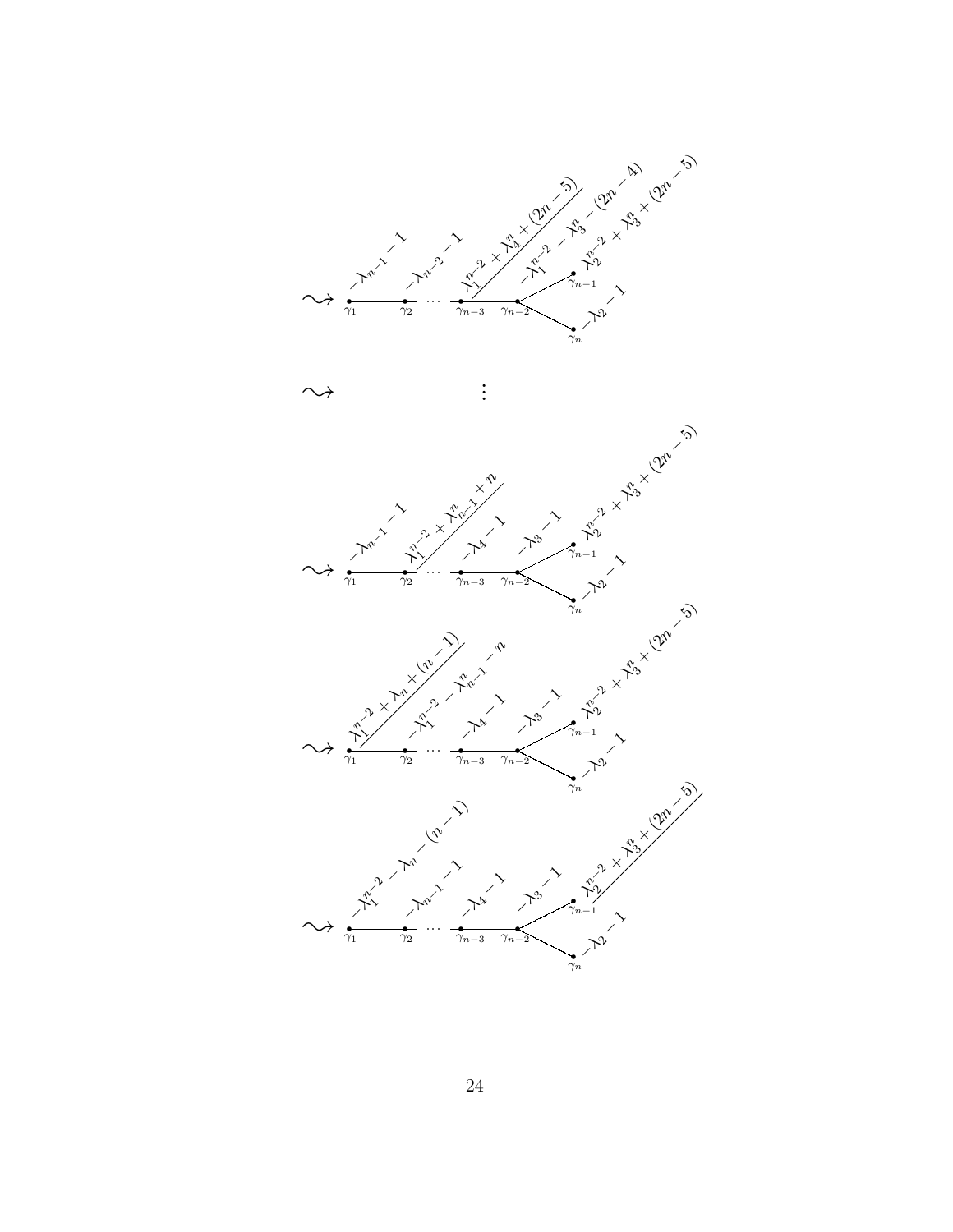









. .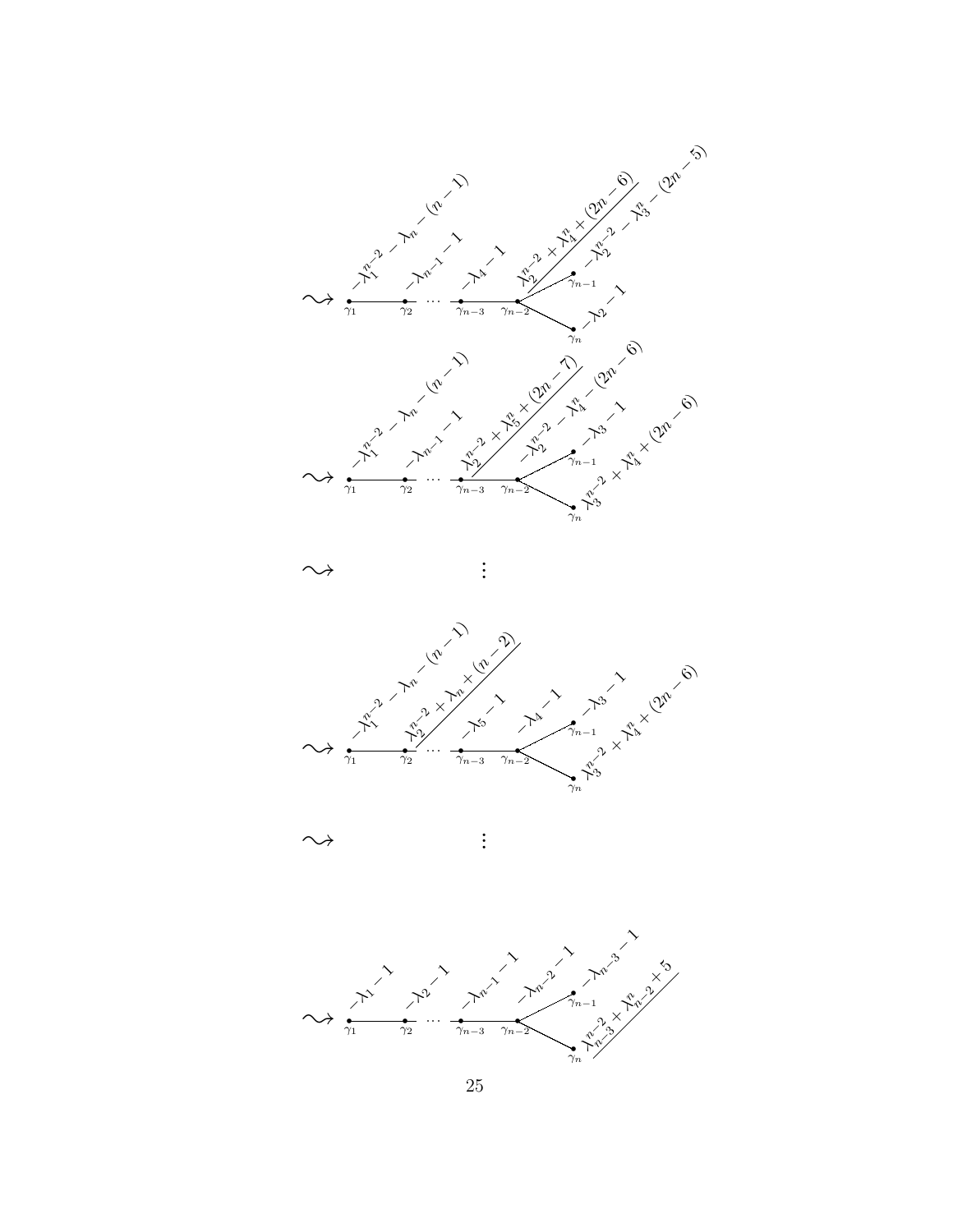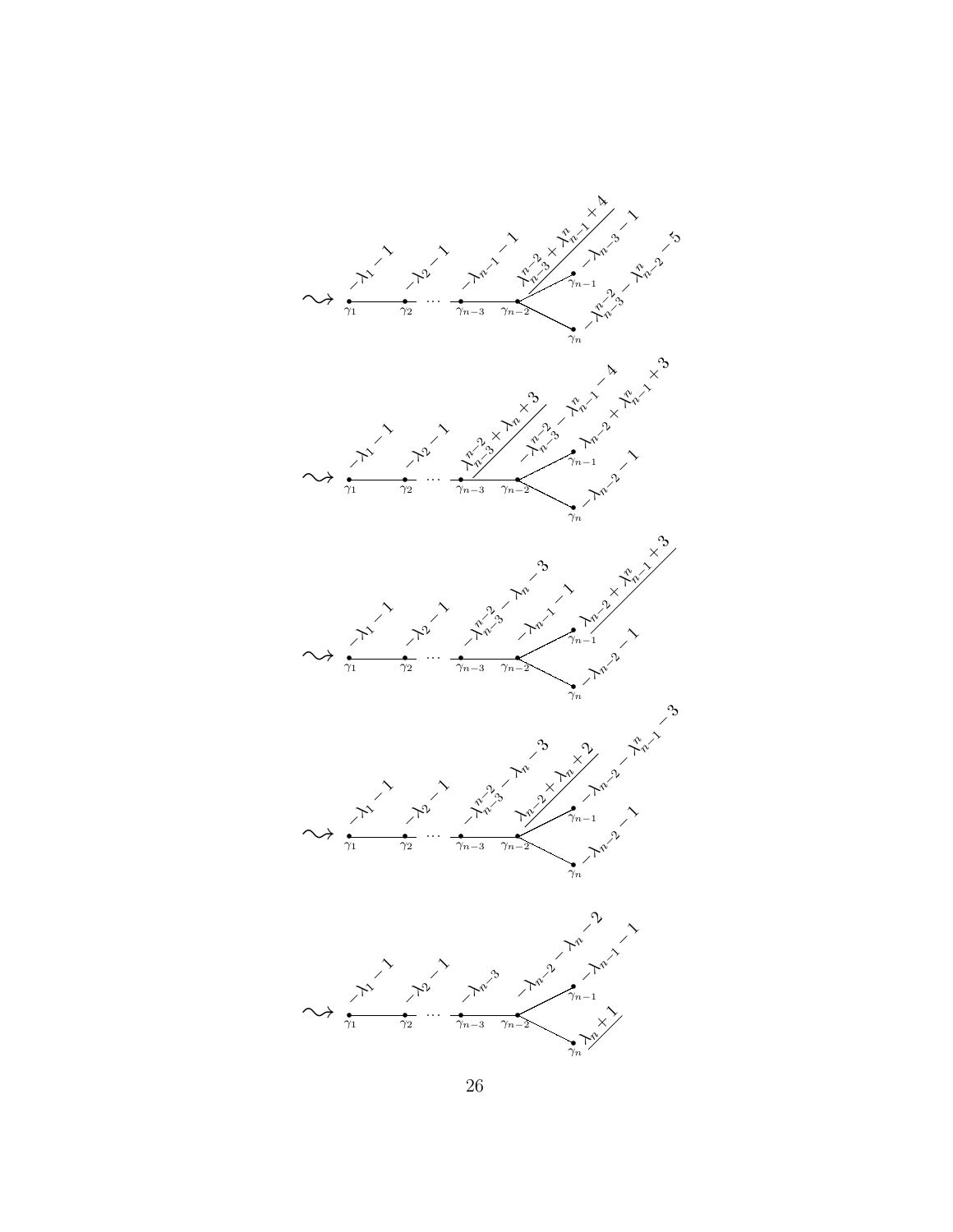

The underlined values in the above sequence do indeed match those in the second double product of the proposed  $qdim_{\lambda}^{D_n}$ , and so the Quantum Dimension Polynomial Identity holds for type  $D_n$ , where n is even.

For odd *n*, continuing gameplay using firing sequence  $(\gamma_n, \gamma_{n-2}, \gamma_{n-3}, \ldots,$  $\gamma_2, \gamma_1; \gamma_{n-1}, \gamma_{n-2}, \gamma_{n-3}, \ldots, \gamma_2; \ldots; \gamma_{n-1}, \gamma_{n-2}, \gamma_{n-3}; \gamma_n, \gamma_{n-2}; \gamma_{n-1}$ ) gives us the following:

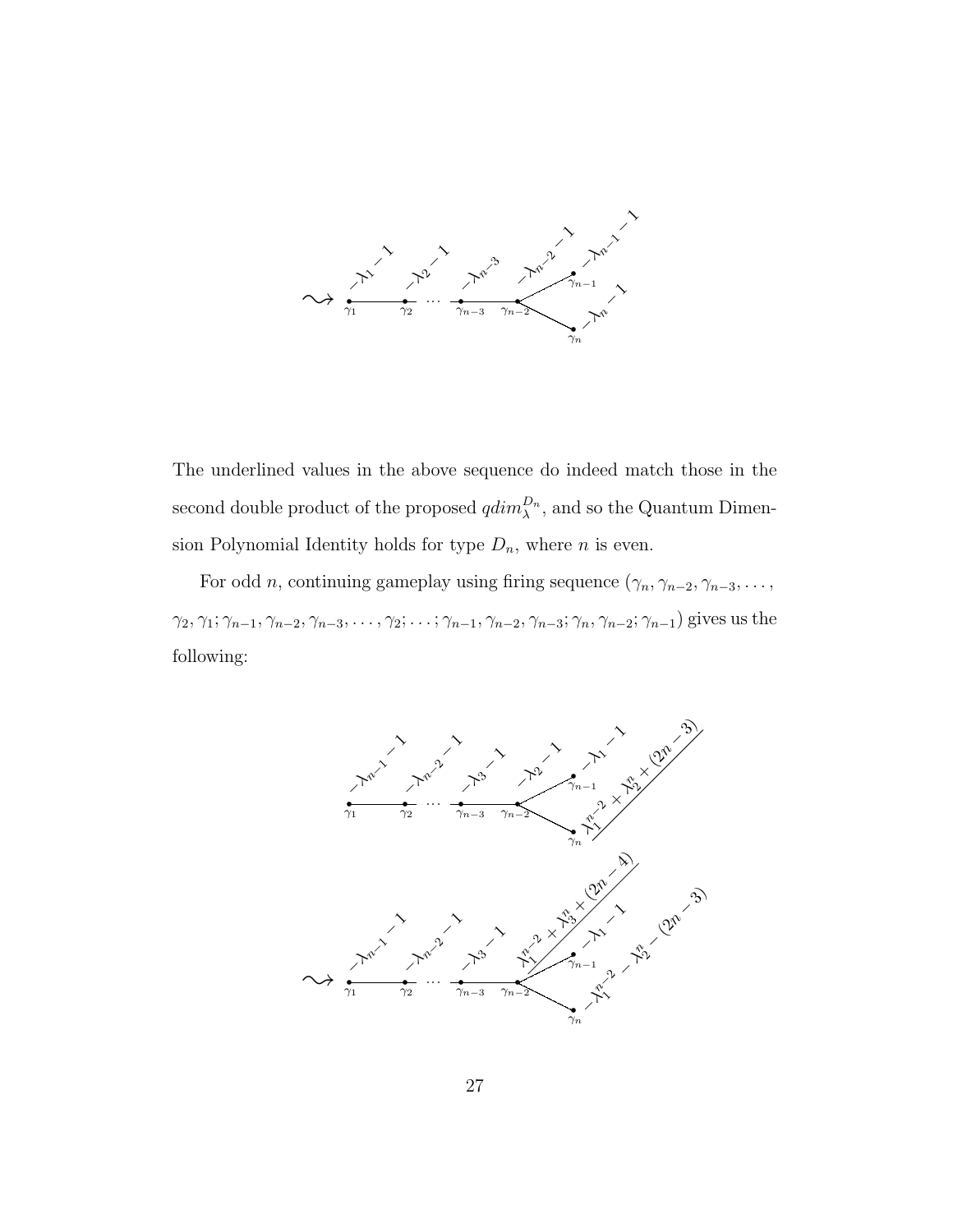

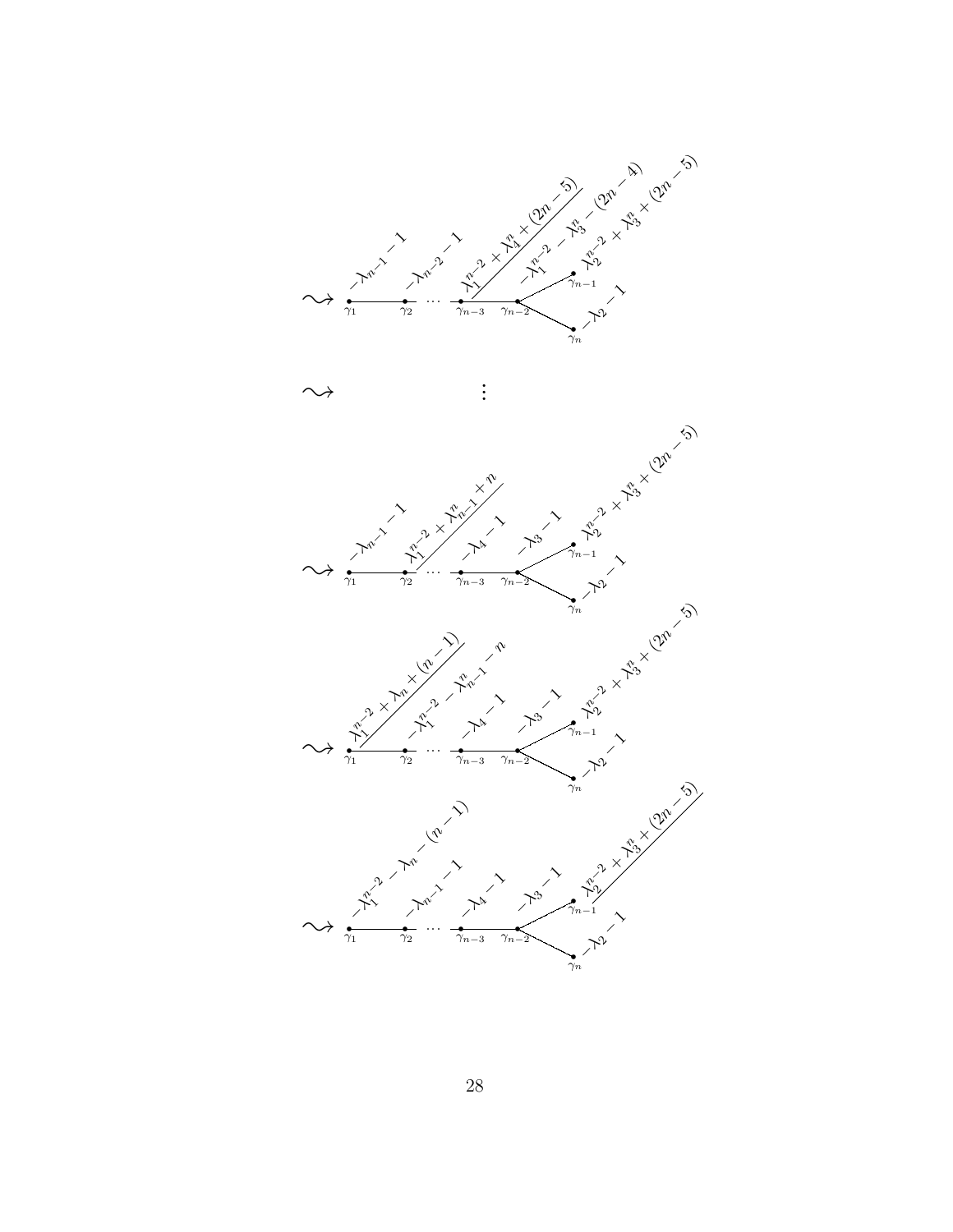









. .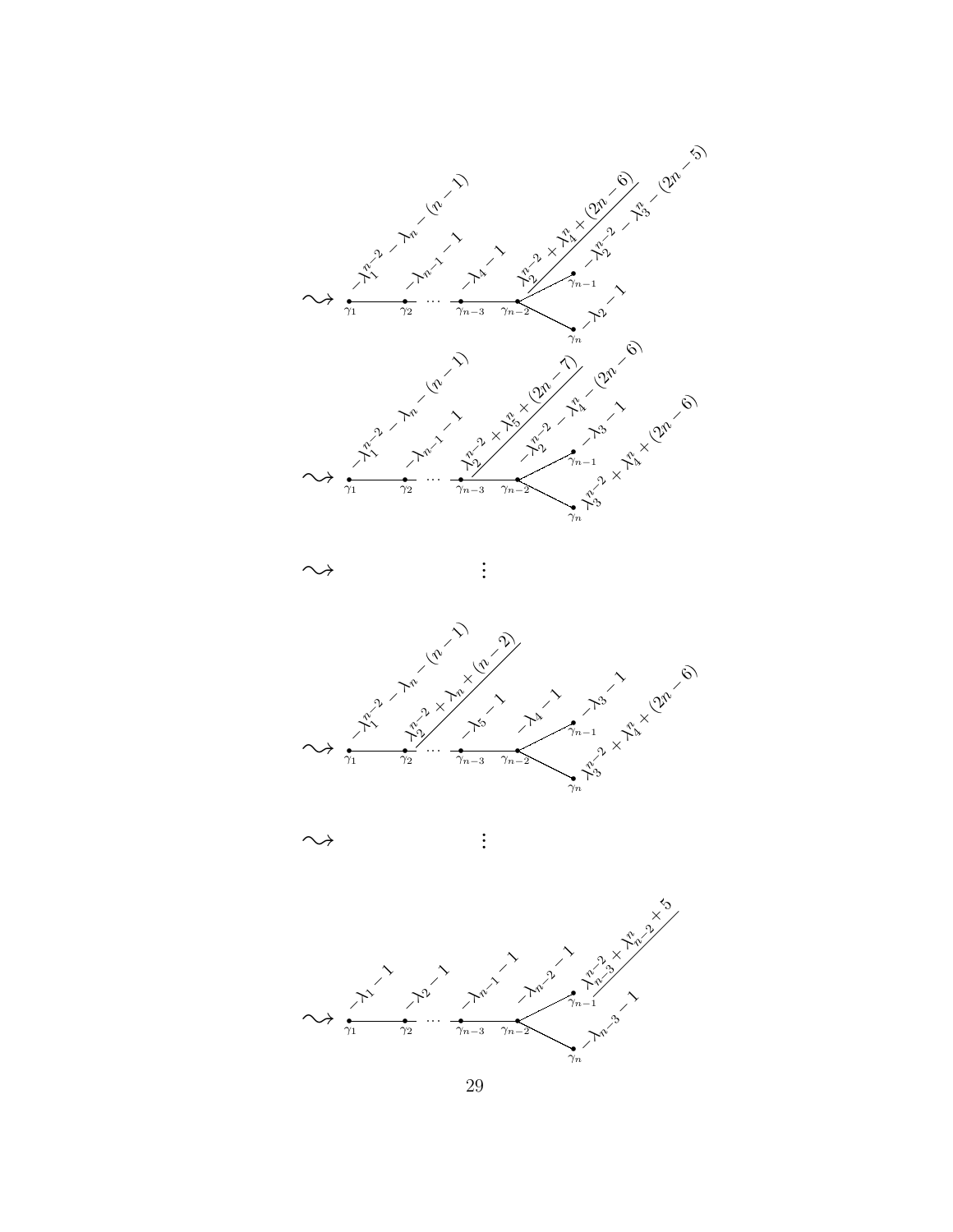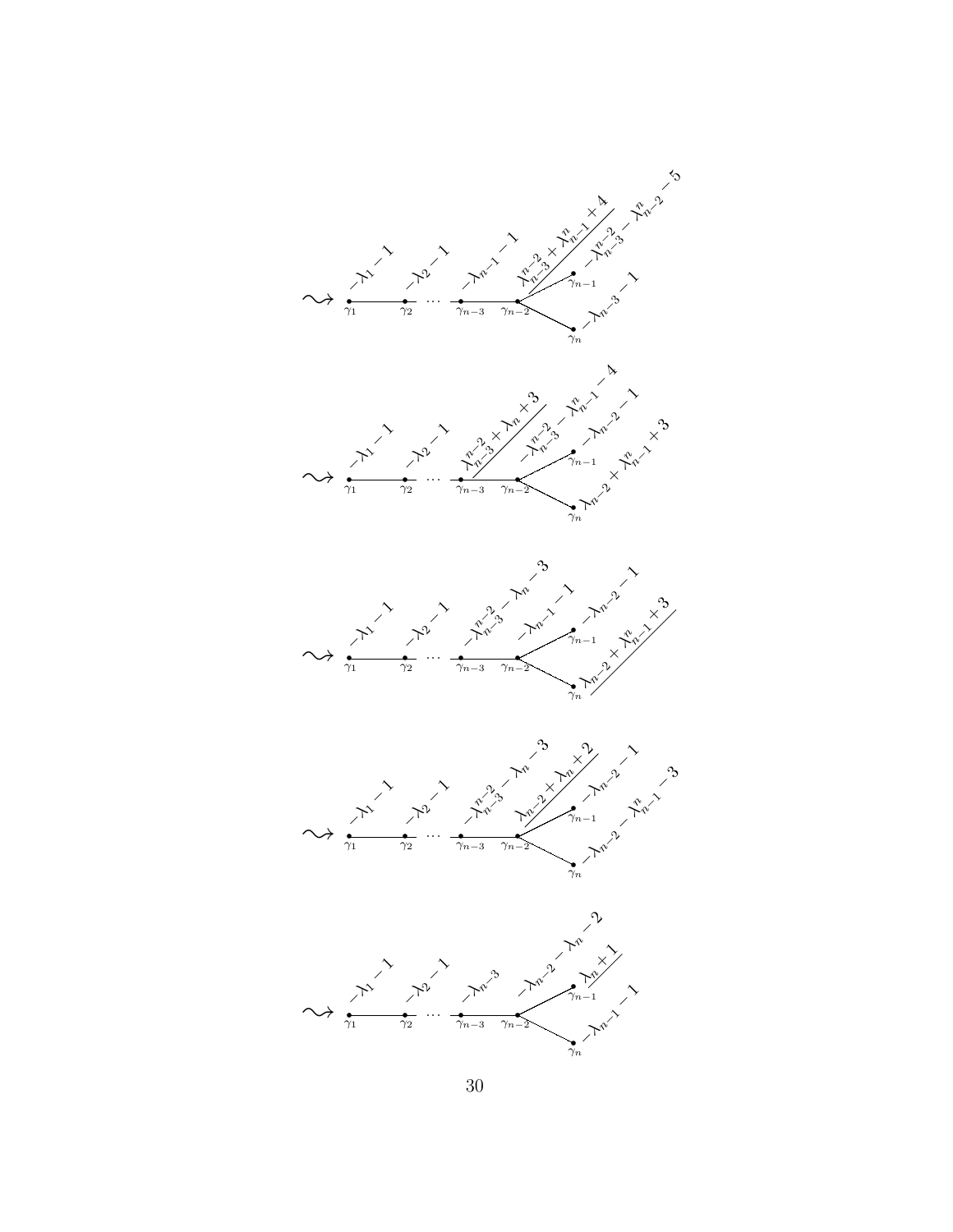

Again, the underlined values in the above sequence do indeed match those in the second double product of the proposed  $qdim_{\lambda}^{D_n}$ , and so the Quantum Dimension Polynomial Identity holds for type  $D_n$ , where n is odd.  $\Box$ 

### 3.3 Examples

To demonstrate what Quantum Dimension Polynomials tend to look like, we present the following examples of types  $A_n$  and  $D_n$ , respectively.

**Example 3.3.1.** Let  $\mathscr{G} = A_3$  and let  $\lambda = (2, 1, 0)$ . Then

$$
qdim_{\lambda}^{A_3} = \frac{[\lambda_1 + 1]_q}{[1]_q} \frac{[\lambda_1 + \lambda_2 + 2]_q}{[2]_q} \frac{[\lambda_1 + \lambda_2 + \lambda_3 + 3]_q}{[3]_q} \frac{[\lambda_2 + 1]_q}{[1]_q} \frac{[\lambda_2 + \lambda_3 + 2]_q}{[2]_q} \frac{[\lambda_3 + 1]_q}{[1]_q}
$$
  
\n
$$
= \frac{[3]_q}{[1]_q} \frac{[5]_q}{[2]_q} \frac{[6]_q}{[3]_q} \frac{[2]_q}{[1]_q} \frac{[1]_q}{[2]_q} \frac{[1]_q}{[1]_q}
$$
  
\n
$$
= \frac{(1 - q^3)(1 - q^5)(1 - q^6)(1 - q^2)(1 - q^3)(1 - q)}{(1 - q)(1 - q^2)(1 - q^3)(1 - q)(1 - q^2)(1 - q)}
$$
  
\n
$$
= \frac{1 - q^3}{1 - q} \cdot \frac{1 - q^5}{1 - q} \cdot \frac{1 - q^6}{1 - q^2}
$$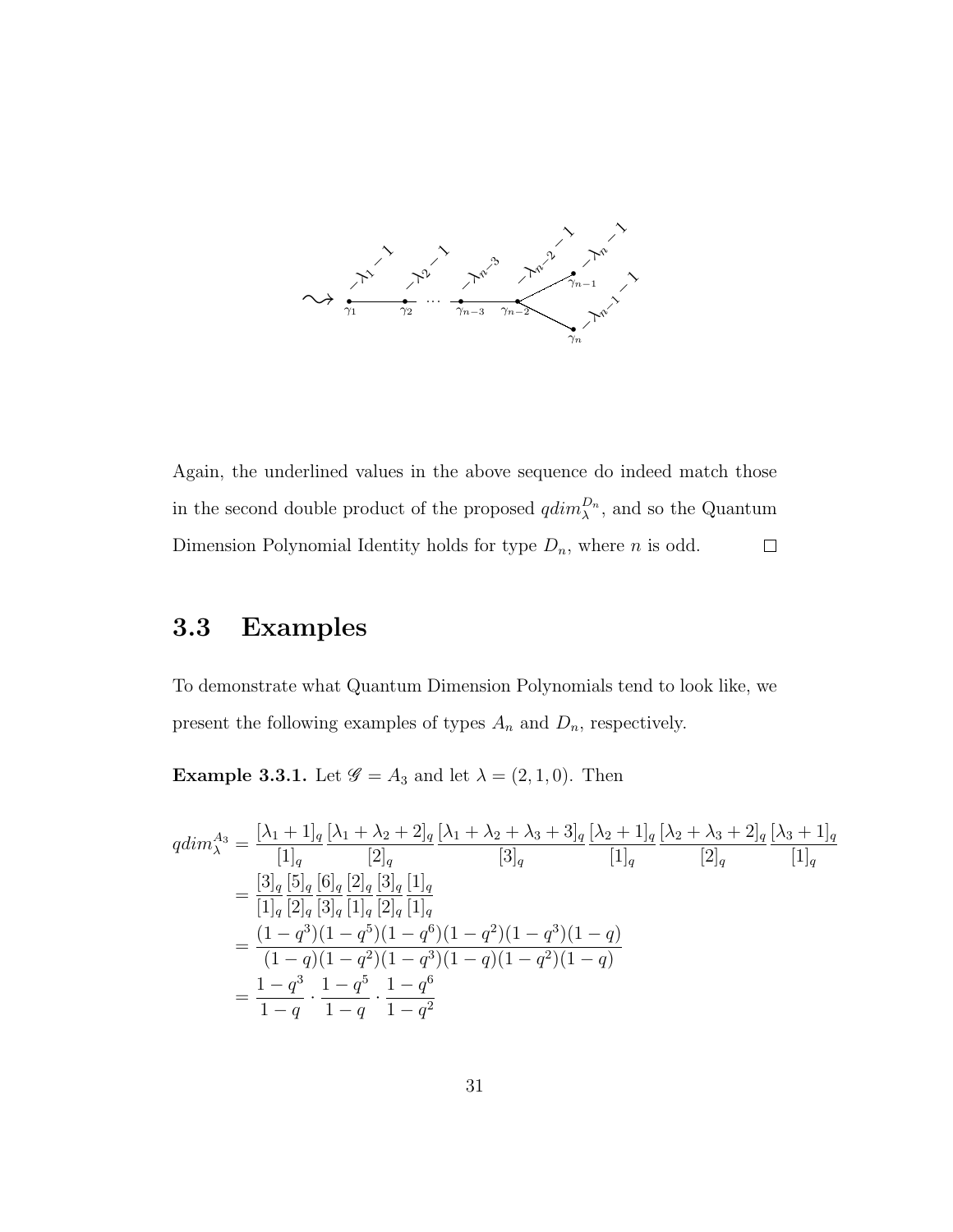$$
= (1+q+q^2)(1+q+q^2+q^3+q^4)(1+q^2+q^4)
$$
  
= 1+2q+4q^2+5q^3+7q^4+7q^5+7q^6+5q^7+4q^8+2q^9+q^{10}.

**Example 3.3.2.** Let  $\mathscr{G} = D_4$  and let  $\lambda = (2, 1, 0, 1)$ . Note that from Example 3.3.1,

$$
\prod_{i=1}^{3} \prod_{j=i}^{3} \frac{[\lambda_i^j + j + 1 - i]_q}{[j+1-i]_q} = qdim_{(2,1,0)}^{A_3}.
$$

Thus,

$$
qdim_{\lambda}^{A_4} = qdim_{(2,1,0)}^{A_3} \cdot \frac{[\lambda_1^2 + \lambda_2^4 + 5]_q [\lambda_1^2 + \lambda_3^4 + 4]_q [\lambda_1^2 + \lambda_4 + 3]_q}{[3]_q} \cdot \frac{[\lambda_2 + \lambda_3^4 + 3]_q [\lambda_2 + \lambda_4 + 2]_q [\lambda_4 + 1]_q}{[3]_q} \cdot \frac{[10]_q [\lambda_2 + \lambda_4 + 2]_q [\lambda_4 + 1]_q}{[1]_q}
$$
\n
$$
= qdim_{(2,1,0)}^{A_3} \cdot \frac{[10]_q [\lambda_2^2 - 5]_q [\lambda_2^2 - 5]_q [1]_q}{[3]_q [3]_q [3]_q [2]_q [1]_q}
$$
\n
$$
= qdim_{(2,1,0)}^{A_3} \cdot \frac{(1 - q^{10})(1 - q^8)(1 - q^7)(1 - q^5)(1 - q^4)(1 - q^2)}{(1 - q^5)(1 - q^4)(1 - q^3)(1 - q^3)(1 - q^2)(1 - q)}
$$
\n
$$
= qdim_{(2,1,0)}^{A_3} \cdot \frac{(1 - q^{10})(1 - q^8)(1 - q^7)}{(1 - q^3)(1 - q^3)(1 - q)}
$$
\n
$$
= \frac{(1 - q^3)(1 - q^5)(1 - q^6)}{(1 - q)(1 - q^2)} \cdot \frac{(1 - q^{10})(1 - q^8)(1 - q^7)}{(1 - q^3)(1 - q^3)(1 - q)}
$$
\n
$$
= \frac{(1 - q^5)}{(1 - q)} \cdot \frac{(1 - q^{10})}{(1 - q^3)} \cdot \frac{(1 - q^{10})}{(1 - q^2)} \cdot \frac{(1 - q^8)}{(1 - q)} \cdot \frac{(1 - q^7)}{(1 - q)}
$$
\n
$$
= (1 + q + q^2 + q^3 + q^4)(1 + q^3)(1 + q^2 + q^4 + q^6 + q^8)
$$
\n
$$
\cdot (1 + q + q^2 + q^3 + q^4 + q^5 + q^6 + q^7)(1 + q + q^2 + q^3 + q^4 + q^5 + q^6).
$$

(Note that this is a polynomial of degree 28.)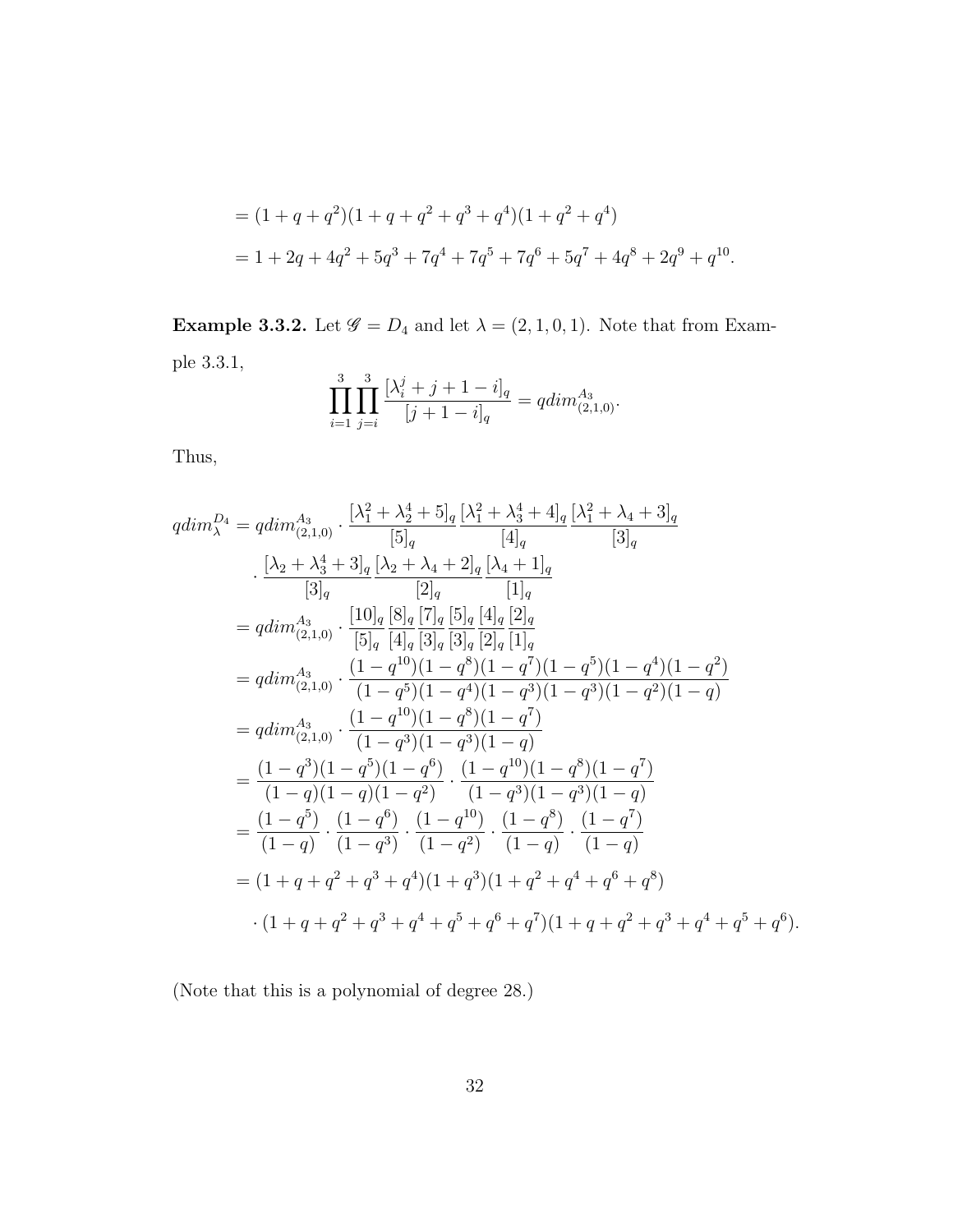# Chapter 4

## Applications

Now that we have stated and proved the Quantum Dimension Polynomial Identity and examined a few examples, we now provide a few applications. First, in Section 4.1 we provide an identity for  $qdim_{\omega_k}^{A_n}$ . Second, in Section 4.2 we use QDPs to answer a combinatorial problem involving the number of possible subsets of a given set that satisfy a certain property.

# $\textbf{4.1} \quad \textbf{A} \; \textbf{special identity for} \; qdim^{A_n}_{\omega_k}$

Recall that for a positive integer  $k \leq n$ , the *n*-tuple  $\omega_k$  is the *k*-th fundamental weight with the value 1 in the  $k$ -th position and the value 0 elsewhere. For example, for  $n = 6$ ,  $\omega_4 = (0, 0, 0, 1, 0, 0)$ .

What happens if we examine  $qdim_{w_k}^{A_n}$ ? It turns out that this QDP can be expressed in a very nice way. But first, let us declare some notation.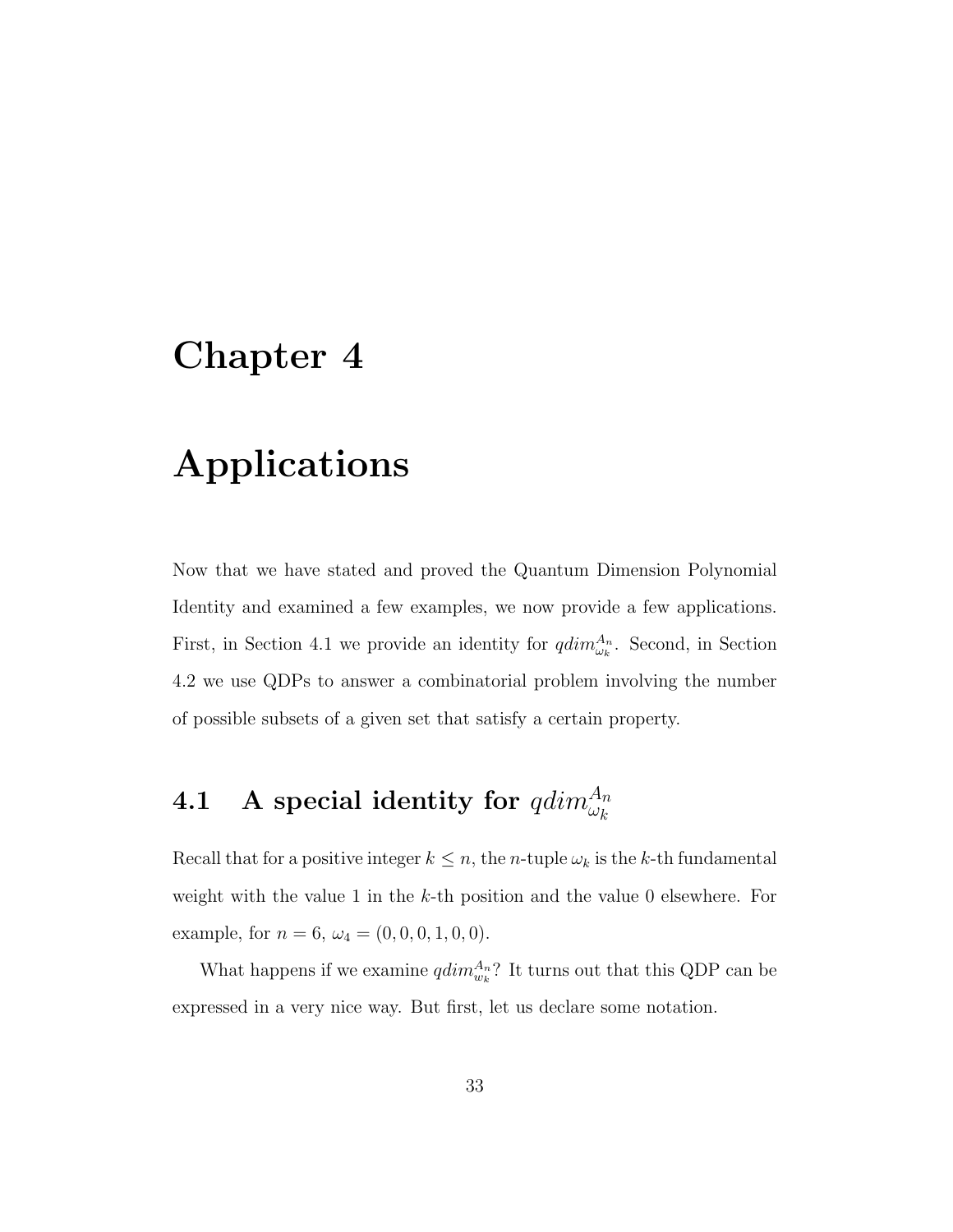**Definition.** For an integer  $n \geq 1$ , we extend the factorial operator ! to q-integers by defining

$$
[n]_q! := [n]_q [n-1]_q \cdots [1]_q.
$$

Additionally, for an integer k such that  $1 \leq k \leq n$ , we extend the typical *falling factorial* notation, which takes the first  $k$  factors in the factorial as follows:

$$
([n]_q)_k = [n]_q[n-1]_q \cdots [(n-k)+1]_q = \frac{[n]_q!}{[n-k]_q!}.
$$

Lastly, when  $0\leq k\leq n$  we extend the 'n choose  $k$  ' operator to  $q\text{-integers}$  by defining

$$
\binom{n}{k}_q := \frac{[n]_q!}{[k]_q! [n-k]_q!} = \frac{([n]_q)_k}{[k]_q!}.
$$

Example 4.1.1.

$$
\binom{5}{3}_q = \frac{([5]_q)_3}{[3]_q!}
$$
  
= 
$$
\frac{(1-q^5)(1-q^4)(1-q^3)}{(1-q^3)(1-q^2)(1-q)}
$$
  
= 
$$
\frac{1-q^5}{1-q} \cdot \frac{1-q^4}{1-q^2}
$$
  
= 
$$
(1+q+q^2+q^3+q^4)(1+q^2)
$$
  
= 
$$
1+q+2q^2+2q^3+2q^4+q^5+q^6.
$$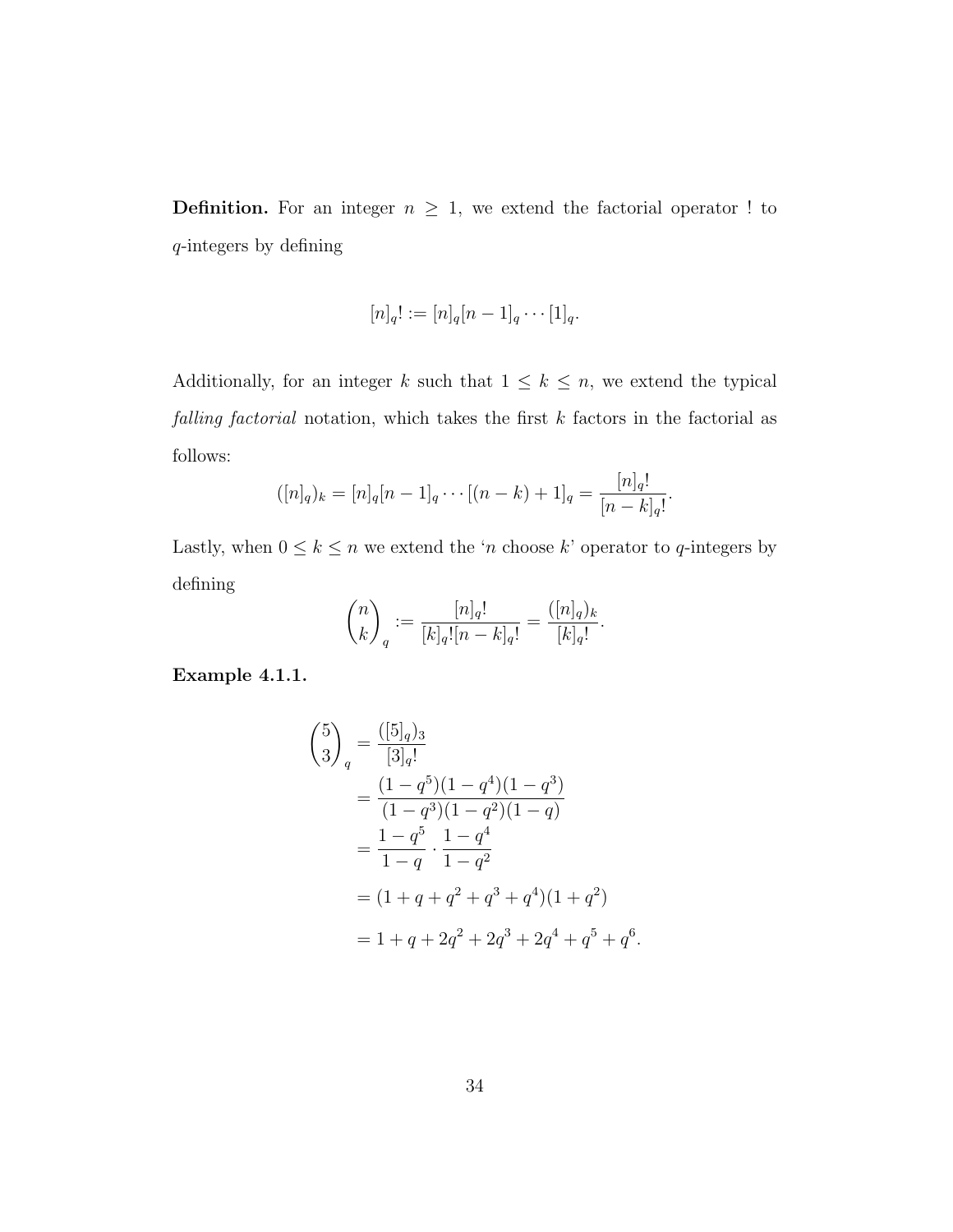Note that when evaluated at  $q = 1$ ,

$$
\binom{5}{3}_{q}\bigg|_{q=1} = 10 = \binom{5}{3}.
$$

We are now ready to state the following proposition:

**Proposition 4.1.1.** For positive integers k and n with  $k \leq n$ ,

$$
qdim_{\omega_k}^{A_n} = \binom{n+1}{k}_q,
$$

a degree  $k(n + 1 - k)$  polynomial.

*Proof.* Let k and n be positive integers with  $k \leq n$ . From Theorem 3,

$$
qdim_{\omega_k}^{A_n} = \prod_{i=1}^n \prod_{j=i}^n \frac{[\lambda_i^j + j + 1 - i]_q}{[j+1-i]_q}.
$$

Note that  $\lambda_i^j = 1$  if  $i \leq k \leq j$  and  $\lambda_i^j = 0$  otherwise. Thus, we get the following series of equalities involving a long double product of  $q$ -integer fractions that each telescope: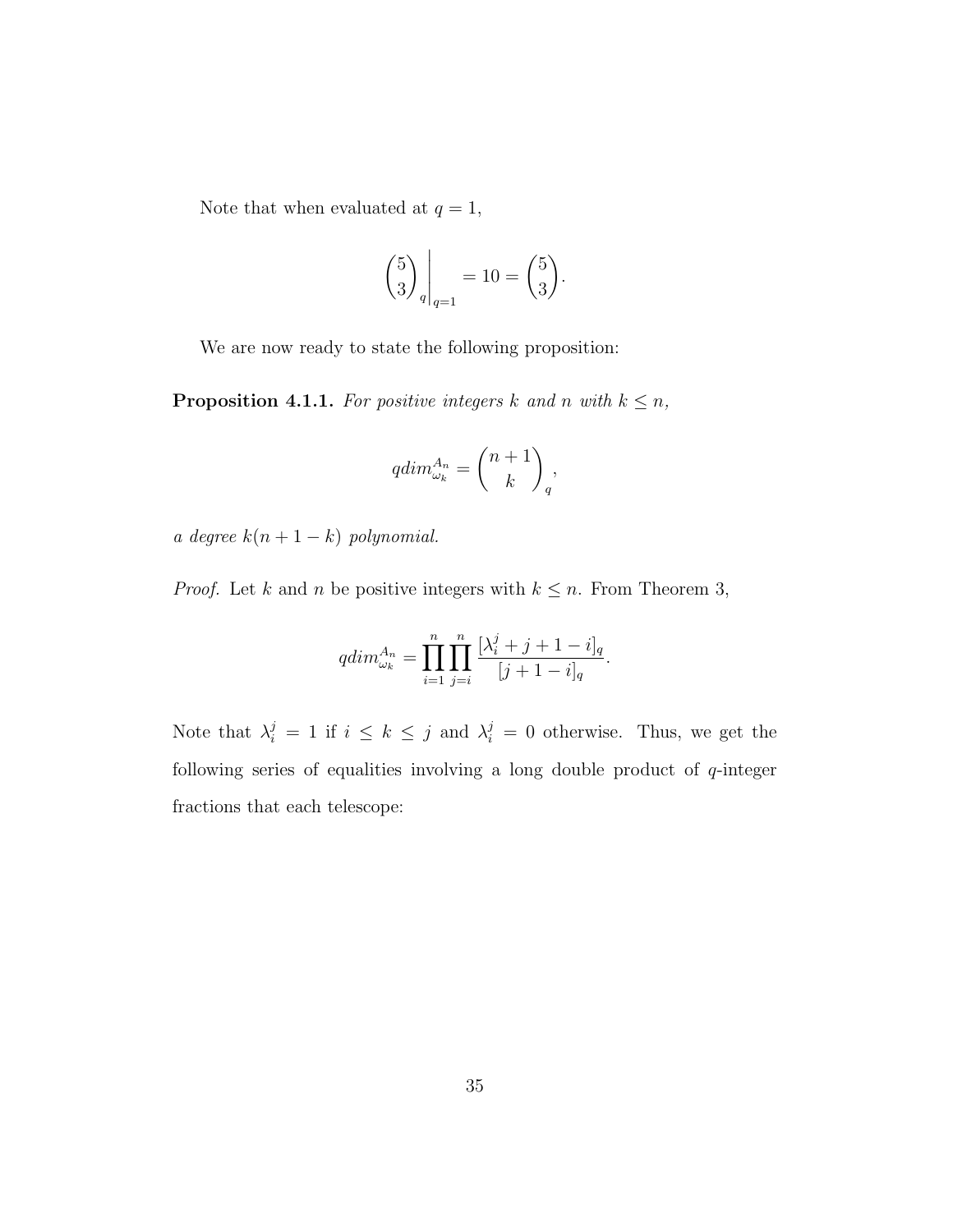$$
qdim_{\omega_{k}}^{A_{n}} = \prod_{i=1}^{n} \prod_{j=i}^{n} \frac{\left[\lambda_{i}^{j} + j + 1 - i\right]_{q}}{\left[j + 1 - i\right]_{q}}
$$
\n
$$
= \prod_{i=1}^{k} \prod_{j=k}^{n} \frac{\left[j + 2 - i\right]_{q}}{\left[j + 1 - i\right]_{q}} \cdot \frac{\left[k + 3 - 1\right]_{q}}{\left[k + 2 - 1\right]_{q}} \cdot \frac{\left[k + 4 - 1\right]_{q}}{\left[k + 3 - 1\right]_{q}} \cdot \dots \cdot \frac{\left[n + 2 - 1\right]_{q}}{\left[n + 1 - 1\right]_{q}} \cdot \left(\frac{\left[k + 2 - 2\right]_{q}}{\left[k + 2 - 2\right]_{q}} \cdot \frac{\left[k + 3 - 2\right]_{q}}{\left[k + 3 - 2\right]_{q}} \cdot \frac{\left[k + 4 - 2\right]_{q}}{\left[k + 3 - 2\right]_{q}} \cdot \dots \cdot \frac{\left[n + 2 - 2\right]_{q}}{\left[n + 1 - 2\right]_{q}} \right)
$$
\n...\n
$$
\left(\frac{\left[k + 2 - k\right]_{q}}{\left[k + 1 - k\right]_{q}} \cdot \frac{\left[k + 3 - k\right]_{q}}{\left[k + 2 - k\right]_{q}} \cdot \frac{\left[k + 4 - k\right]_{q}}{\left[k + 3 - k\right]_{q}} \cdot \dots \cdot \frac{\left[n + 2 - k\right]_{q}}{\left[n + 1 - k\right]_{q}} \right)
$$
\n
$$
= \left(\frac{\left[n + 2 - 1\right]_{q}}{\left[k + 1 - 1\right]_{q}}\right) \cdot \left(\frac{\left[n + 2 - 2\right]_{q}}{\left[k + 1 - 2\right]_{q}}\right) \cdot \dots \cdot \left(\frac{\left[n + 2 - k\right]_{q}}{\left[k + 1 - k\right]_{q}}\right)
$$
\n
$$
= \frac{\left[n + 1\right]_{q}\left[n\right]_{q} \cdots \left[(n + 1) + 1 - k\right]_{q}}{\left[k\right]_{q}\left[k - 1\right]_{q} \cdots \left[1\right]_{q}}
$$
\n
$$
= \frac{\left(n + 1
$$

Interestingly, note that in the telescoping double product at  $(\star)$  there are  $k(n + 1 - k)$  total fractions. Moreover, the degree of the resulting polynomial is  $k(n+1-k),$  as there are, after cancellation,  $k$  fractions multiplied together, each contributing a degree  $n + 1 - k$  polynomial.  $\Box$ 

Looking back at Example 4.1.1, note that the degree of  $\binom{5}{3}$  $_{3}^{5})_{q}$  is 6 = 3(4 +  $1-3$ ) =  $k(n+1-k)$ .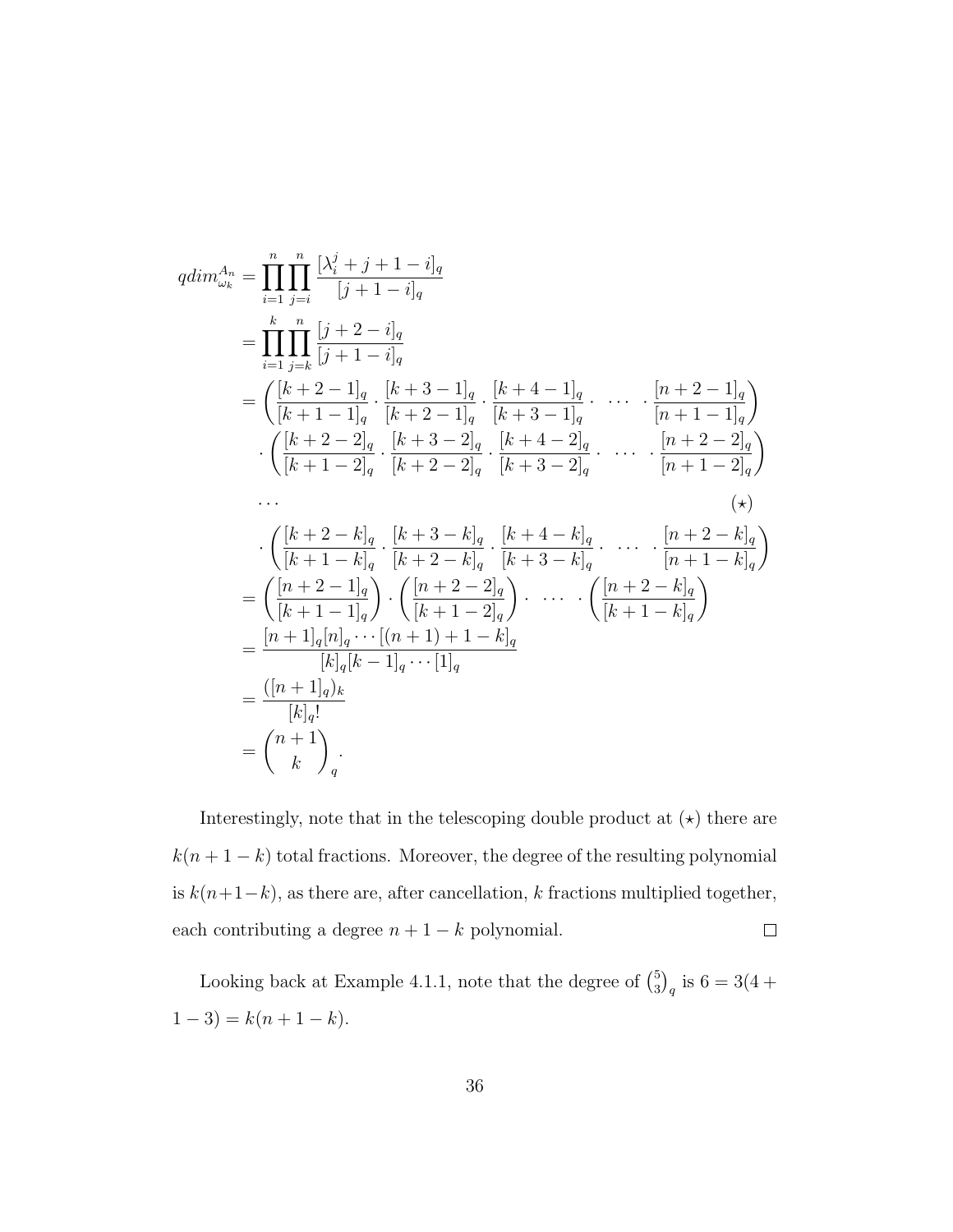Example 4.1.2. To see the telescoping products in action, we will examine  $qdim_{\omega_k}^{\mathcal{A}_5}$  for all k. We break up each single product by parentheses, noting that in each block every  $q$ -integer cancels out except for the last numerator and the first denominator.

$$
qdim_{\omega_1}^{A_5} = \frac{[\lambda_1^1 + 1]_q}{[1]_q} \cdot \frac{[\lambda_1^2 + 2]_q}{[2]_q} \cdot \frac{[\lambda_1^3 + 3]_q}{[3]_q} \cdot \frac{[\lambda_1^4 + 4]_q}{[4]_q} \cdot \frac{[\lambda_1^5 + 5]_q}{[5]_q}
$$
  

$$
= \frac{[2]_q}{[1]_q} \cdot \frac{[3]}{[2]_q} \cdot \frac{[4]_q}{[3]_q} \cdot \frac{[6]_q}{[4]_q} \cdot \frac{[6]_q}{[5]_q}
$$
  

$$
= \frac{[6]_q}{[1]_q} = \frac{([6]_q)_{1}}{[1]_q} = {6 \choose 1}_{q}.
$$

$$
qdim_{\omega_2}^{A_5} = \left(\frac{[\lambda_1^2 + 2]_q}{[2]_q} \cdot \frac{[\lambda_1^3 + 3]_q}{[3]_q} \cdot \frac{[\lambda_1^4 + 4]_q}{[4]_q} \cdot \frac{[\lambda_1^5 + 5]_q}{[5]_q}\right)
$$

$$
\cdot \left(\frac{[\lambda_2^2 + 1]_q}{[1]_q} \cdot \frac{[\lambda_2^3 + 2]_q}{[2]_q} \cdot \frac{[\lambda_2^4 + 3]_q}{[3]_q} \cdot \frac{[\lambda_2^5 + 4]_q}{[4]_q}\right)
$$

$$
= \left(\frac{[3]_q}{[2]_q} \cdot \frac{[4]_q}{[3]_q} \cdot \frac{[5]_q}{[4]_q} \cdot \frac{[6]_q}{[5]_q}\right)
$$

$$
\cdot \left(\frac{[2]_q}{[1]_q} \cdot \frac{[3]_q}{[2]_q} \cdot \frac{[4]_q}{[3]_q} \cdot \frac{[5]_q}{[4]_q}\right)
$$

$$
= \frac{[6]_q[5]_q}{[2]_q[1]_q} = \frac{([6]_q)_2}{[2]_q} = {\binom{6}{2}}_q.
$$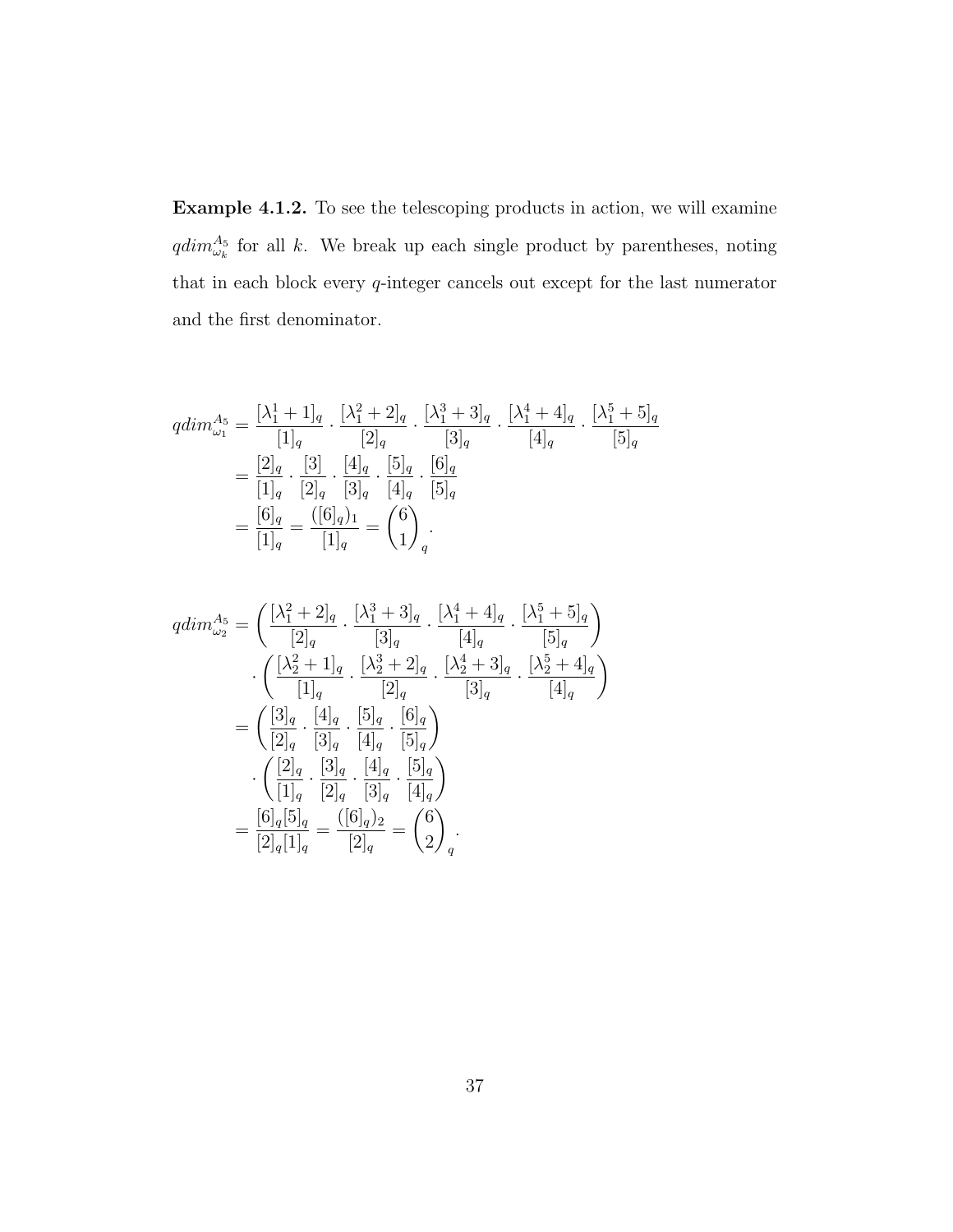$$
qdim_{\omega_{3}}^{A_{5}} = \left(\frac{[\lambda_{1}^{3} + 3]_{q}}{[3]_{q}} \cdot \frac{[\lambda_{1}^{4} + 4]_{q}}{[4]_{q}} \cdot \frac{[\lambda_{1}^{5} + 5]_{q}}{[5]_{q}}\right) \cdot \left(\frac{[\lambda_{2}^{3} + 2]_{q}}{[2]_{q}} \cdot \frac{[\lambda_{2}^{4} + 3]_{q}}{[3]_{q}} \cdot \frac{[\lambda_{2}^{5} + 4]_{q}}{[4]_{q}}\right) \cdot \left(\frac{[\lambda_{3}^{3} + 1]_{q}}{[1]_{q}} \cdot \frac{[\lambda_{3}^{4} + 2]_{q}}{[2]_{q}} \cdot \frac{[\lambda_{3}^{5} + 3]_{q}}{[3]_{q}}\right) \cdot \left(\frac{[\lambda_{1}^{1} - 5]_{q}}{[3]_{q}} \cdot \frac{[6]_{q}}{[5]_{q}}\right) \cdot \left(\frac{[3]_{q}}{[2]_{q}} \cdot \frac{[4]_{q}}{[3]_{q}} \cdot \frac{[5]_{q}}{[4]_{q}}\right) \cdot \left(\frac{[2]_{q}}{[1]_{q}} \cdot \frac{[3]_{q}}{[2]_{q}} \cdot \frac{[4]_{q}}{[3]_{q}}\right) \cdot \left(\frac{[2]_{q}}{[1]_{q}} \cdot \frac{[3]_{q}}{[2]_{q}} \cdot \frac{[4]_{q}}{[3]_{q}}\right) \cdot \left(\frac{[2]_{q}}{[3]_{q}[2]_{q}[1]_{q}} = \frac{([6]_{q}]_{3}}{[3]_{q}}\right) \cdot \left(\frac{3}{q}\right) \cdot \left(\frac{3}{q}\right) \cdot \left(\frac{3}{q}\right) \cdot \left(\frac{3}{q}\right) \cdot \left(\frac{3}{q}\right) \cdot \left(\frac{3}{q}\right) \cdot \left(\frac{3}{q}\right) \cdot \left(\frac{3}{q}\right) \cdot \left(\frac{3}{q}\right) \cdot \left(\frac{3}{q}\right) \cdot \left(\frac{3}{q}\right) \cdot \left(\frac{3}{q}\right) \cdot \left(\frac{3}{q}\right) \cdot \left(\frac{3}{q}\right) \cdot \left(\frac{3}{q}\right) \cdot \left(\frac{3}{q}\right) \
$$

$$
qdim_{\omega_4}^{A_5} = \left(\frac{[\lambda_1^4 + 4]_q}{[4]_q} \cdot \frac{[\lambda_1^5 + 5]_q}{[5]_q}\right) \cdot \left(\frac{[\lambda_2^4 + 3]_q}{[3]_q} \cdot \frac{[\lambda_2^5 + 4]_q}{[4]_q}\right)
$$

$$
\cdot \left(\frac{[\lambda_3^4 + 2]_q}{[2]_q} \cdot \frac{[\lambda_3^5 + 3]_q}{[3]_q}\right) \cdot \left(\frac{[\lambda_4^4 + 1]_q}{[1]_q} \cdot \frac{[\lambda_4^5 + 2]_q}{[2]_q}\right)
$$

$$
= \left(\frac{[5]_q}{[4]_q} \cdot \frac{[6]_q}{[5]_q}\right) \cdot \left(\frac{[4]_q}{[3]_q} \cdot \frac{[5]_q}{[4]_q}\right)
$$

$$
\cdot \left(\frac{[3]_q}{[2]_q} \cdot \frac{[4]_q}{[3]_q}\right) \cdot \left(\frac{[2]_q}{[3]_q} \cdot \frac{[3]_q}{[2]_q}\right)
$$

$$
= \frac{[6]_q[5]_q[4]_q[3]_q}{[4]_q[3]_q[2]_q[1]_q} = \frac{([6]_q)_4}{[4]_q} = \left(\frac{6}{4}\right)_q.
$$

$$
qdim_{\omega_5}^{A_5} = \left(\frac{[\lambda_1^5 + 5]_q}{[5]_q}\right) \cdot \left(\frac{[\lambda_2^5 + 4]_q}{[4]_q}\right) \cdot \left(\frac{[\lambda_3^5 + 3]_q}{[3]_q}\right) \cdot \left(\frac{[\lambda_4^5 + 2]_q}{[2]_q}\right) \cdot \left(\frac{[\lambda_5^5 + 1]_q}{[1]_q}\right)
$$
  

$$
= \left(\frac{[6]_q}{[5]_q}\right) \cdot \left(\frac{[5]_q}{[4]_q}\right) \cdot \left(\frac{[4]_q}{[3]_q}\right) \cdot \left(\frac{[3]_q}{[2]_q}\right) \cdot \left(\frac{[2]_q}{[1]_q}\right)
$$
  

$$
= \frac{([6]_q)_5}{[5]_q} = {6 \choose 5}_q.
$$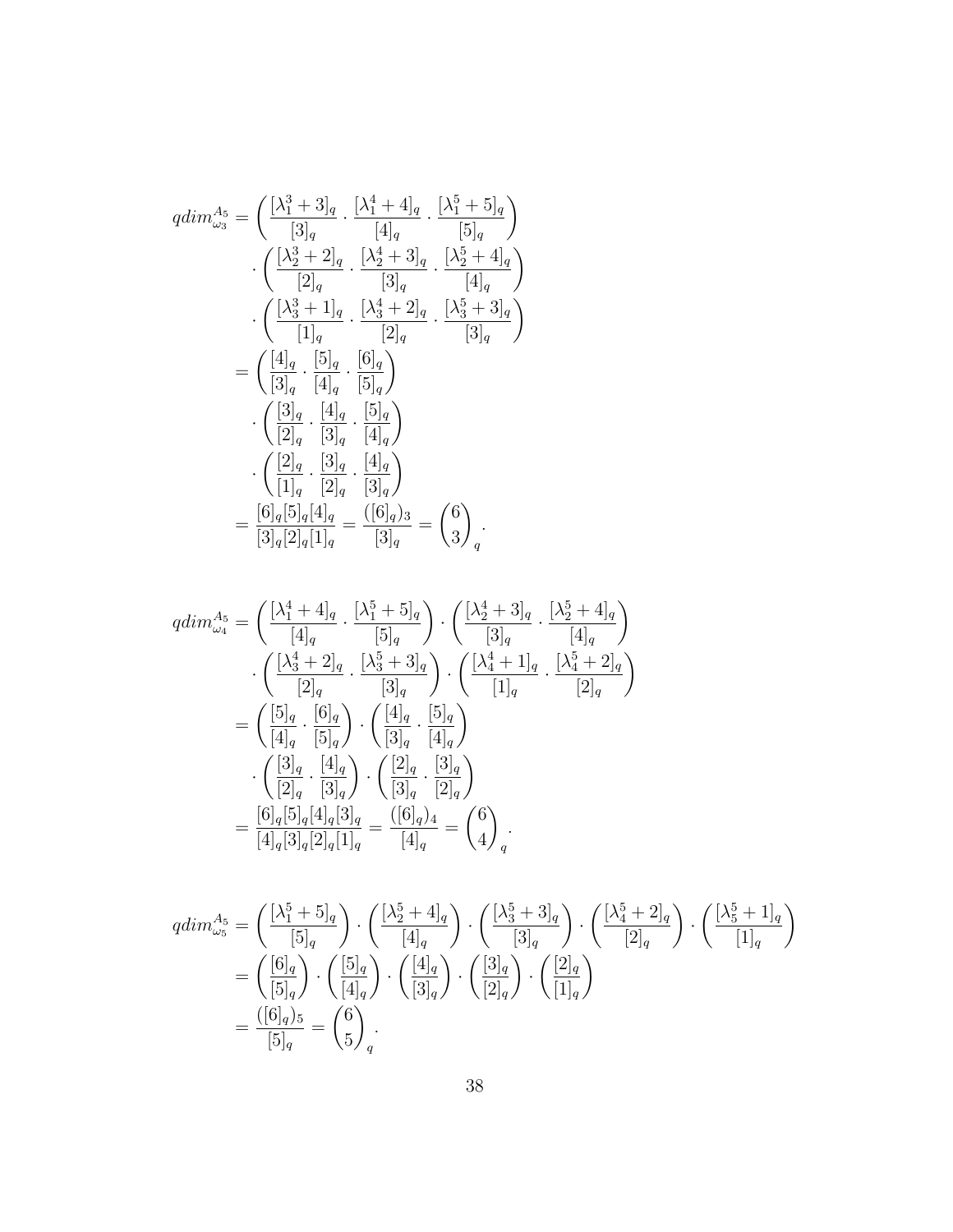# 4.2 The lattice of k-element subsets of an  $(n + 1)$ element set

Consider the following combinatorial problem: given the set  $A = \{1, 2, \ldots, n+\}$  $1$ , how many k-element subsets of A are there whose elements sum to a fixed number s? A version of this problem was posed in [Proc1] and addressed using ideas similar to what we present next. In the following, we largely assume knowledge of distributive lattices.

To approach this problem using QDPs, we will construct a lattice of k-element subsets of A. To this end, consider a k-element subset  $S \subseteq A$ as a strictly increasing k-tuple  $\{s_1, s_2, \ldots, s_k\}$ . Given another such subset  $T = \{t_1, t_2, \ldots, t_k\},\$  say  $S \leq T \iff s_i \leq t_i$  for each i. Let  $L_n(k)$  be the set of all k-element subsets with respect to this partial order.

Note that for any  $S, T \in L_n(k)$ , there is a least upper bound  $S \vee T =$  ${max(s_1, t_1), \ldots, max(s_k, t_k)}$  and a greatest lower bound  $S \wedge T = \{min(s_1, t_1), \ldots, min(s_k, t_k)\}\$ . Additionally, ' $\vee$ ' distributes over ' $\wedge$ ' and vice-versa:

$$
R \vee (S \wedge T) = (R \vee S) \wedge (R \vee T)
$$

and

$$
R \wedge (S \vee T) = (R \wedge S) \vee (R \wedge T).
$$

That is,  $L_n(k)$  is a distributive lattice.

With respect to this lattice ordering, the minimal element (with rank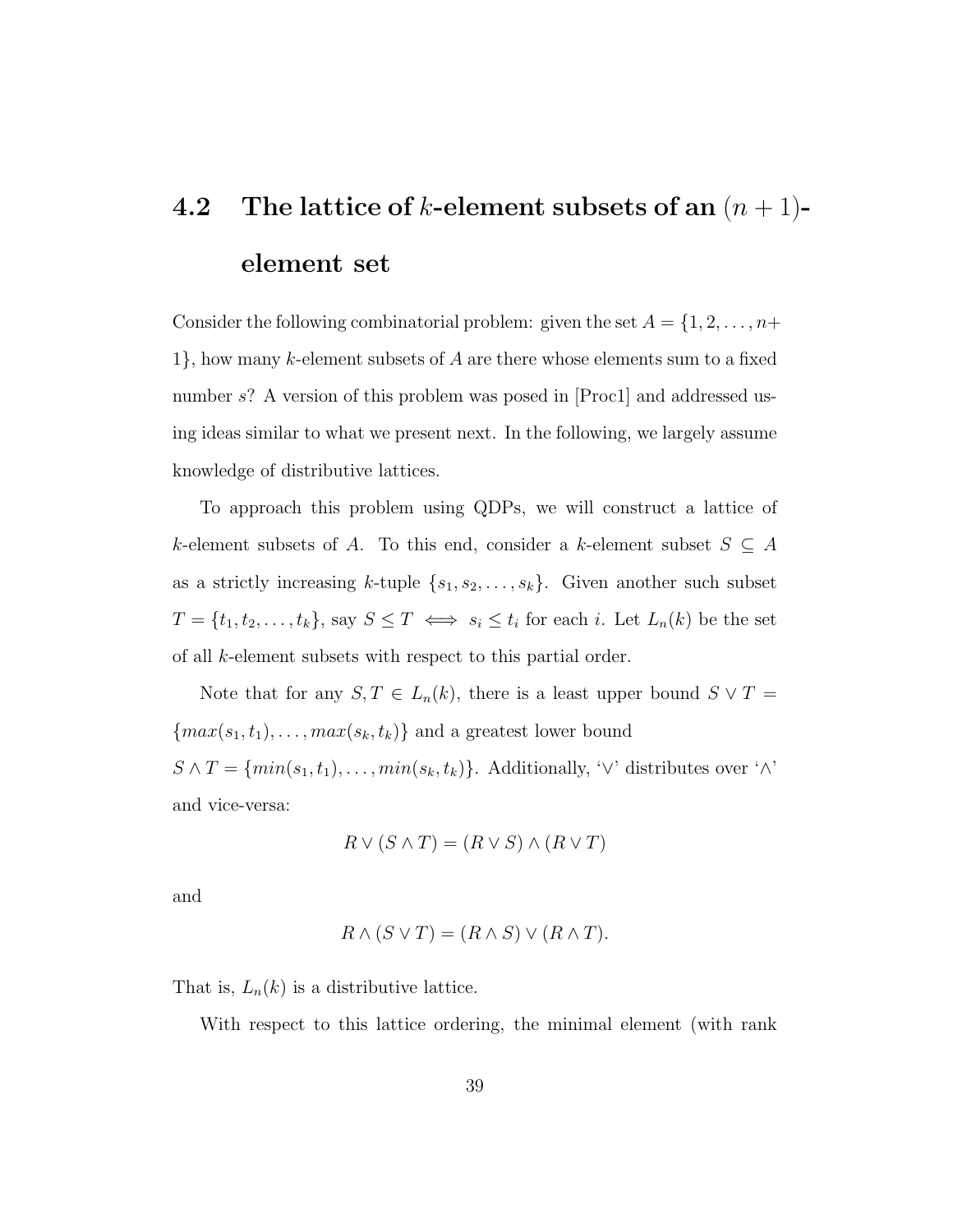0) is  $\{1, \ldots, k\}$  and the maximal element (with rank  $k \cdot (n + 1 - k)$ ) is  ${n + 2 - k,..., n, n + 1}.$  Also, the rank of any  $S \in L_n(k)$  is

$$
\rho(S) = s_1 + \dots + s_k - (1 + \dots + k) = s_1 + \dots + s_k - \frac{k(k+1)}{2}.
$$

Now, for  $T \in L_n(k)$ , T covers S, written  $S \longrightarrow T$ , if and only if there is some  $j \in \{1, ..., k\}$  such that  $s_j + 1 = t_j$ , while  $s_i = t_i$  whenever  $i \neq j$ . In this case, let  $c := s_j$  ('c' is for color) and write  $S \stackrel{c}{\longrightarrow} T$ .

It is a well-known fact from the theory of crystal graphs that  $L_n(k)$  is the crystal graph associated with the dominant weight  $\omega_k$  for the Coxeter-Dynkin flower  $A_n$ . Within this crystalline context,  $L_n(k)$  is known as a 'miniscule lattice.' By the Quantum Dimension Polynomial Identity and Proposition 4.1.1,

$$
\binom{n+1}{k}_q = \frac{([n]_q)_k}{[k]_q!} = qdim_{\omega_k}^{A_n} = RGF(L_n(k), q).
$$

**Example 4.2.1.** Consider the lattice  $L_5(3)$ , constructed as described above. This lattice can be described using  $A_5$  with initial weight  $\omega_3 = (0, 0, 1, 0, 0)$ :



The lattice  $L_5(3)$  is shown below: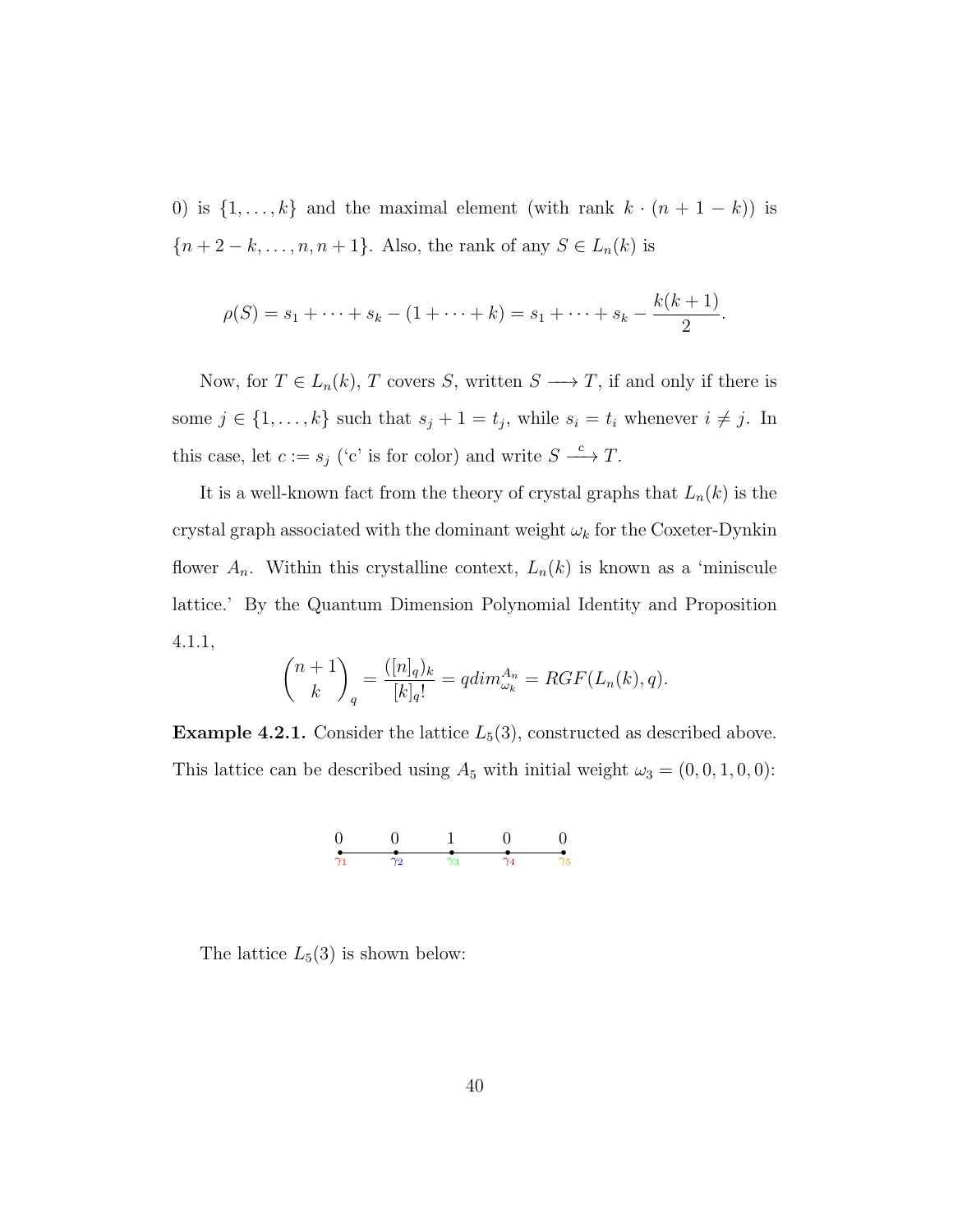

Indeed, the Rank Generating Function shown on the right of  $L_5(3)$  matches  $qdim_{\omega_3}^{A_5}$  from Example 4.1.2 when multiplied out.

Interestingly, there is no known product formula for the number of  $k$ element subsets of  $\{1, 2, \ldots, n + 1\}$  whose sum is a fixed number s. This number can be discerned as the coefficient for  $q^r = q^{s - \frac{k(k+1)}{2}}$  in the q-binomial coefficient  $\binom{n+1}{k}$  $_{k}^{+1}\big)_{q}$  [Proc1].

For example, in the above lattice, the 3-element subsets of {1, 2, 3, 4, 5, 6}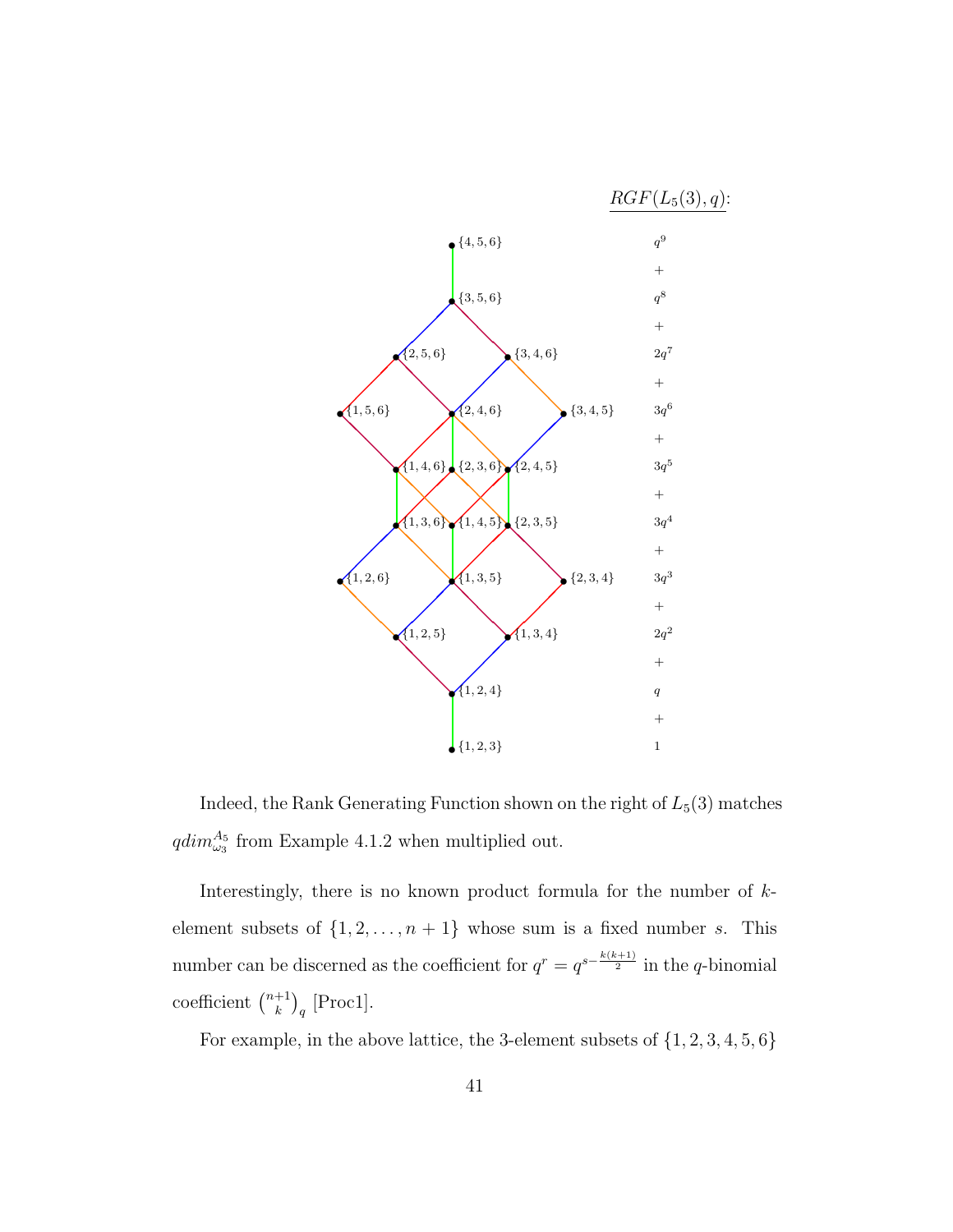that sum to  $s = 11$  are  $\{1, 4, 6\}$ ,  $\{2, 3, 6\}$ , and  $\{2, 4, 5\}$ , which can be found in the row with rank  $s - \frac{k(k+1)}{2} = 11 - \frac{3(4)}{2} = 5$ .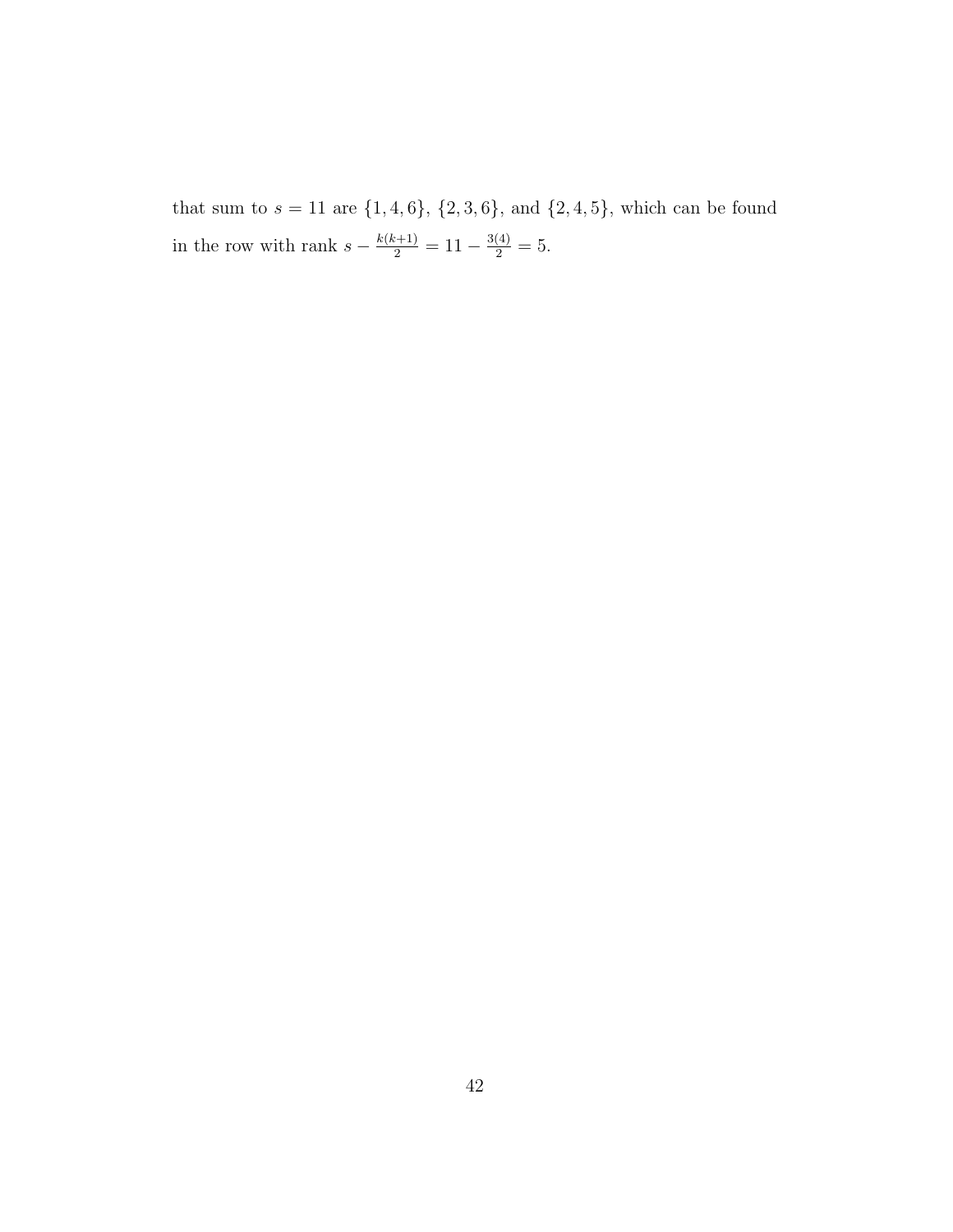# Chapter 5

# Concluding remarks

We were able to introduce the Networked-Numbers Game for a game graph  $\mathscr{G} = (\Gamma, A)$  and state that  $\mathscr{G}$  is game-gratifying if and only if it is a Coxeter-Dynkin flower, as defined in Theorem 1 (La Florado Klasado). Next, we introduced Quantum Dimension Polynomials, proved a novel result involving closed-form expressions of QDPs of types  $A_n$ ,  $B_n$ ,  $C_n$ , and  $D_n$ , and provided a few examples of QDPs. Lastly, we proved a nice identity for  $qdim_{\omega_k}^{A_n}$ and applied some QDPs of type  $A_n$  to a combinatorial problem involving enumeration of certain k-element subsets of the set  $\{1, 2, \ldots, n+1\}$ . These statements and results demonstrate the power and beauty of some interesting algebraic and combinatorial structures.

There are a few immediate possible directions to continue. First, do nice closed-form expressions for the QDPS of types  $E_6$ ,  $E_7$ ,  $E_8$ ,  $F_4$ , or  $G_2$ –namely, the remaining integral Coxeter-Dynkin flowers of Figure 2.1–exist? Second,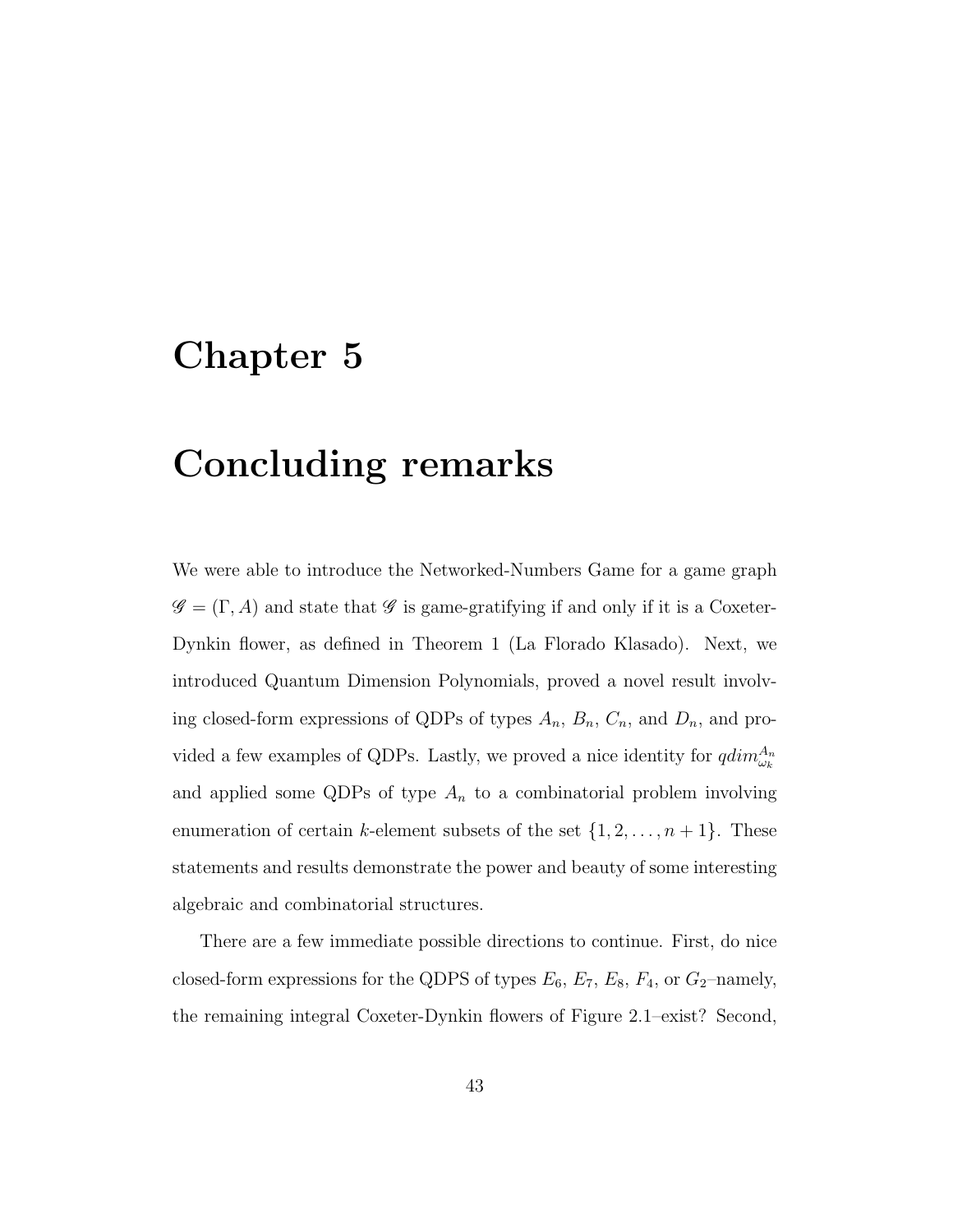what other applications of QDPS are there? [Fis] and [Proc2] expose and enumerate certain kinds of "symmetric plane partitions"–arrays of integers that can be thought of as cubes stacked in towers above the arrays' positions– using QDPs of types  $B_n$  and  $C_n$ . Are there other kinds of symmetric plane partitions described by the QDPs of type  $D_n$ ?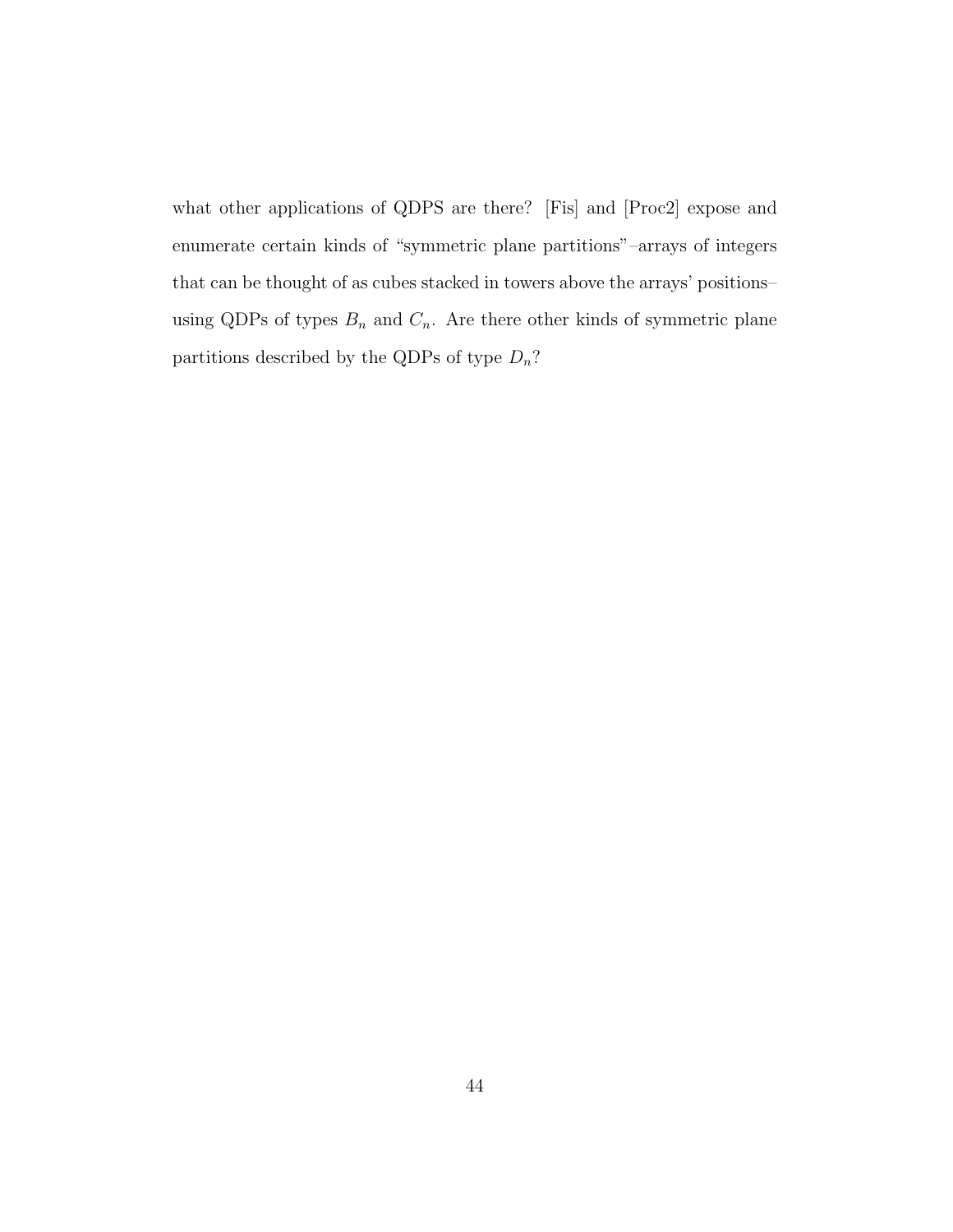# Appendix A

# Proofs for QDPs of types  $B_n$ and  $C_n$

Here we provide proofs of Cases  $B_n$  and  $C_n$  of the Quantum Dimension Polynomial Identity (Theorem 3 of Section 2.2).

#### *Proof.* (Case  $B_n$ ):

Consider our goal:

$$
qdim_{\lambda}^{B_n} = \prod_{i=1}^{n-1} \prod_{j=i}^{n-1} \frac{[\lambda_i^j + j + 1 - i]_q}{[j+1-i]_q} \prod_{i=1}^n \prod_{j=i}^n \frac{[\lambda_i^n + \lambda_j^{n-1} + 2n + 1 - i - j]_q}{[2n+1-i-j]_q}.
$$
\n(A.1)

Note that n−1<br>∏  $i=1$ n−1<br>∏  $j = i$  $[\lambda_i^j + j + 1 - i]_q$  $[j + 1 - i]_q$  $=$   $qdim_{\lambda}^{A_{n-1}}$ . This falls in line with the fact that when viewing  $B_n$  as follows,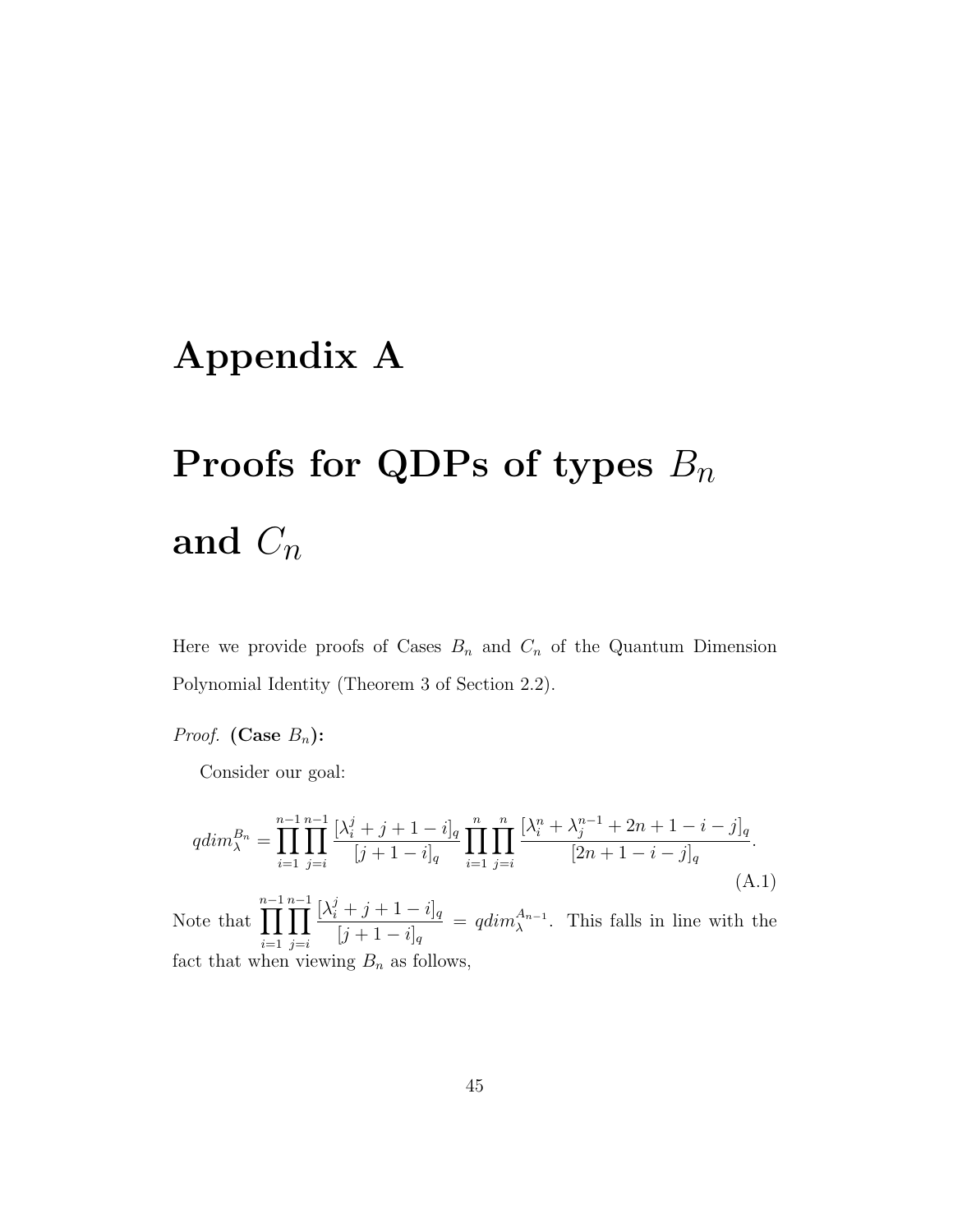

removing  $\gamma_n$  leaves a copy of  $A_{n-1}$ . In fact, starting with firing sequence  $(\gamma_1; \gamma_2, \gamma_1; \gamma_3, \gamma_2, \gamma_1; \ldots; \gamma_n, \gamma_{n-1}, \ldots, \gamma_1)$  produces −λn<sup>−</sup><sup>1</sup> − 1 −λn<sup>−</sup><sup>2</sup> − 11.3  $\sim$ −λ<sup>2</sup> −  $\begin{pmatrix} 1 & 1 \\ 1 & 1 \end{pmatrix}$  $\sim$  $\times$   $+$ n√<br>T∖ **+ (2n** 

λ  $\stackrel{\sim}{\sim}$ 

,

 $\begin{array}{ccccc}\n\bullet & \bullet & \bullet & \bullet & \bullet & \bullet & \bullet \\
\hline\n\gamma_1 & \gamma_2 & \gamma_3 & \cdots & \gamma_{n-2} & \gamma_{n-1} & \gamma_n\n\end{array}$ 

since the only time  $\gamma_{n-1}$  is fired it has population  $\lambda_1^{n-1} + (n-1)$  and is amplified by a factor of 2 before being added to  $(\lambda_n + 1)$  at  $\gamma_n$ .

All that is left at this point is the second double product of equation A.1. Continuing gameplay using firing sequence  $(\gamma_n, \gamma_{n-1}, \ldots, \gamma_1; \gamma_n, \gamma_{n-1}, \ldots, \gamma_2;$  $\ldots$ ;  $\gamma_n$ ,  $\gamma_{n-1}$ ;  $\gamma_n$ ), we get

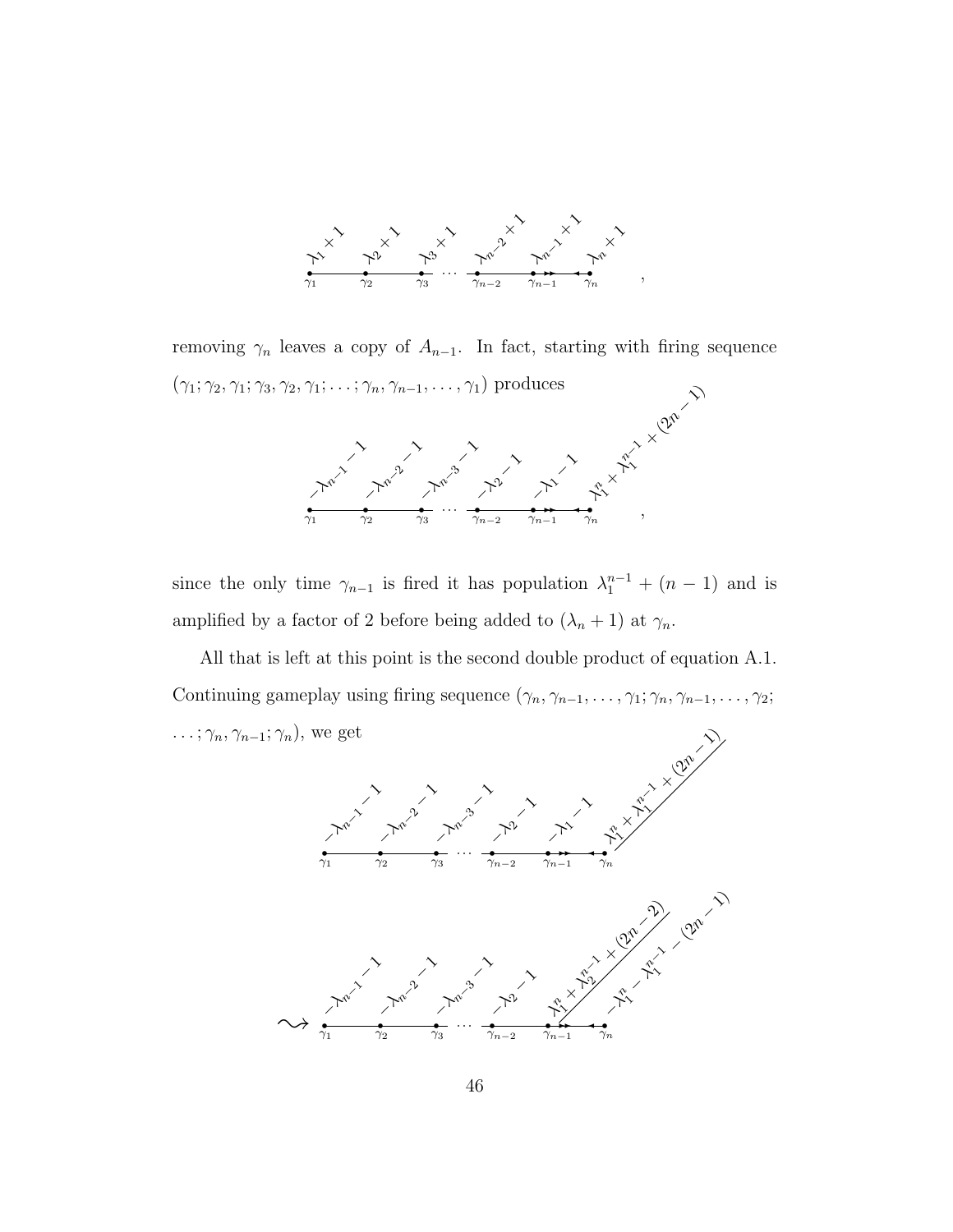





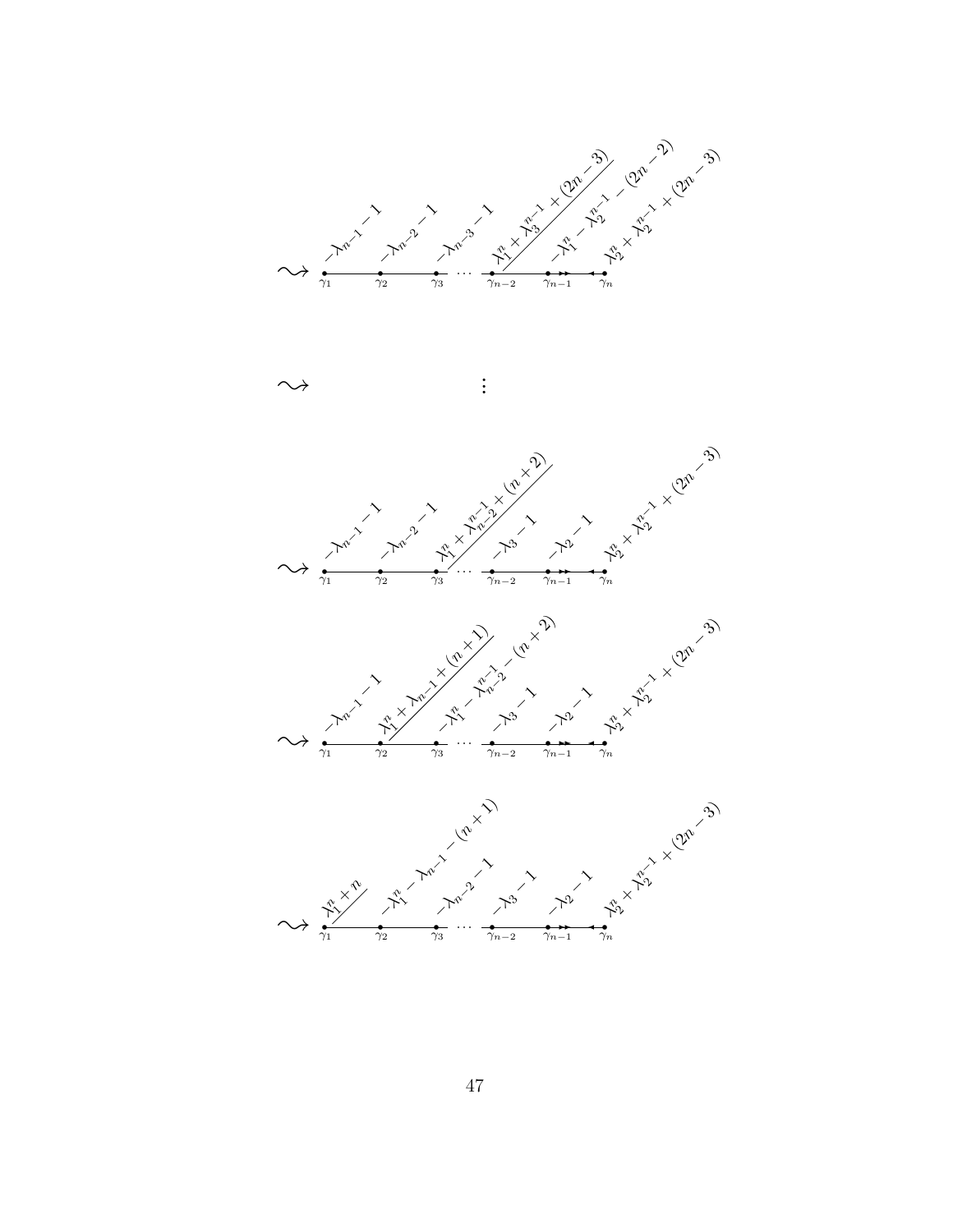



 $\rightsquigarrow$  :

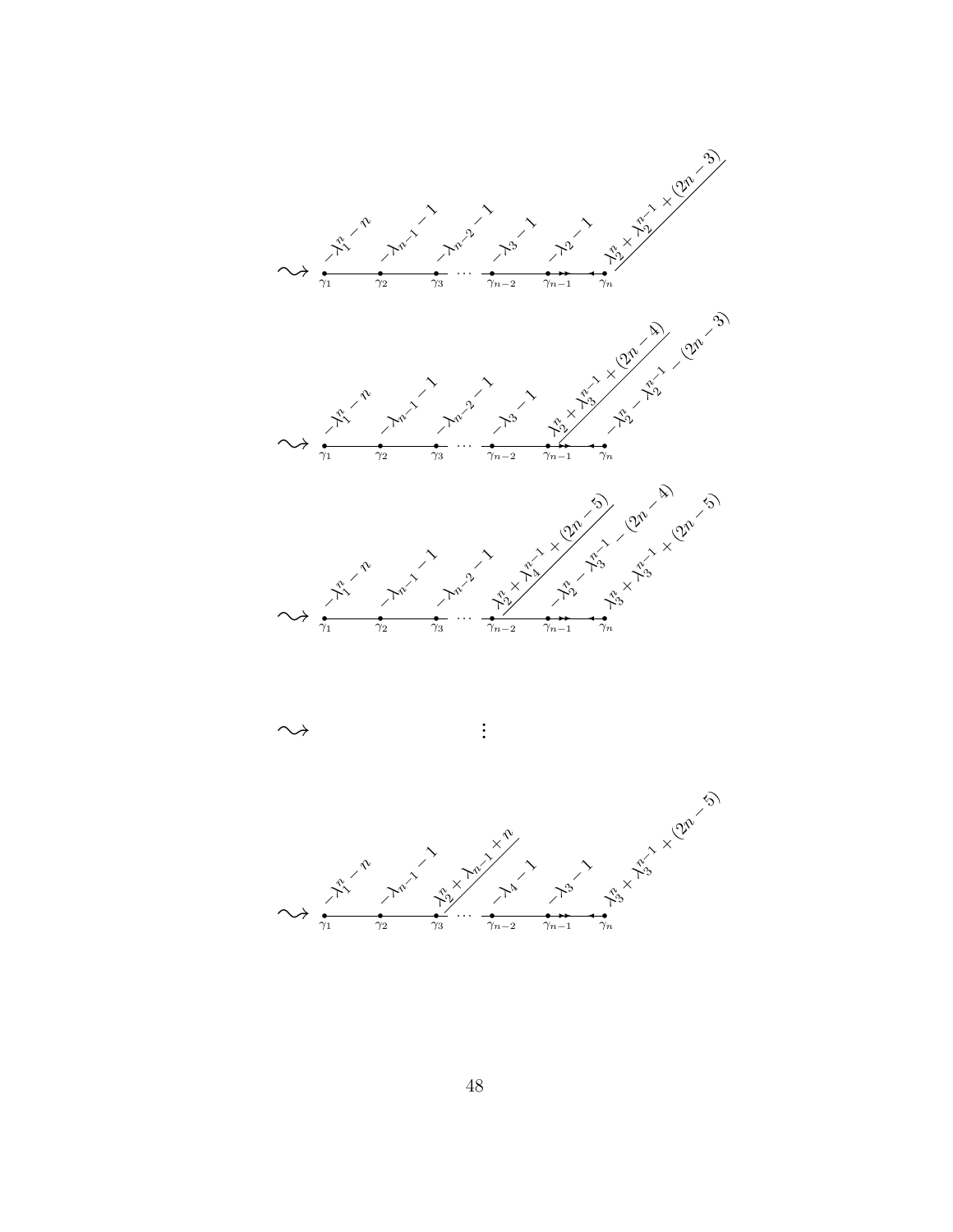

 $\rightsquigarrow$  :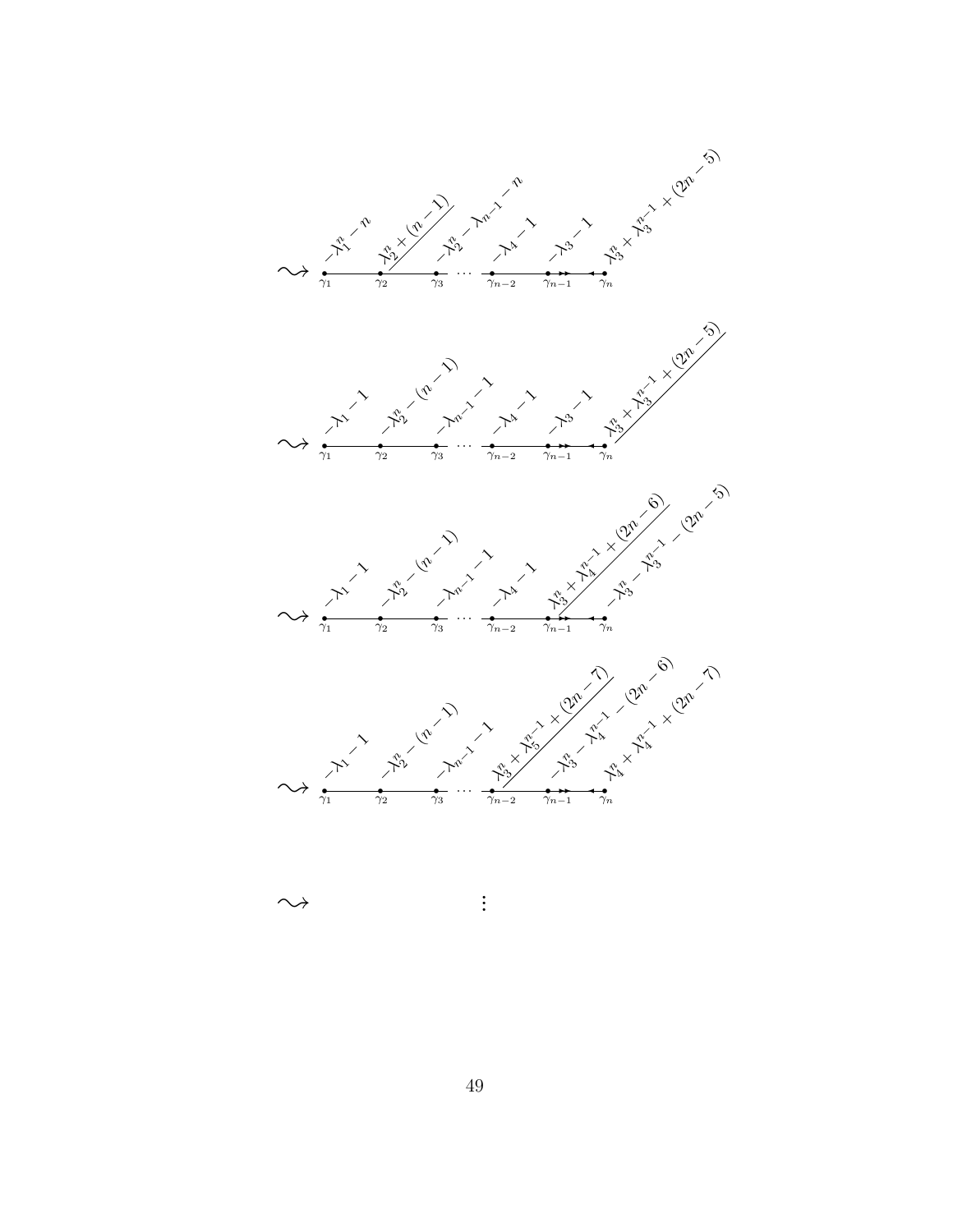

 $\rightsquigarrow$ 

. .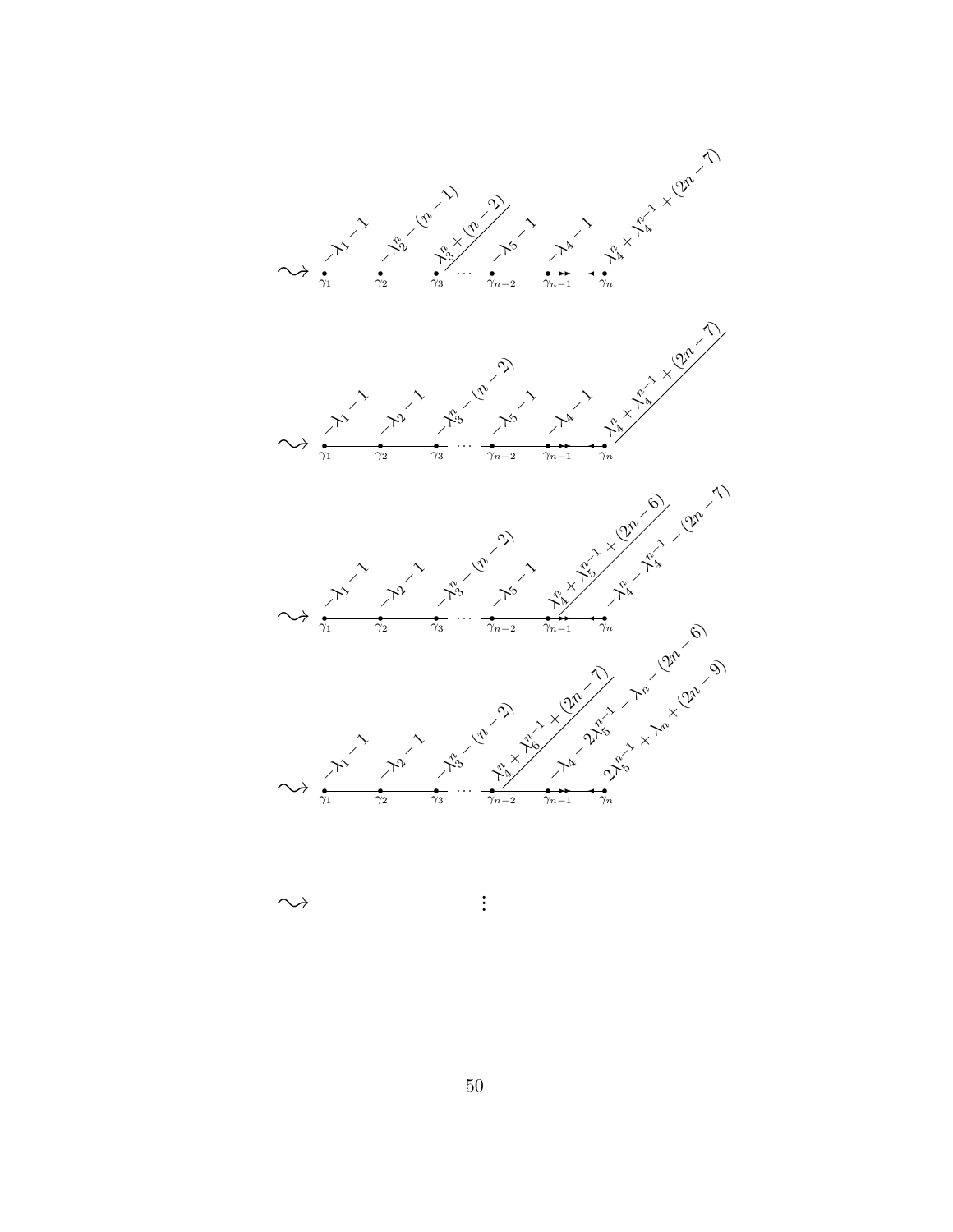

The underlined values in the above sequence do indeed match those in the second double product of equation A.1, and so the Quantum Dimension Polynomial Identity holds for type  $B_n$ .

(Case  $C_n$ ):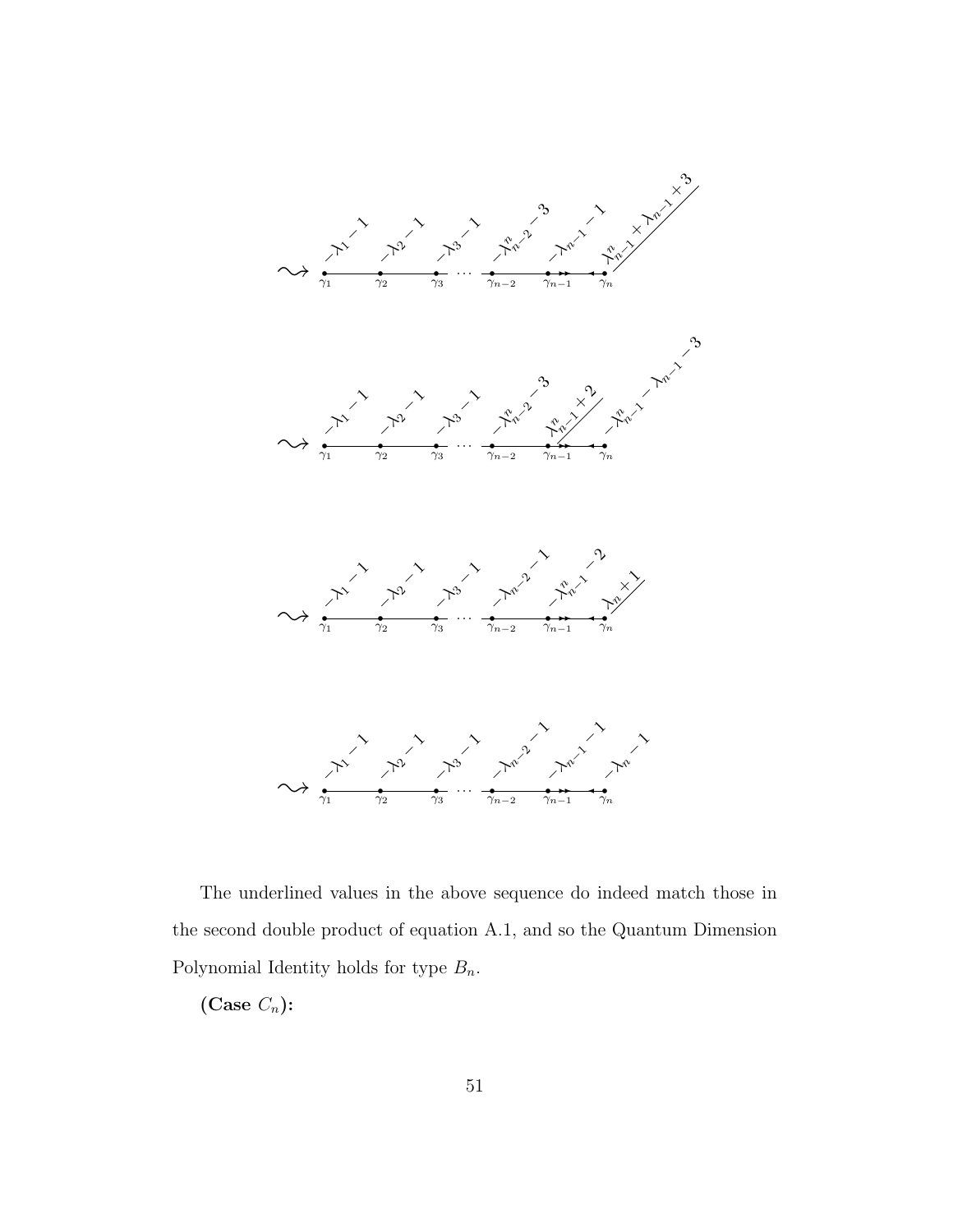Consider our goal:

$$
qdim_{\lambda}^{C_n} = \prod_{i=1}^{n-1} \prod_{j=i}^{n-1} \frac{[\lambda_i^j + j + 1 - i]_q}{[j+1-i]_q} \prod_{i=1}^n \prod_{j=i+1}^{n+1} \frac{[\lambda_i^n + \lambda_j^n + 2n + 2 - i - j]_q}{[2n+2-i-j]_q}.
$$
\n(A.2)

The proof proceeds similarly to the above of type  $B_n$ .

Note that n−1<br>∏  $i=1$ n−1<br>∏  $j = i$  $[\lambda_i^j + j + 1 - i]_q$  $[j + 1 - i]_q$  $= q dim_{\lambda}^{A_{n-1}}$ . This falls in line with the

fact that when viewing  $C_n$  as follows,



removing  $\gamma_n$  leaves a copy of  $A_{n-1}$ . In fact, starting with firing sequence  $(\gamma_1; \gamma_2, \gamma_1; \gamma_3, \gamma_2, \gamma_1; \ldots; \gamma_n, \gamma_{n-1}, \ldots, \gamma_1)$  produces



since the only time  $\gamma_{n-1}$  is fired it has population  $\lambda_1^{n-1} + (n-1)$  and is added to  $(\lambda_n + 1)$  at  $\gamma_n$ .

All that is left at this point is the second double product of equation A.2. Continuing gameplay using firing sequence  $(\gamma_n, \gamma_{n-1}, \ldots, \gamma_1; \gamma_n, \gamma_{n-1}, \ldots, \gamma_2;$  $\ldots$ ;  $\gamma_n$ ,  $\gamma_{n-1}$ ;  $\gamma_n$ ), we get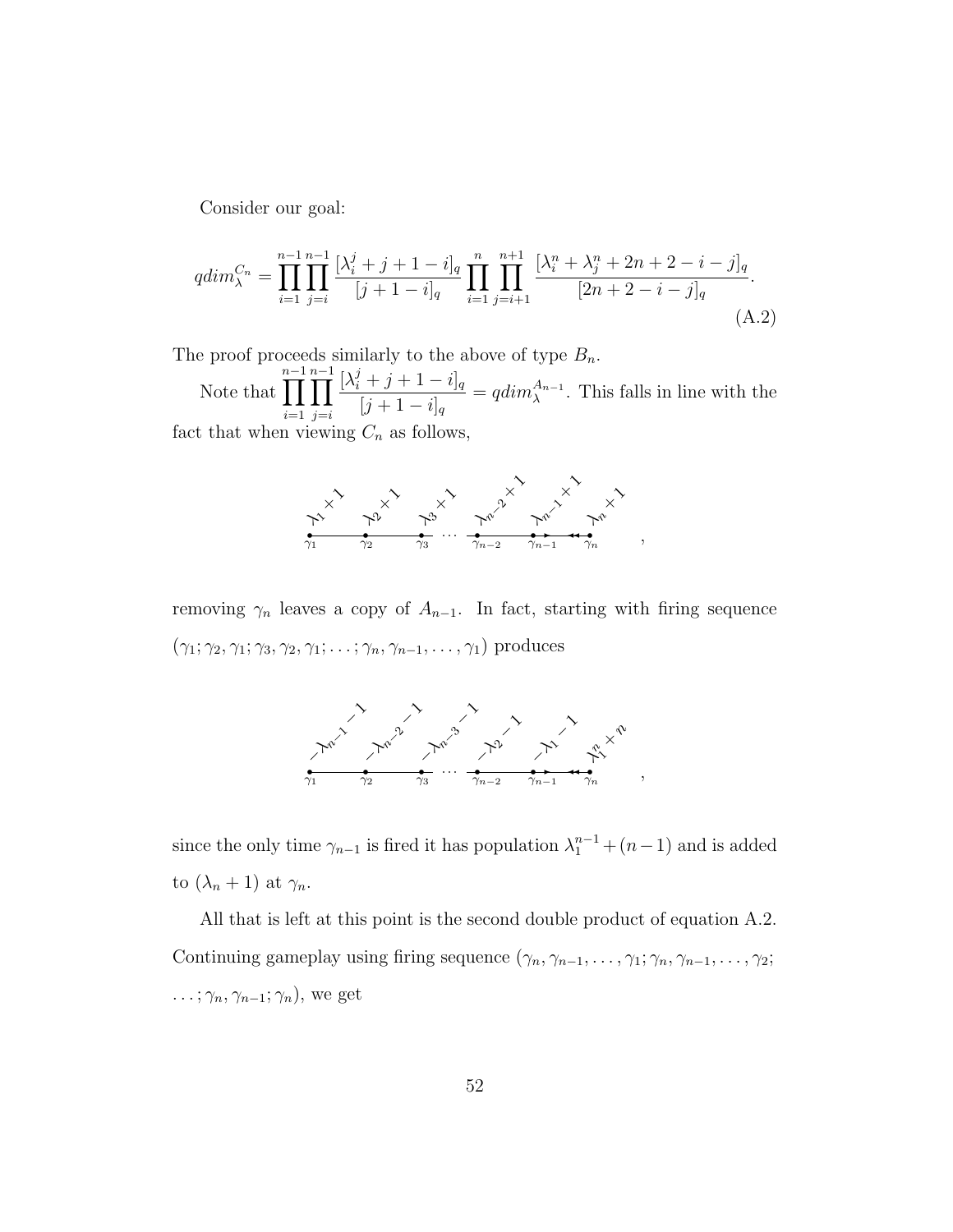



 $\rightsquigarrow$ 



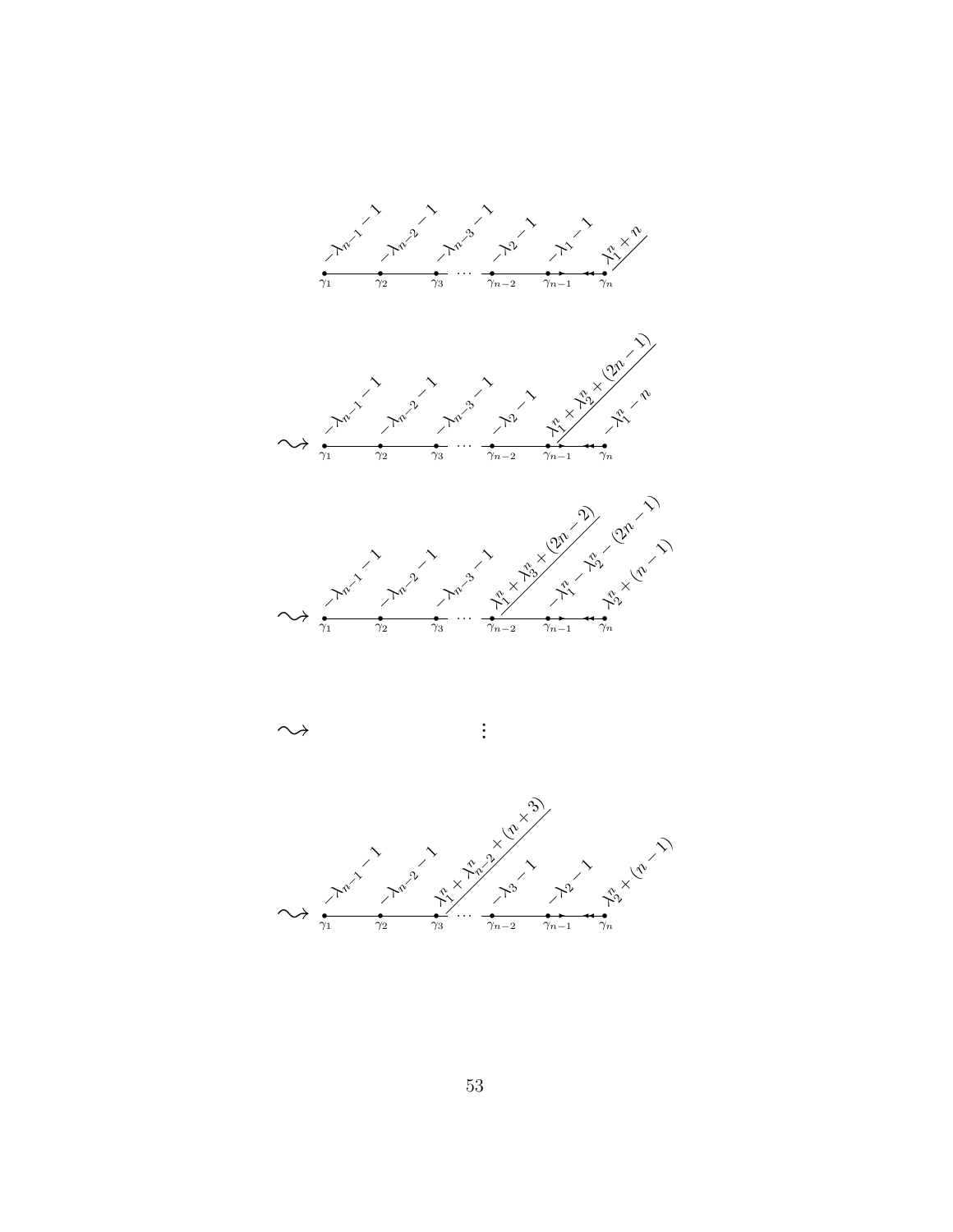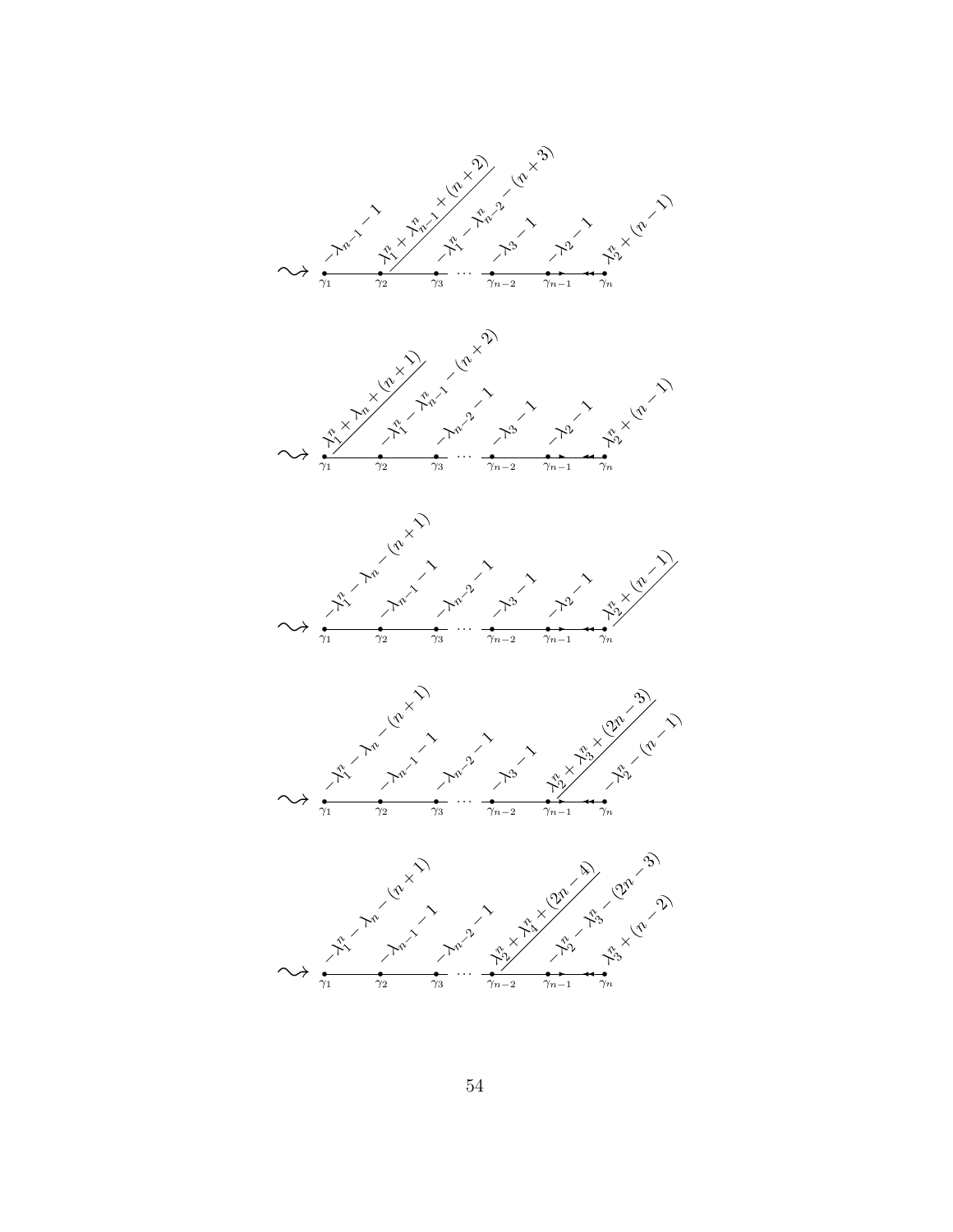



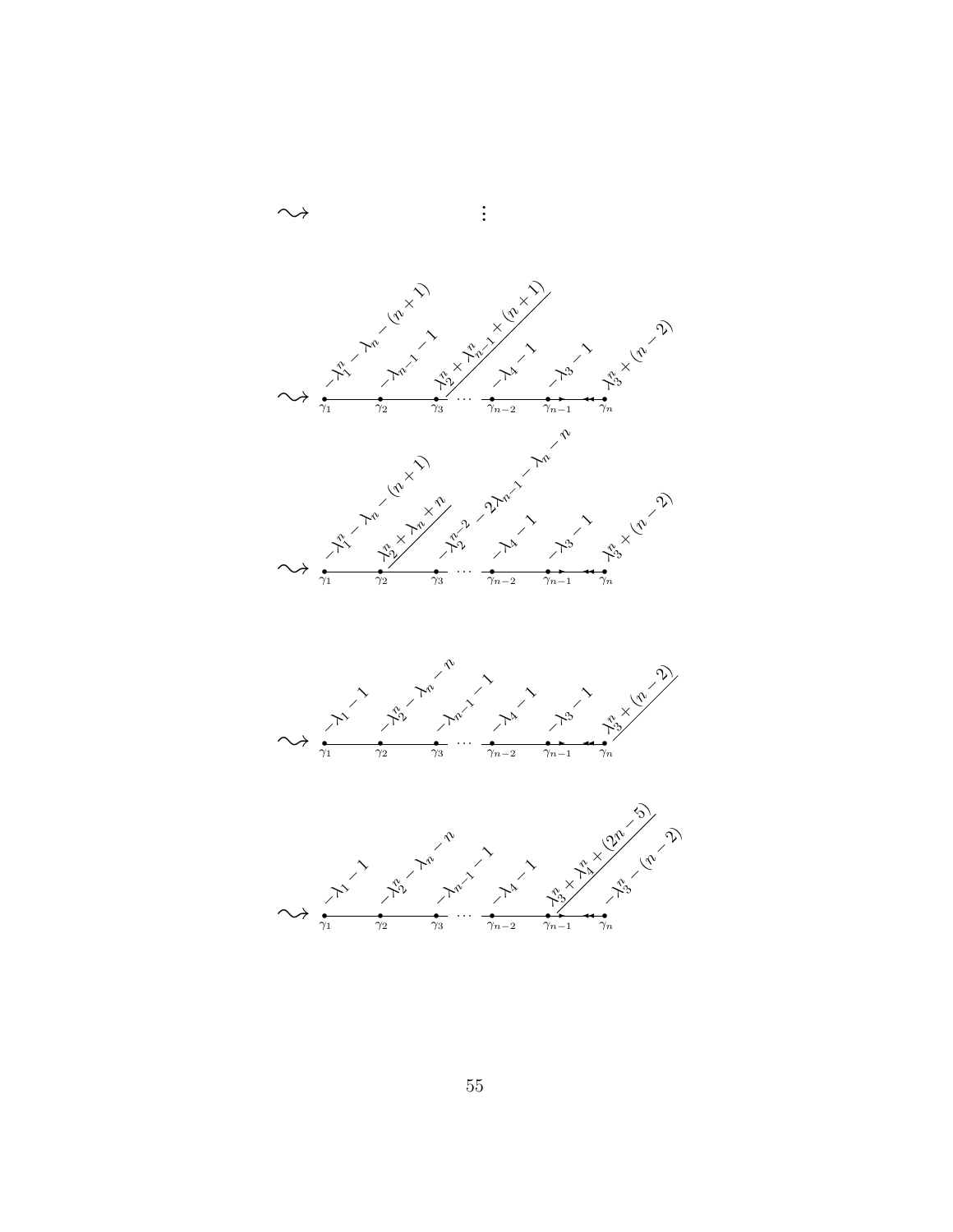





. .



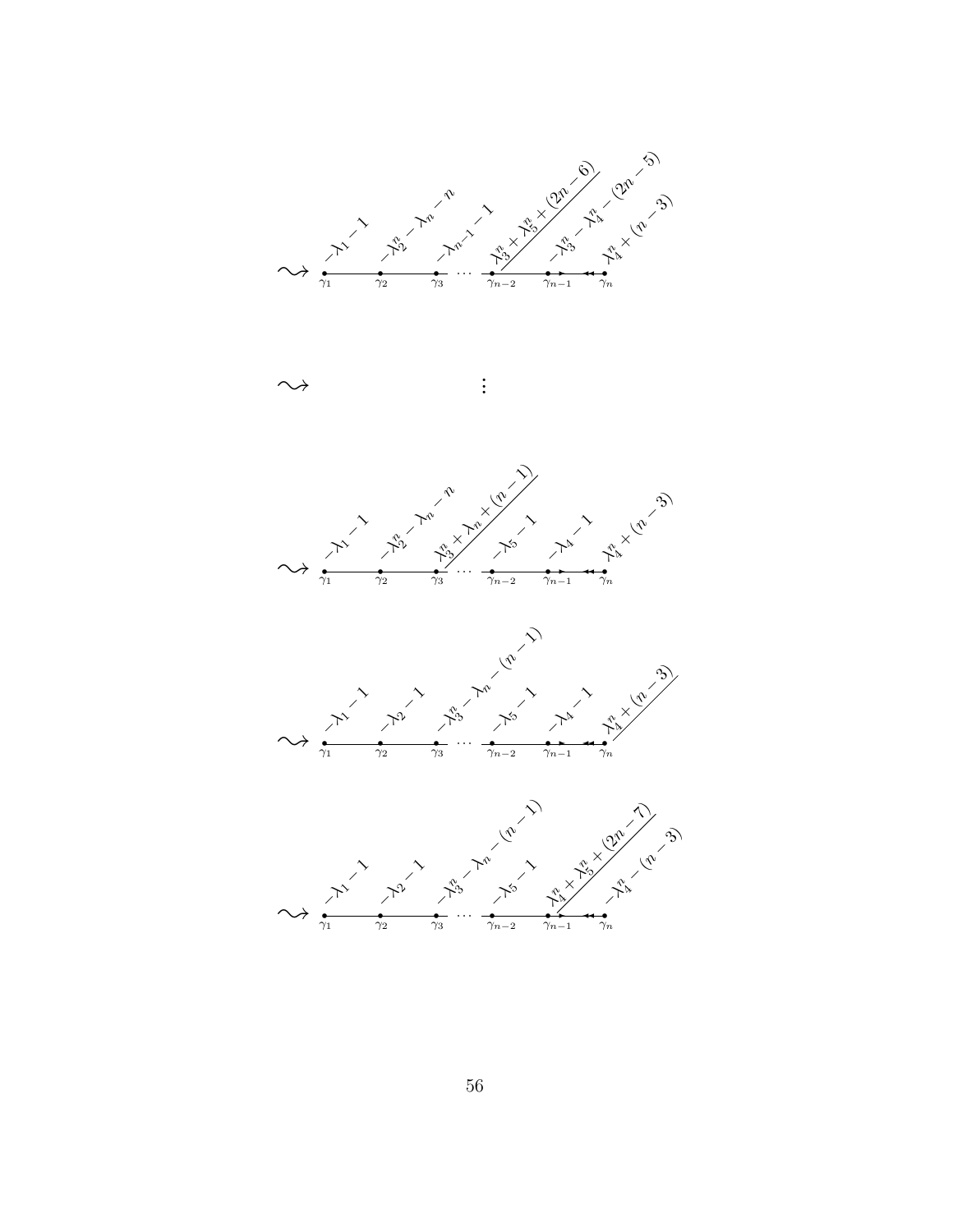

. .







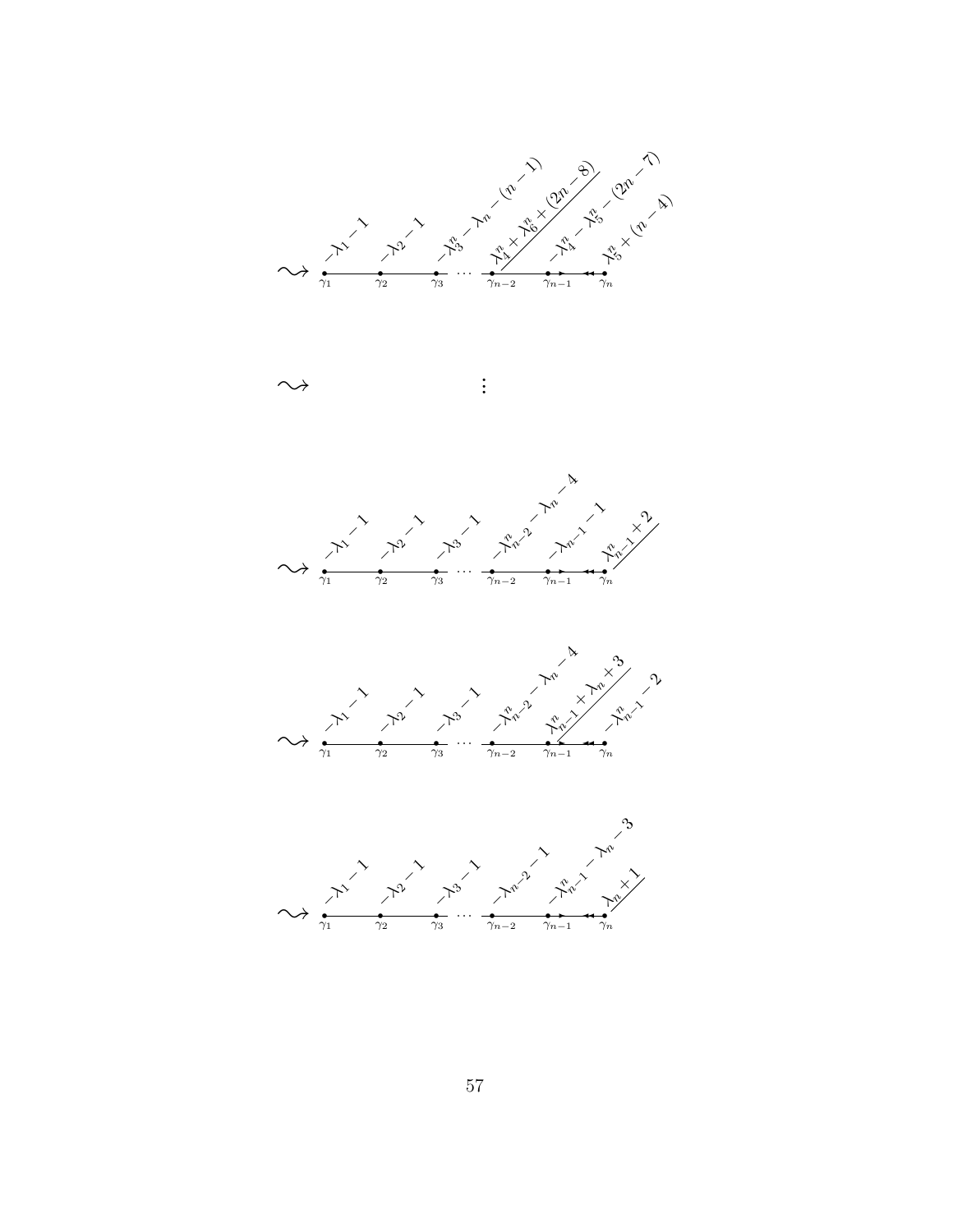

The underlined values in the above sequence do indeed match those in the second double product of equation A.2, and so the Quantum Dimension Polynomial Identity holds for type  $C_n$ .

 $\Box$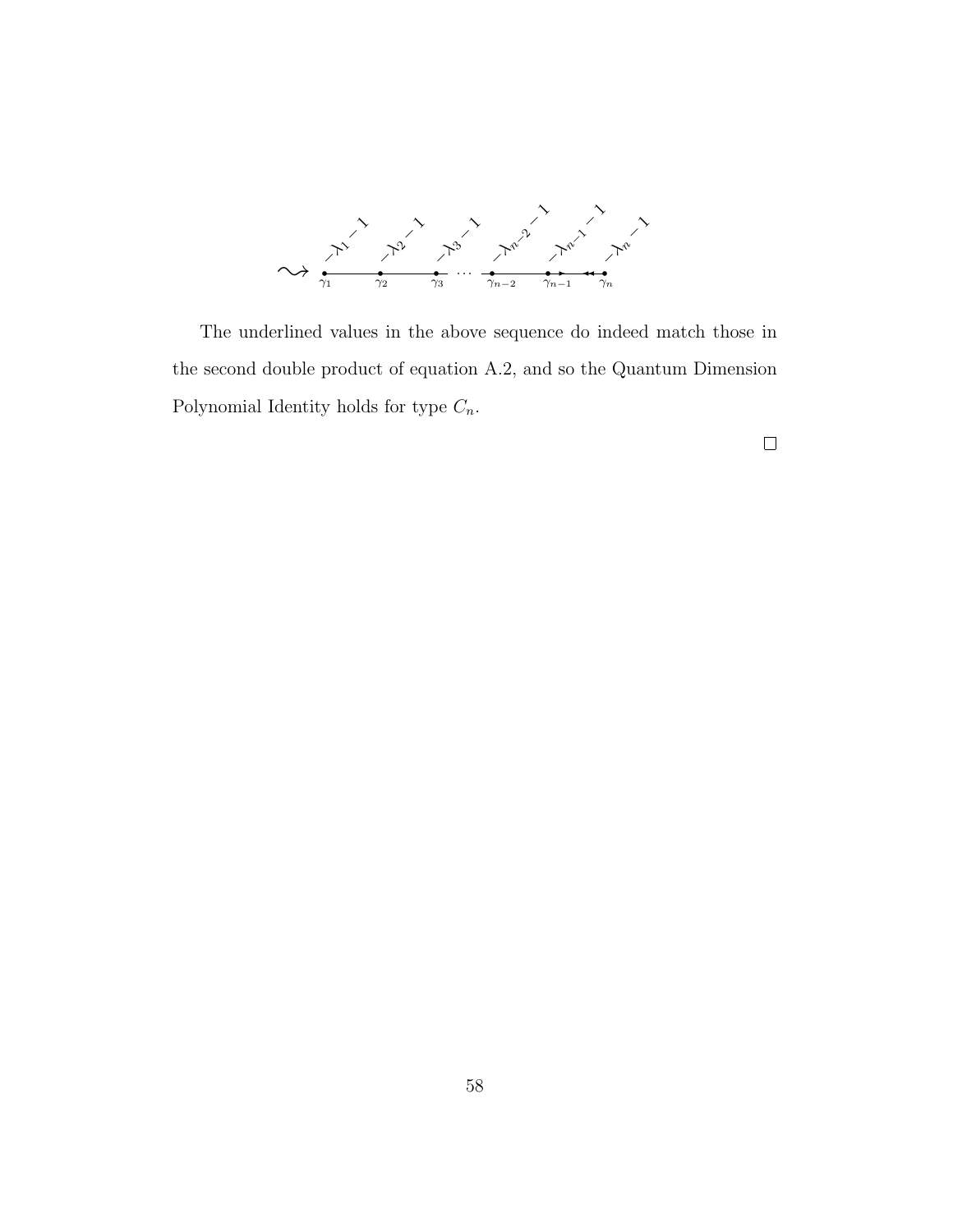## Bibliography

- [Col] A. J. Coleman, "The greatest mathematical paper of all time," Math. Intelligencer 11 (1989), 29-38.
- [Don1] R. G. Donnelly, "Finite diamond-colored modular and distributive lattices with applications to combinatorial Lie representation theory," a research monograph, arXiv:1812.04434v3 (2022), 151 pp.
- [Don2] R. G. Donnelly, "Eriksson's numbers game and finite Coxeter groups," European J. Combin. 29 (2008), 1764–1781.
- [Don3] R. G. Donnelly, "Poset models for Weyl group analogs of symmetric functions and Schur functions," a research monograph, arXiv:1811.10643v3 (2021), 125 pp.
- [Erik1] K. Eriksson, "Strongly Convergent Games and Coxeter Groups," Ph.D. thesis, KTH, Stockholm, 1993.
- [Erik2] K. Eriksson, "The numbers game and Coxeter groups," Discrete *Math.* **139** (1995), 155–166.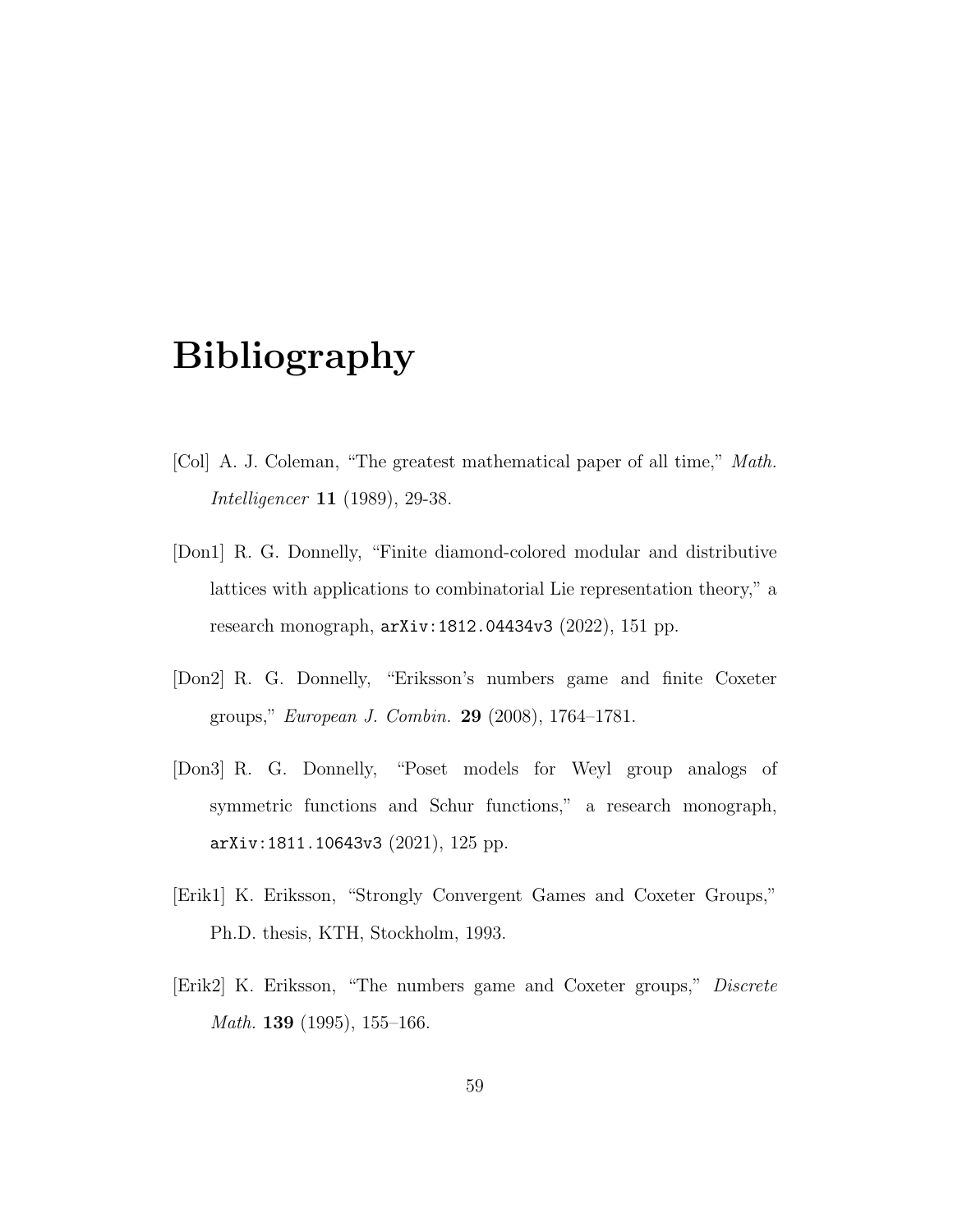- [Erik3] K. Eriksson, "Strong convergence and a game of numbers," European J. Combin. 17 (1996), 379–390.
- [Fis] I. Fischer, "Another refinement of the Bender–Knuth (ex-)conjecture," European J. Combin. 27 (2008), 290–321.
- [Hum] J. E. Humphreys, Reflection Groups and Coxeter Groups, Cambridge University Press, Cambridge, 1990.
- [Jac] N. Jacobson, *Lie Algebras* (A corrected republication of the work originally published by J. Wiley and Sons, New York, 1962), Dover Publications Inc., New York, 1979.
- [Kash1] M. Kashiwara, "Crystallizing the q-analogue of universal enveloping algebra," Comm. Math. Phys. 133 (1990), 249–260.
- $[Kash2]$  M. Kashiwara, "On crystal base of q-analogue of universal enveloping algebras," Duke Math. J. 63 (1991), 465–516.
- [Moz] S. Mozes, "Reflection processes on graphs and Weyl groups," J. Combin. Theory Ser. A 53 (1990), 128–142.
- [Proc1] R. A. Proctor, "Solution of two difficult combinatorial problems with linear algebra," Amer. Math. Monthly. 89 (1982), 721–734.
- [Proc2] R. A. Proctor, "Bruhat lattices, plane partition generating functions, and minuscule representations," European J. Combin. 5 (1984), 331– 350.